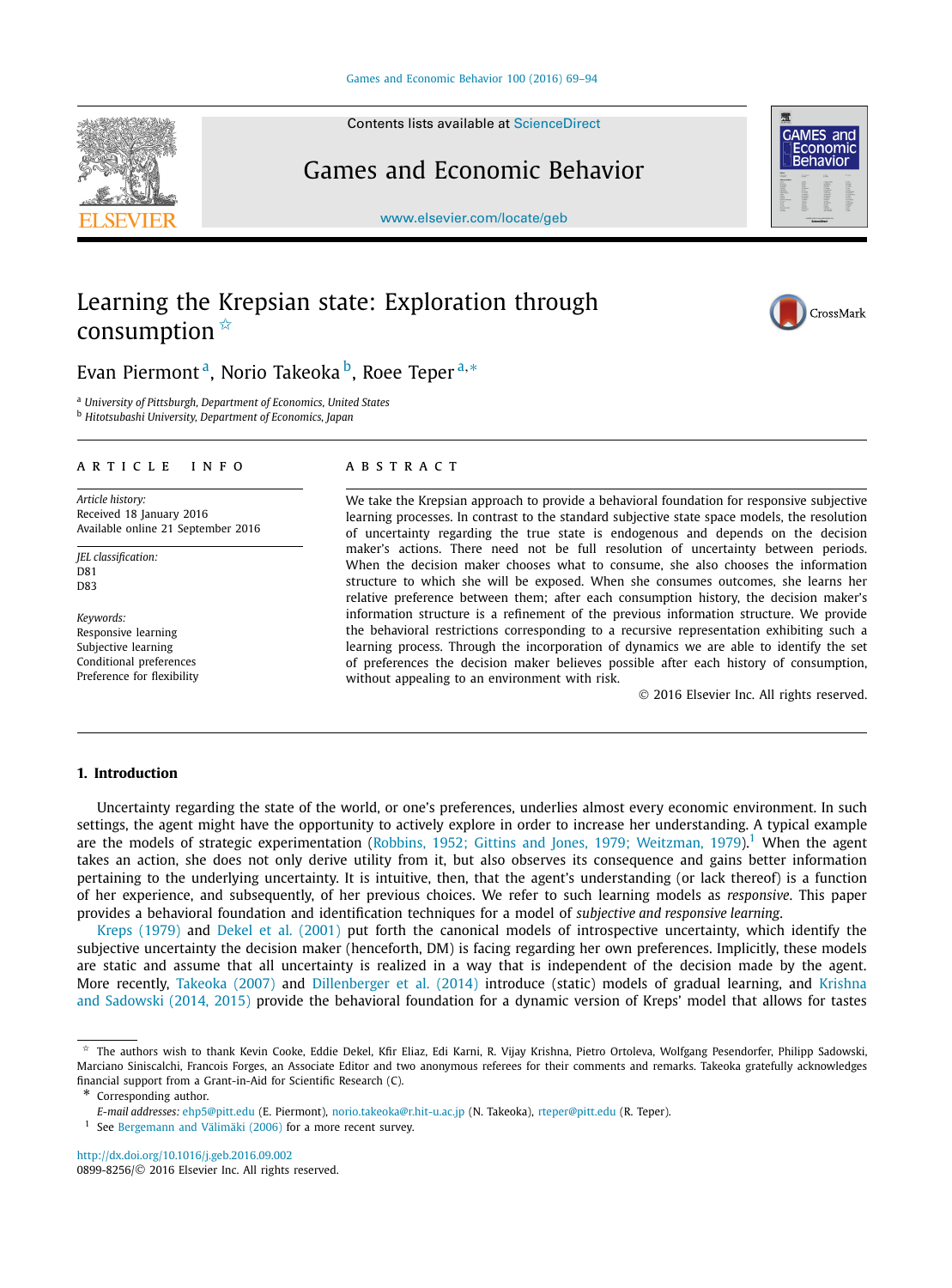shocks. However, in these models, as in Kreps, learning is not *responsive*: the arrival of information is irrespective of the consumption choices made by the decision maker.

In many circumstances, such as a DM acknowledging the possibility of transient taste shocks, this is perfectly reasonable. It is likely the DM's choice of restaurant in the morning will not affect her ability to discern her preference for fish and steak in the evening. However, if we consider the scenario of a DM learning her ranking over as-of-yet unconsumed alternatives, unresponsive learning is inadequate. For instance, imagine a novice researcher who is deciding on a project, but who is uncertain about her particular talents. She obtains no information without experience; there is no "exogenous" signal that will indicate her skill set. If she explores different research directions it will become apparent in which area she is more talented.

[Weitzman \(1979\)](#page-25-0) introduced a model that studies the optimal strategy of a decision maker in this situation. The agent is engaged in a dynamic problem, trying to understand which project to invest in. Once she explores a project, she knows exactly what that project yields; this may also convey some information about other projects (in case the projects' outcomes are correlated). At each point the agent has to decide whether to keep exploring new projects or to commit to already explored and known projects.

We here study the decision theoretic aspects of responsive subjective learning. We follow the decision theoretic learning literature and consider a dynamic constrained choice environment that extends the Krepsian framework. We provide the axiomatic foundation of a recursive utility function exhibiting subjective responsive learning. Initially, just as in Kreps, there is uncertainty regarding preferences. Then, each period, the DM jointly chooses a consumption outcome and a constraint for the following period so as to maximize her (current period) consumption utility and continuation value. The DM takes into account that her choice of consumption today may teach her about her preferences, altering her information structure, and accordingly, her preferences over future constraints. This representation captures the notion of responsive learning by allowing the continuation utility function and information structure to explicitly depend on previous consumption choices. In this respect, our framework expresses the intertemporal tradeoff between the consumption value of the choice today and its future informational value.

The decision maker's subjective information structure changes *only* in response to her consumption choices, in a manner similar to [Weitzman \(1979\).](#page-25-0) $^2$  In particular, our model considers a learning process characterized in part by two constraints. First, the DM's uncertainty regarding her ranking between *a* and *b* is resolved once *a* and *b* are consumed. Second, if the DM is initially uncertain about her ranking between *a* and *b*, then this uncertainty is not fully resolved unless she consumes outcomes over which her preferences are perfectly correlated with *a* and *b*.

## *1.1. Results*

The learning characteristics described above imply that preferences over already consumed goods are stationary. We begin the analysis by considering a somewhat simple framework combining flexibility and dynamics, where the DM chooses between menus of streams of outcomes. In this framework we state [Theorem 1,](#page-3-0) showing that stationarity in the presence of flexibility is sufficient in order to uniquely identify the subjective uncertainty. It is worth noting, uniqueness is achieved even though we do not consider environments with risk, as is customary in the literature beginning with the uniqueness result provided by Dekel et [al. \(2001\).](#page-25-0)

We then proceed to develop a complete model of learning in a framework of dynamic programing. In this domain we state and prove [Theorem 3,](#page-13-0) which is the axiomatization of responsive subjective learning. In particular, we are able to elicit from behavior, not only (1) the set of states the DM believes possible, but also (2) how the DM expects to learn conditional on a given path of consumption, and (3) how the decision maker anticipates her preferences, over both future consumption and consequent information, will change after learning any one of the pieces of information she believes possible. The elicitation of (2) and (3) are novel.<sup>3</sup> The main complication in accommodating responsive learning is identifying (3).

What makes this elicitation, and thus the axiomatization, inherently difficult, is that we are interested in states that are not only subjective but also conditional. To understand the DM's conditional preferences for information, it is first necessary to be able to condition on the relevant (subjective) state. This is not straightforward; the information structure is not directly observable as it is not incorporated into the primitive. A contribution of this paper is developing the tools allowing the modeler to elicit preferences conditional on subjective states.

Finally, [Theorem 4](#page-13-0) states that the subjective information structure (that is, the initial underlying uncertainty and how the DM expects to learn as she consumes) in our model is uniquely identified. What facilitates the identification in our environment is the dynamic and cumulative structure of learning. Our framework elicits the DM's (anticipated) understanding of uncertainty at multiple points in the learning process. It is the stationarity of preferences over already consumed goods,

<sup>2</sup> In a more general bandit problem, when learning pertains to distributional parameters, our partitional learning seems perhaps less realistic and noisy signals would be a natural generalization. It is also interesting to think about models that combine responsive learning and exogenous information flows (the latter as in [Dillenberger](#page-25-0) et al., 2014). These models bear important economic content, but their axiomatizations are far from being close to the one suggested here. For example, Piermont and [Teper \(2016\)](#page-25-0) axiomatize model of general responsive learning, albeit in a substantially different choice environment.

<sup>&</sup>lt;sup>3</sup> The concept of conditional preferences of conditional preferences, etc., has been examined in other contexts. For examples see, Gul and [Pesendorfer](#page-25-0) [\(2005\)](#page-25-0) and [Siniscalchi \(2011\).](#page-25-0)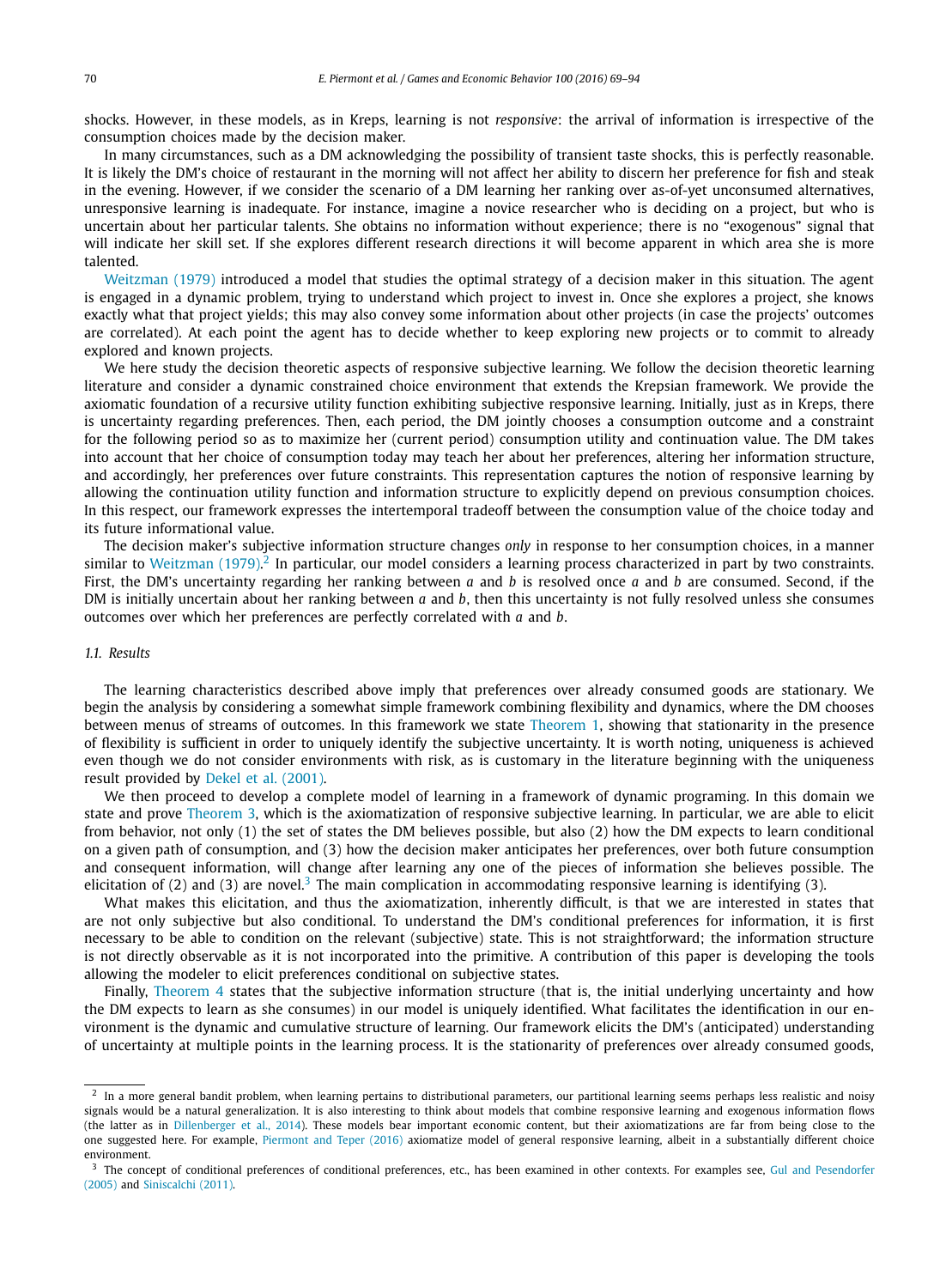<span id="page-2-0"></span>and the consistency between the multiple elicitations embodied by the cumulative nature of learning, that allows for such a result. The examples in the subsequent section also expose how the dynamic aspect of choice uniquely determines the information structure.

#### *1.2. Organization*

The following section presents a simple model that explores how temporal aspects of choice could identify a Krepsian state space, and discusses the main behavioral implication of learning through consumption in this environment. The complete model is continued in Section [3,](#page-6-0) beginning with a conceptual discussion, then introducing the framework in Section [3.1,](#page-7-0) and the axioms in Section [3.3.](#page-8-0) The main results are presented in Section [4.](#page-12-0) In particular, the representation theorem is in Section [4.2](#page-13-0) and the uniqueness result is discussed and presented in Section [4.3.](#page-13-0) Section [5](#page-14-0) contains a survey of the relevant literature.

Proofs omitted from the main text appear in the Appendix. In addition, [Appendix C](#page-23-0) offers an alternative axiomatization connecting our main axiom to the dominance relation of [Kreps \(1979\).](#page-25-0) Finally, [Appendix D](#page-24-0) discusses the additive specification of our general representation.

#### **2. Flexibility with stationary preferences**

In order to elucidate the mechanics behind our identification strategy and main axiom, we introduce the following simple choice environment, which is the minimal intersection between preference for flexibility and dynamic choice.<sup>4</sup> The DM is associated with a preference over menus à la Kreps, but menus contain *sequences* of consumption objects, rather than static prizes.

Let *X* denote a finite set of consumption prizes, and let  $\Sigma = \times^\infty X$  denote the set of all infinite sequences of consumption, with typical elements *σ*, *ρ*, etc. Let  $σ_n$  denote the *n*th component of *σ*. For any  $a \in X$  let *a* denote the constant sequence *a*. The decision maker's preference,  $\succcurlyeq$ , is therefore a subset of  $\mathcal{K}(\Sigma) \times \mathcal{K}(\Sigma)$ , where  $\mathcal{K}(\cdot)$  denotes the set of all non-empty (compact) subsets.<sup>5</sup> Let *W , W* , etc. denote generic menus of streams. Let *SOr(X)* denote the set of all strict orderings over *X*. 6

Assume we can identify from flexibility the decision maker's perception of uncertainty (regarding her consumption preferences), that is, a subjective state space. In a departure from the standard Krepsian model, we endow the state space with additional structure, capitalizing on the dynamic component. Specifically, assume the state space, *S*, is composed of *stationary* preferences. That is, *S* is a subset of the possible orderings of *X*, and the representations of these states are stationary discounted utility functions as in [Koopmans \(1960\).](#page-25-0)

**Definition.** A preference  $\succcurlyeq$  has a **stationary sequential Krepsian representation** if there exists a state space  $S \subseteq SOr(X)$ with associated utility representations  $u_s: X \to \mathbb{R}$  for each  $s \in S$ , and a discount rate,  $\delta \in (0, 1)$ , such that

$$
U(W) = \sum_{s \in S} \left[ \max_{\sigma \in W} \sum_{n=1}^{\infty} \delta^{n-1} u_s(\sigma_n) \right]
$$
 (SSK)

represents  $\succcurlyeq$  .

There are two assumptions embodied in the formulation of Eq. (SSK). First, states are ordinal rankings over *X*. This assumption is in the heart of the paper, and our techniques do not uniquely identify cardinal rankings. Second, states and intertemporal tradeoffs are aggregated in an additive separable fashion. This is merely for expositional purposes. The arguments will follow for every strictly monotonic aggregator.

The remainder of this section exhibits how the additional structure provided by the stationary dynamic-component allows us to (1) uniquely identify the state space *S*, and (2) capture the gradual aspects of learning through consumption.

#### *2.1. Uniqueness of the state space*

It is well known, in the absence of additional structure, the Krepsian state space (over static consumption alternatives) is not unique. This is shown in the following example borrowed from Dekel et [al. \(2001\).](#page-25-0) Let  $X = \{a, b, c\}$ . The DM ranks menus of *X* according to the number of elements they contain, that is,

$$
\{a, b, c\} \succ \{a, b\} \sim \{b, c\} \sim \{a, c\} \succ a \sim b \sim c. \tag{1}
$$

We are thankful to an anonymous reviewer for suggesting a formulation of our results in this simplified framework.

<sup>5</sup> We introduce concepts here with some imprecision, as the technicalities (such as defining relevant topologies) are thoroughly discussed in Section [3.1,](#page-7-0) where the formal model is introduced.

<sup>6</sup> We assume throughout the state space in question does not admit indifferences (that is, states correspond to strict orderings of *X*). This can be relaxed if we include a universal worst outcome, as discussed in [Appendix B,](#page-22-0) but doing so clutters the otherwise notationally simple proof of [Theorem 1.](#page-3-0)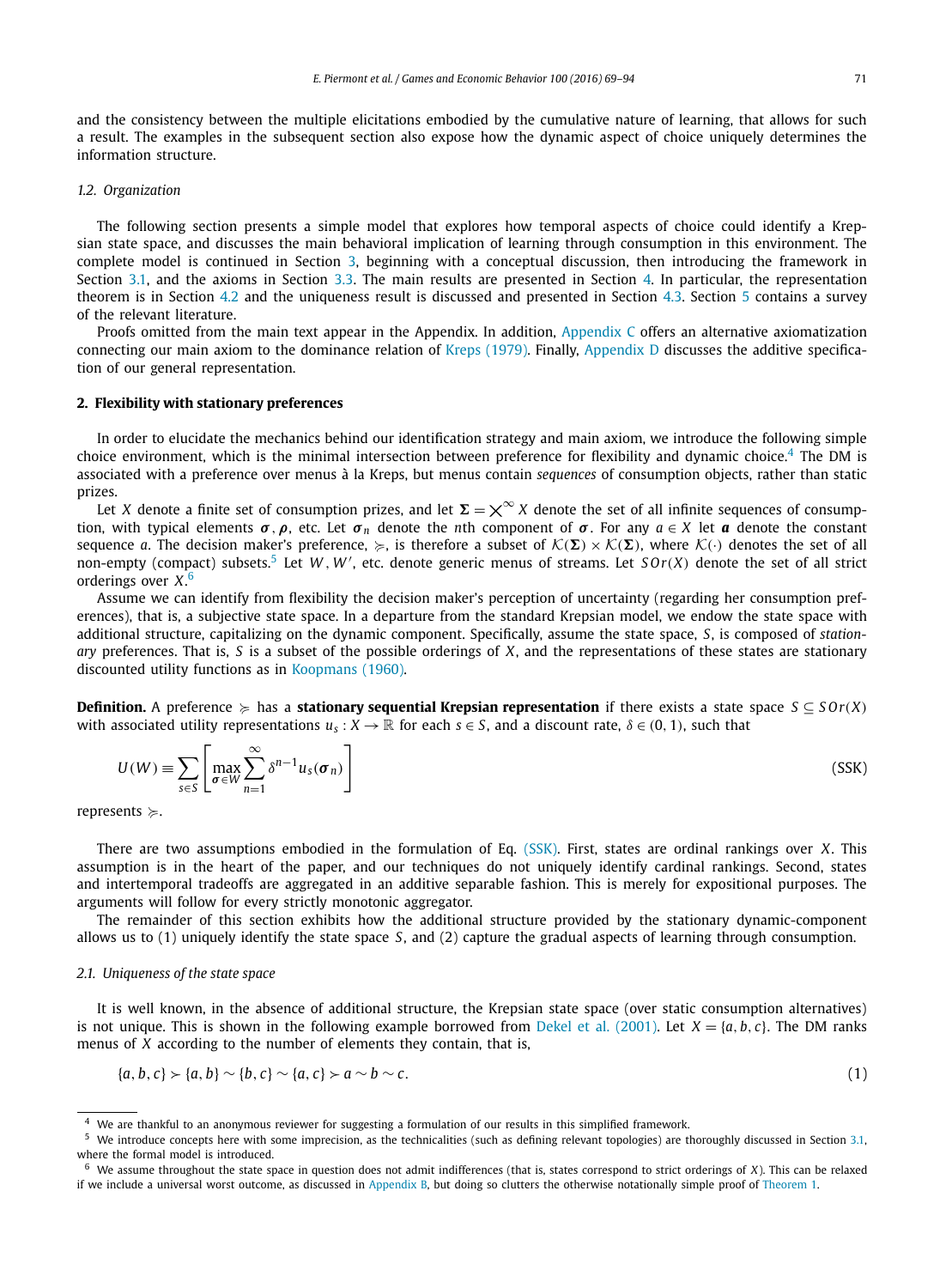<span id="page-3-0"></span>The table below specifies two different state spaces representing the same preference as in Eq. [\(1\).](#page-2-0)

| S | S2 |  | S' |  |  |
|---|----|--|----|--|--|
|   | Są |  |    |  |  |

Notice that *S* and *S* induce different sets of ordinal rankings over *X*,

$$
S = \begin{cases} a >_{s_1} b >_{s_1} c \\ b >_{s_2} c >_{s_2} a \\ c >_{s_3} a >_{s_3} b \end{cases}
$$
, and 
$$
S' = \begin{cases} a >_{s'_1} c >_{s'_1}' b \\ b >_{s'_2} a >_{s'_2}' c \\ c >_{s'_3}' b >_{s'_3}' a \end{cases}
$$

Now, assume the DM's entertains a stationary sequential Krepsian representation which induces the static preferences outlined above. Clearly, by stationarity, her preferences over constant streams is dictated by Eq. [\(1\).](#page-2-0) However, by examining non-constant steams, the state space can be identified.

Consider the following menus of infinite streams:

$$
W = \{aab\mathbf{a}, bcb\mathbf{a}, acc\mathbf{a}\}, \qquad W' = W \cup ac\mathbf{a}.
$$
 (2)

Since every stream in *W* and *W* provides *a* from period 4 onward, the DM's preference between the menus will be dictated by the initial 3 periods. First, assume the DM's true model of uncertainty is embodied by state space *S*. While it can be calculated via the functional representation that *W* ∼ *W* , there is a more illuminating way of deriving this condition.

Notice, every stream in *W* and *W* provides either *a* or *b* in the first period. Likewise, they all provide either *a* or *c* in the second, *b* or *c* in the third, and *a* in any subsequent period. If the true state was  $s_1$  then *a* is preferred to *b*, *a* to *c* and *b* to *c*, and therefore, *aaba* is strictly preferred to any stream that provides *a* or *b* in the first period, *a* or *c* in the second, *b* or *c* in the third, and *a* from four onward. In particular, this implies *aab***a** is the argmax of  $\sum_{n=1}^{\infty} \delta^{n-1} u_{s_1}(\cdot)$  over W and W'. Similarly, bcba maximizes  $\sum_{n=1}^{\infty} \delta^{n-1} u_{s_2}$ . and acca,  $\sum_{n=1}^{\infty} \delta^{n-1} u_{s_3}$ . Given this observation, it is immediate that the additional flexibility provided by  $W'$  relative to W is of no benefit to the DM who entertains state space *S*. By the same argument, we can see that *aaca* is the (unique) optimal stream from *W* if the true state is *s* <sup>1</sup>. Hence, a DM who entertains *S'* strictly prefers *W'* to *W*. Thus, by examining the preference over *W* and *W'* we can separate DMs who entertain *S* from those who entertain *S* , something that could not be done in the static environment.

In the static case, the differences between states may wash out in the aggregation process. But, when dynamics are introduced, we can construct streams that are dominant for a given state by appropriately selecting streams so that in each period the difference between all streams depends only on the preference between two fixed consumption alternatives (in the example before, the first period is only a choice between *a* or *b*). Then, due to stationarity, these pairwise preference can be aggregated to reveal the entirety of the utility function, and hence the state space. Of course, this intuition generalizes to all stationary sequential Krepsian preferences.<sup>7</sup>

 ${\bf Theorem~1.}$  If  $\succcurlyeq$  admits a stationary sequential Krepsian representation, then the state space is unique.

**Proof.** Towards a contradiction, assume  $\succcurlyeq$  admits a stationary sequential Krepsian representation with state spaces *S* and *S'*. Since  $S \neq S'$ , there exists some state  $u_{\bar{s}}$  (w.l.o.g.) in *S* and not in *S'*. Let  $a \in X$  be an arbitrary consumption prize. Consider the set of all pairs of distinct elements of *X*, enumerated by  $\gamma_1 \dots \gamma_{\binom{|X|}{2}}$ . For any  $s \in S$  define  $\sigma^s$  as

$$
\sigma_n^s = \begin{cases}\n\argmax_{b \in \gamma_n} u_s(b) & \text{if } n \leq \binom{|X|}{2} \\
a & \text{otherwise.} \n\end{cases}
$$
\n(3)

Let  $W = \{\pmb{\sigma^s} | s \in S\}$  and  $W' = \{\pmb{\sigma^s'} | s' \in S'\}$ . According to [\(SSK\),](#page-2-0) when the state space is S,  $W \cup W' > W'$ , but when the state space is *S'*,  $W \cup W' \sim W'$ , a contradiction.  $\Box$ 

#### *2.2. Strategic planning*

This section uses the above framework to explicate *strategic planning*, the key behavioral restriction underlying the process of learning through consumption. The above identification result allows us to infer what the DM anticipates learning

[Kochov \(2015\)](#page-25-0) also uses the temporal aspect of choice problems, in lieu of lotteries, to facilitate identification. He identifies the set of probability measures in a Max–Min environment.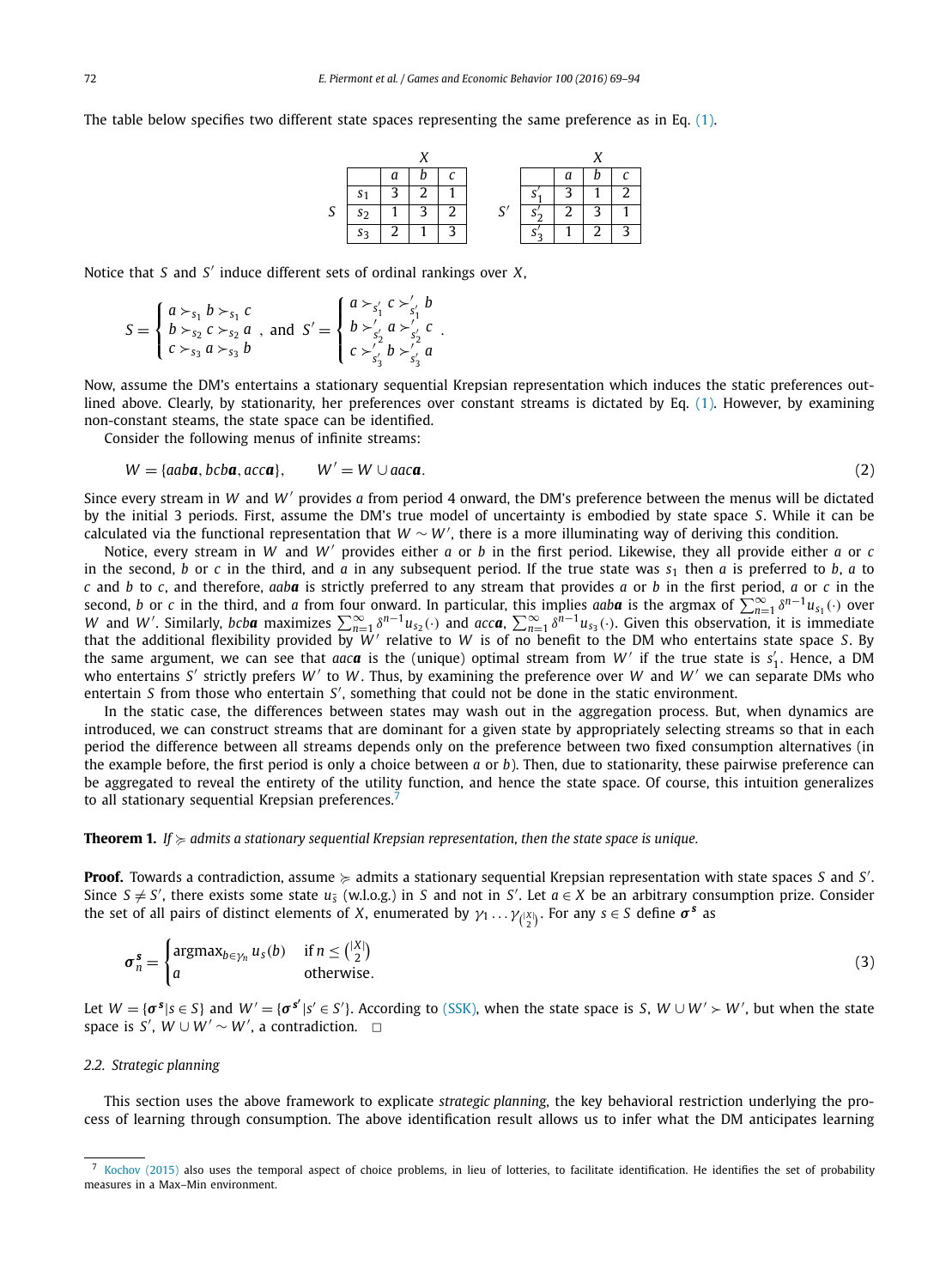<span id="page-4-0"></span>by the time when she must choose out of the menu, but does not capture the responsive aspect of learning through consumption. Since the process of interest is dictated by previously consumed outcomes, we here consider a *family* of [SSK](#page-2-0) representations which are indexed by possible exploration histories (i.e., subsets of *X* which were previously explored by the DM). For any non-empty  $h \subseteq X$ ,  $\succcurlyeq_h$  expresses the flexibility the DM prefers when she will have the opportunity to explore elements in *h*; this captures the information she expect to learn from her exploration of *h*.

The preference relations {-*<sup>h</sup>*}*h*⊆*<sup>X</sup>* give rise to an associated family of [SSK](#page-2-0) state spaces, {*Sh*}*h*⊆*<sup>X</sup>* . Recall, the learning process of interest is principally characterized by the constraint that the DM's uncertainty is resolved by (and only by) learning her ordinal ranking between outcomes. Since the DM anticipates all uncertainty to be resolved after consuming every alternative, the state space  $S_X$  represents the DM's understanding of the entire space of uncertainty. The same idea applies to every exploration history. Following the exploration of  $h$ , the DM can distinguish the events in  $S_X$  described by her ranking of the alternatives *h*, which she has consumed. So, the learning through consumption process implies the family of state spaces  $\{S_h\}_{h\subset X}$  should correspond to a set of partitions,  $\{\mathcal{P}(h)\}_{h\subset X}$ , of  $S_X$ . In particular, a cell in the partition  $\mathcal{P}(h)$ is formed by the states (in  $S_X$ ) which coincide on their ranking over *h*.

For example, a DM is considering four consumption objects: two laptops: Mac (*m*) and PC (*p*), and two phones: iPhone (*i*) and Android (*a*). Imagine, the DM believes that the true uncertainty is captured by the state space

$$
S_X = \begin{cases} m \succ_1^* p \succ_1^* i \succ_1^* a, \\ m \succ_2^* p \succ_2^* a \succ_2^* i, \\ p \succ_3^* m \succ_3^* a \succ_3^* i, \end{cases} \tag{4}
$$

where  $\succ_{i^\star}$  is associated with the state  $s_{i^\star}$ . The preference relation  $\succ_{mp}$  represents the DM's preference over menus of sequences when she is to consume *m* in the first period, *p* in the second, and then choose a sequence from the menu after realizing her preference over *m* and *p*. As such, the DM's state space *Smp* will have two states corresponding to the events in the partition  $\{\{s_1*, s_{2*}\}, \{s_{3*}\}\}.$  Perhaps:

$$
S_{mp} = \begin{cases} m >_1 p >_1 i >_1 a, \\ p >_2 m >_2 a >_2 i. \end{cases}
$$

Similarly,  $\succ_i$  is associated with the state  $s_i$ . Notice, state  $s_1$  is the DM's aggregated preference in the event  $\{s_1\star, s_2\star\}$ , and *s*<sub>2</sub> her aggregated preference in event {*s*<sub>3</sub><sup>*i*</sup>}. Naturally, since the event {*s*<sub>1</sub><sup>*i*</sup>, *s*<sub>2</sub><sup>*i*</sup>} is defined by "*m* is preferred to *p*", then  $m \succ_1 p$ . Likewise  $p \succ_2 m$ ; in fact, since {s<sub>3</sub>\*} contains only one state,  $\succcurlyeq_2=\succcurlyeq_3$ \*.

Conversely, imagine that following the consumption of *m* and *p* the state space was  $S'_{mp} = S_X \cong \{(s_{1*}), (s_{2*}), (s_{3*})\}$ . In this case, after the DM consumes *m* and *p* she expects to learn her preference between *a* and *i* even when she learns "*m* is preferred to *p*". In this example, this learning cannot be rationalized by a responsive model, as the information she expects to learn is uncorrelated with her preference over her previous consumption. In the event "*m* is preferred to *p*", the DM's ability to distinguish her preferences over *a* and *i* (i.e., between the events  $\{s_{1*}\}\$  and  $\{s_{2*}\}\$ ) must be predicated on information unrelated to *m* and *p*.

It is worth clarifying: *Smp* is her perception of what uncertainty will be resolved *by consuming m and p*, and therefore its states correspond to events which can be distinguished given her experience. Thus, while she believes the true uncertainty to be represented by  $S_X$ , after *mp* she could not distinguish the events  $\{s_{1*}\}\$  and  $\{s_{2*}\}\$ . Her preference for flexibility would identify a state space resembling  $S_{mp}$  (by aggregating states  $s_{1*}$  and  $s_{2*}$ ).

This restriction, that the state spaces can be associated with a partitional structure, corresponds to the behavioral restriction embodied by *strategic planning*. Strategic planning dictates that the flexibility desired after *h* (i.e., by -*<sup>h</sup>*) is determined completely by the DM's ranking over *h*. Going back to the example, notice,

$$
\{\boldsymbol{a},\boldsymbol{i}\}\succ_{mp}\boldsymbol{a}\quad\text{and}\quad\{\boldsymbol{a},\boldsymbol{i}\}\succ_{mp}\boldsymbol{i}.
$$

That is, the DM prefers flexibility to choose her phone after seeing her preference over laptops. However, the DM will exhibit the rankings

$$
\{p\boldsymbol{a},m\boldsymbol{i}\}\sim_{mp}\{p\boldsymbol{a},m\boldsymbol{i},p\boldsymbol{i},m\boldsymbol{a}\},
$$

which implies that the DM does not require the flexibility to choose the phone and laptop separately; she is happy to jointly make this decision. Of course, this is because her preference over phones (as reflected by *Smp* after consuming *mp*) is completely determined by her preference over laptops; when choosing from the menu {*pa,mi, pi,ma*}, the choice between *m* and *p* in the first period perfectly reveals the state in  $S_{mn}$ .

This intuition is generalized, capitalizing on our ability to identify states in a manner similar to the proof of [Theorem 1.](#page-3-0) So, let  $\Gamma(h)$  denote the set of all pairs of distinct elements of *h*, enumerated as  $\gamma_1 \ldots \gamma_{\binom{|h|}{2}}.$  Then, for any  $s \in {SOr}(h)$  define

$$
\sigma^{s} \in h^{(|b|)}_{2}
$$
as  

$$
\sigma^{s} = \underset{b \in \gamma_{n}}{\operatorname{argmax}} u_{s}(b),
$$
 (5)

where  $u_s$  is *any* utility representation of *s*. Let  $\Sigma(h) = \{\sigma^s | s \in \mathcal{S}Or(h)\}.$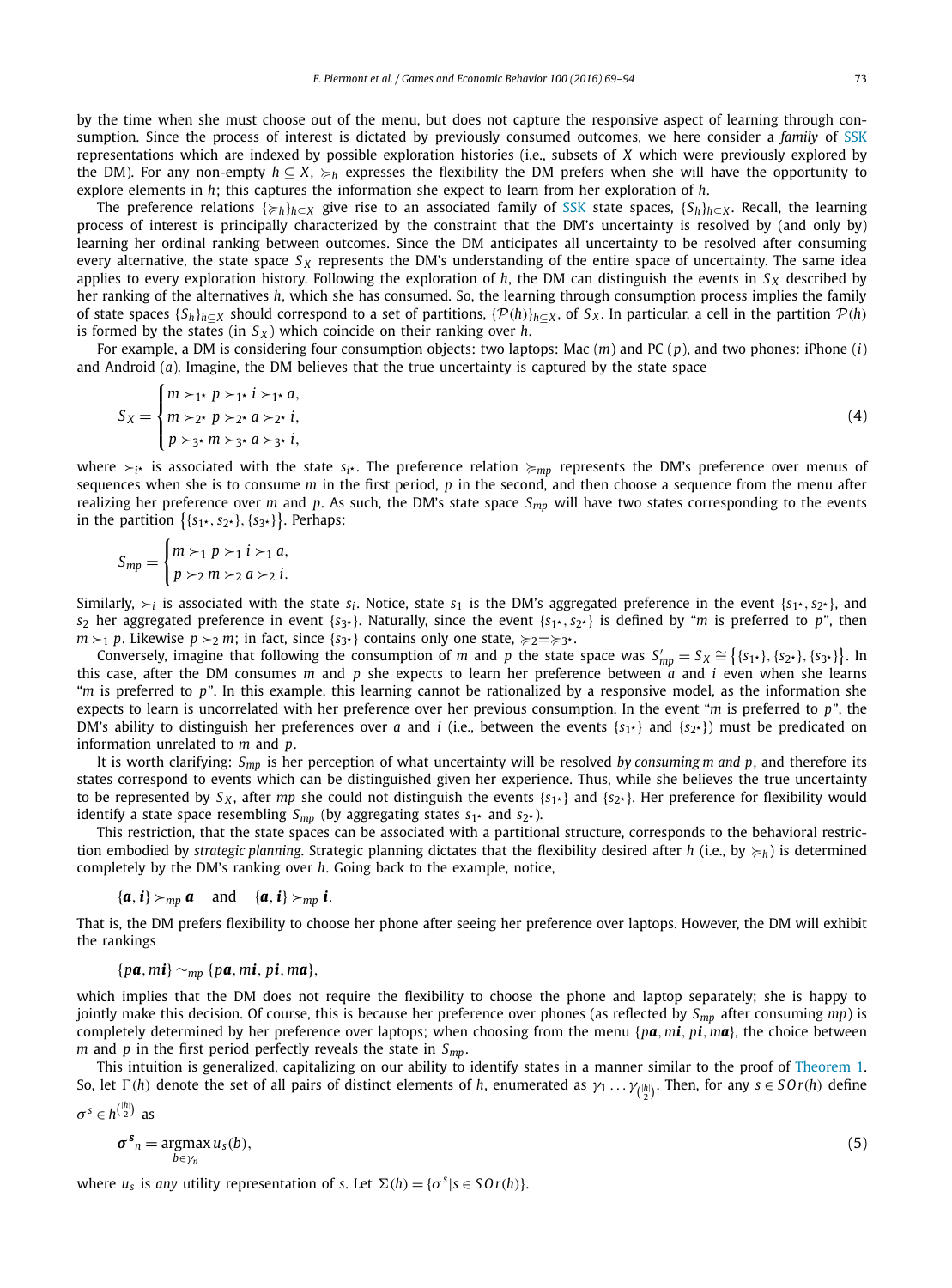|                                 | $\{a, b\}$     | $\{a,c\}$      | $\{b,c\}$  | $\sigma$ |
|---------------------------------|----------------|----------------|------------|----------|
| $a \rightarrow b \rightarrow c$ | $\overline{a}$ | $\overline{a}$ |            | aab      |
| $a \rightarrow c \rightarrow b$ | $\alpha$       | $\overline{a}$ | Ċ          | aac      |
| b > a > c                       |                | $\overline{a}$ |            | bab      |
| b > c > a                       |                | $\overline{c}$ |            | bcb      |
| c > a > b                       | $\overline{a}$ | c              | $\epsilon$ | acc      |
| c > b > a                       |                | Ĉ.             | C          | bcc      |

**Fig. 1.** Example of  $\Sigma(h)$  with  $h = \{a, b, c\}.$ 

For a general exploration history *h*, the elements of  $\Sigma(h)$  represent the possible strict rankings over the outcomes comprising *h*. To make this clear, consider the following example. Let  $h = \{a, b, c\}$ , and take the following ordering over doubletons:  $\{a, b\}, \{a, c\}, \{b, c\}.$  Then,  $\Sigma(\{a, b, c\}) = \{aab, aac, bab, bcb, acc, bcc\}.$  Each of the 6 sequences in  $\Sigma(\{a, b, c\})$  corresponds to one of the six possible strict rankings  $\geq$  over {*a*, *b*, *c*} as shown in Fig. 1.

If the DM knows her ranking of the elements of *h*, then there is a unique sequence in  $\Sigma(h)$  that maximizes that ranking. Indeed, notice that all the sequences in  $\Sigma({a,b,c})$  give either *a* or *b* in period 1, either *a* or *c* in period 2, and either *b* or *c* in period 3. If  $a \neq b \neq c$ , the consumption stream *aab* dominates all the other consumption streams in  $\Sigma({a,b,c})$  by period-by-period comparison, and hence is most preferable among  $\Sigma({a,b,c})$ . Similarly, if  $a\rightarrow c\rightarrow b$ , aac is most preferable among  $\Sigma({a,b,c})$ , and so on. Because the comparison is through period-wise dominance, consumption streams in  $\Sigma(h)$ can be ranked only based on single-period rankings without knowing any additional properties regarding intertemporal tradeoffs like discount factors or elasticity of intertemporal substitution.

Clearly, there is a bijective relation between  $\Sigma(h)$  and  $SOr(h)$ , since if the DM knows her ranking over *h*, then there is a unique sequence in  $\Sigma(h)$  maximizes that preference. Moreover, there is an injective relation between  $P(h)$  and  $SOr(h)$ , since each element of the partition corresponds to a ranking over *h*. Strategic planning provides the link between these relations, ensuring that the identified state space is consistent with such a partition.

**Definition.** Let  $W ⊂ Σ$  be a finite collection of sequences. Then  $p^W : Σ(h) → W$  is an SSK strategic plan if

$$
\bigcup_{\sigma \in \Sigma(h)} \sigma p^W(\sigma) \sim_h \bigcup_{\sigma \in \Sigma(h)} \bigcup_{\boldsymbol{\rho} \in W} \sigma \boldsymbol{\rho}
$$

In the example above,  $m \mapsto i$  and  $p \mapsto a$  constitutes a strategic plan for  $W = \{i, a\}$ . The intuition for the general definition is the same. A strategic plan takes flexibility inherent in making two separate choices (i.e., from  $\Sigma(h)$  and from W) and reduces it to a single choice (from  $\Sigma(h)$ ). From the identification of  $\Sigma(h)$  and  $SOr(h)$ , the existence of a strategic plan (for every finite collection, *W*) implies that the resulting [SSK](#page-2-0) state space  $S_h$  can be identified with the partition  $P(h)$ .

#### *2.3. The limitation of the simple model*

The existence of a strategic plan for all exploration histories and all finite menus is necessary for a model of learning through consumption, but alone it is insufficient to guarantee any consistency between the identified state spaces. Our interpretation is that preference for flexibility arises from a cumulative learning process, so the DM's perceptions of uncertainty after different histories all arise from a single ex-ante view of what information might be realized. In the discussion above, this consistency is informally implied by our assertion that  $S_h$  corresponds to a cell in the partition  $P(h)$ . This implication is informal as one needs to show how the different states in a cell of  $P(h)$  are aggregated to the proper state in  $S_h$ .

What seems to be a technical issue stems from a more conceptual problem. Due to the nature of the [SSK](#page-2-0) state spaces, the modeler does not have access to how the DM expects to continue to learn – given the event "*m* is preferred to *p*," what does the DM expect to learn from further consuming *a* and *i*? Given exploration history *h*, we can only identify the DM's anticipated change in her preference over consumption streams, but not her preference over *further information* – a key aspect of exploration and exploitation models. This would require the DM to be able to capitalize on further information, providing flexibility in multiple periods.<sup>8</sup>

To illustrate this point, recall the example in the previous subsection. The DM has in mind a subjective state space  $S_X$ as given by [\(4\).](#page-4-0) Responsive learning implies that after exploration history *mp*, the DM anticipates an information structure given by the partition  $\{\{s_1,\,s_2,\}\}$ ,  $\{s_3,\}\}$ . However, since only the aggregated state matters for evaluating consumption streams, what can be identified within the simple model is not this partition itself but the state space  $S_{mp}$ , elements of which are presumably obtained by aggregating different states in a cell of the partition.

Given  $S_{mp}$ , it is easy to see the DM will display the following indifference

{*paia,maii*} ∼*mp* {*paia,maii, paii,maia*}*.*

<sup>8</sup> The simplest enrichment, however, looking at streams of *menus*, is not sufficient. Streams of menus do not allow the DM's (ex-ante) preference for flexibility in later periods to depend on the information that arrived in earlier periods: only aggregated preference can be identified. The needed domain is one in which the choice objects are *trees of menus*.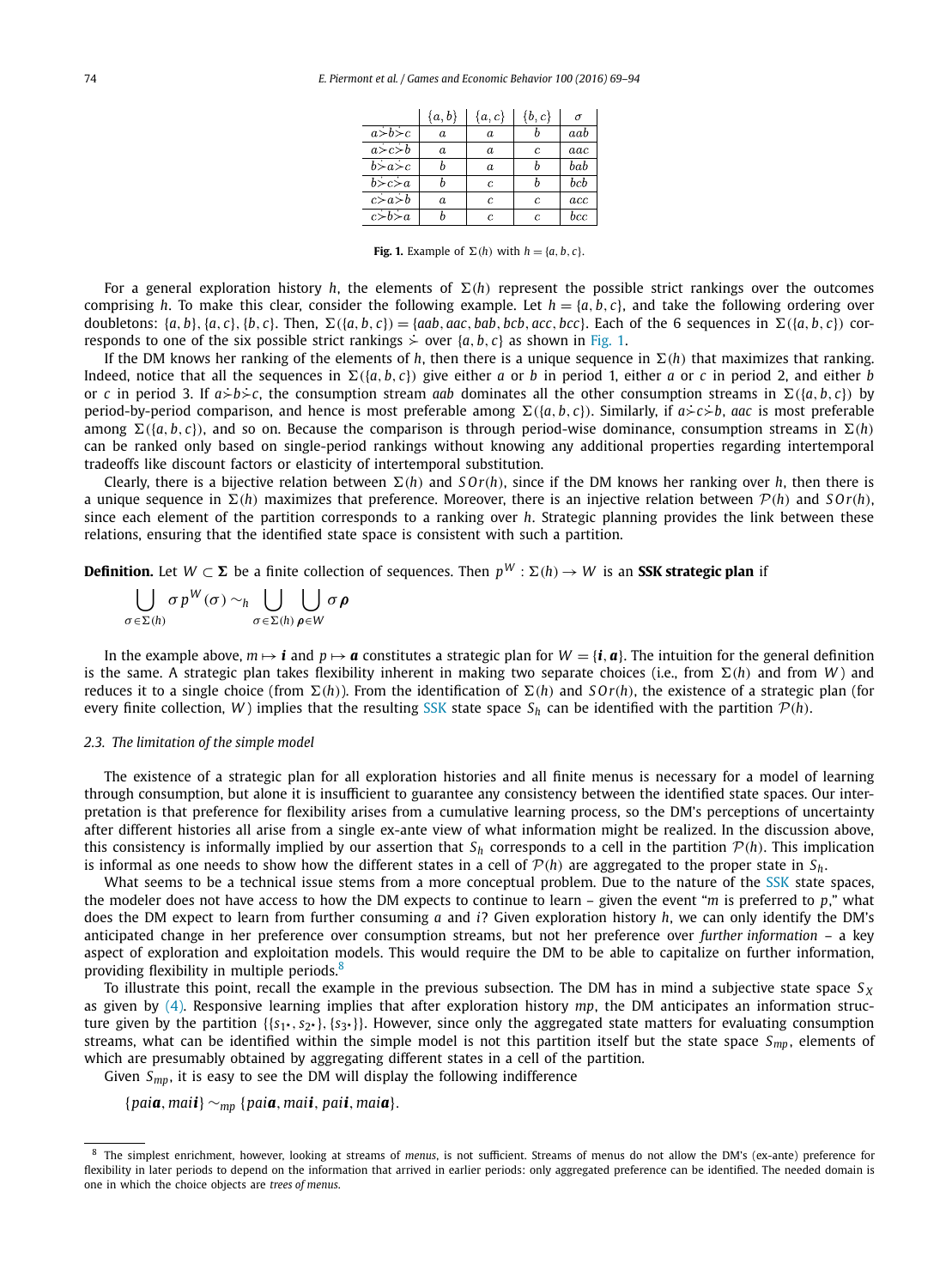

<span id="page-6-0"></span>**Fig. 2.** Representation of an IHCP *z* as a tree of constraints. Note that in the first period, two pairs offer *w* as the next period IHCP and two pairs offer *b* as the consumption prize.

When trees of menus (i.e., compound menus) are taken as choice objects, the DM's uncertainty conditional on a cell of the partition can be identified. For example, the compound menu { $pai\mathbf{a}$ *, mai*{ $\mathbf{a}$ *, i*}} allows the DM to delay a decision between  $\mathbf{a}$ and *i* until after consumption *a* and *i*. If the DM anticipates, after learning  $\{s_1, s_2, \}$ , that she will further learn which state in the cell is true, she would desire this flexibility. Thus,

 ${paia, mai{a, i}} \rightarrow mn{paia, mai, pair, mail}.$ 

This ranking reveals that after exploration history *mp*, the DM expects residual uncertainty about the ranking between *a* and *i* even after she learns "*m* is preferred to *p*". We can deduce that her information structure would look like {{ $s_1\star$ ,  $s_2\star$ }, { $s_3\star$ }}. Such an inference is not possible within the domain of the simple model.

In the subsequent sections we develop a model of dynamic programming that will fully capture the features of learning through consumption as a model of exploration and exploitation.

### **3. A complete model of learning through consumption**

To better understand the connection between the snapshots of the DM's information structure (i.e.,  ${S_h}_{h \subset X}$ ) and the learning process which underlies it, we appeal to a richer, recursive model. The objects of choice are Infinite Horizon Choice Problems (IHCPs) (formally constructed in section [3.1\)](#page-7-0) and are generically denoted by *z, w* etc., with *Z* the set of all IHCPs. Each IHCP *z* induces a menu  $M(z) \subseteq X \times Z$ . Each element,  $i \in M(z)$ , is a pair: a consumption today,  $a_i \in X$ , and a continuation problem tomorrow, *zi* ∈ *Z*. Since *zi* is also an IHCP, we can write it too as a menu of pairs of consumptions and continuation problems:  $z_i = \{(b_i, z_j)\}_{i \in M(z_i)}$ . It is helpful to think of an IHCP as an infinite tree, where each node is an IHCP and the branches emanating from a node correspond to the elements of the induced menu, see Fig. 2. The menu induced by *z*, *M(z)*, is the set of branches emanating from *z*.

Since an IHCP is a tree of menus, at the beginning of each period, the DM faces a menu, *M(z)*, from which she must jointly choose that period's consumption and the next periods IHCP. As such, she can exhibit a preference for flexibility at each period, and thus, she can capitalize on her information at multiple points in time.

Consider a DM who is ranking contingent IHCPs to be consumed after exploration history *h*. She is aware that when she chooses a path of consumption from an IHCP she will have the information structure induced by *h*: the partition  $P(h)$ . This imparts an ex-ante preference for flexibility. Hence her value for IHCPs after history  $h$ ,  $U_h$ , takes the form,<sup>9</sup>

$$
U_h(z) = \phi_h\left(\max_{i \in M(z)} F[u_P(a_i), U_{h \cup a_i|P}(z_i)]_{P \in \mathcal{P}(h)}\right),\tag{6}
$$

where *φ<sup>h</sup>* (that aggregates information dependent utilities) and *F* (that aggregates consumption and exploration utilities) are strictly increasing aggregators.

The DM is able to make distinct choices contingent on the resolution of uncertainty embodied by the information provided by the consumption of *h* and *a*. As the DM consumes, both the information structure and the conditioning events evolve. The information structure is refined,  $\mathcal{P}(h) \to \mathcal{P}(h \cup a)$ , as a direct result of the addition of new elements to the history. In turn, the conditioning events become more informative,  $P \to P'$ , as the DM utilizes this available information in each period's consumption choice.

Note that the continuation value does not take the same form. This is because, when choosing from *M(z)* she utilized her available information, so subsequent choices will take this into account. Hence, any future choice must be conditioned on being in the true cell of the partition of  $P(h)$ . The functional,  $U_{h|P}$ , with information structure  $P(h)$  and conditioning event  $P \in \mathcal{P}(h)$ , takes the following *Learning Through Consumption* functional form:

$$
U_{h|P}(z) = \max_{i \in M(z)} F[u_P(a_i), U_{h \cup a_i|P}(z_i)],
$$
\n(LTC)

where the aggregation property of information dependent utilities takes the form  $u_P = \phi_{h'|P}(u_{P'})_{P' \in \mathcal{P}(h'|P)}$  for every  $P \in \mathbb{R}$ *P*(*h*) and *h'* ⊃ *h*.

<sup>9</sup> When consumption experience increases, the expected information structure becomes weakly finer: <sup>P</sup>*(<sup>h</sup>* <sup>∪</sup> *<sup>a</sup>)* is <sup>a</sup> finer partition than <sup>P</sup>*(h)*. Moreover, P*(<sup>h</sup>* ∪ *<sup>a</sup>*|*P)* stands for the partition of the cell *<sup>P</sup>* generated by the consumption of *<sup>h</sup>* ∪*a*.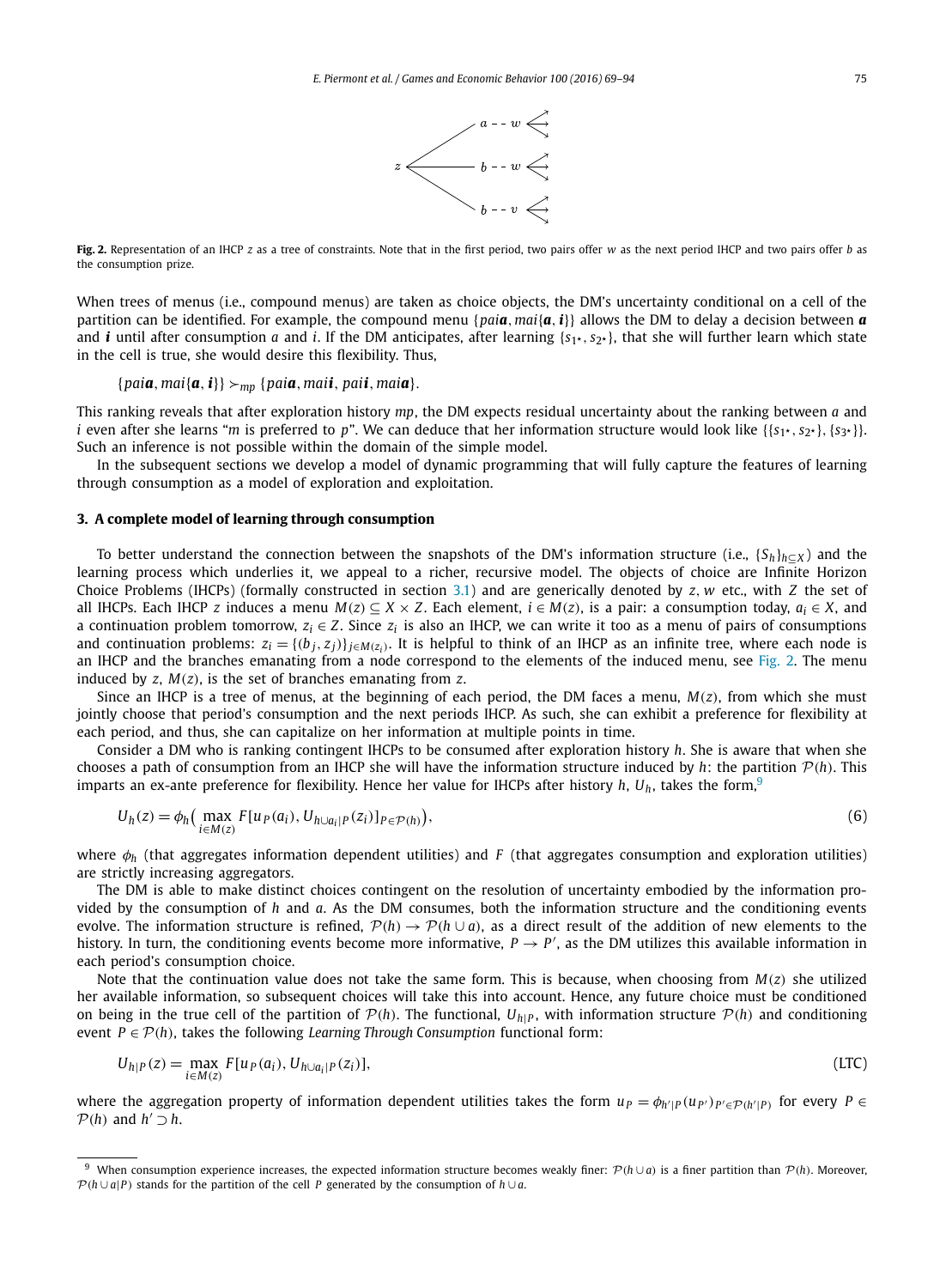

<span id="page-7-0"></span>Fig. 3. Representation of IHCPs z' and w', and their union  $z' \cup w'$ . Note,  $(b, w)$  is available both in z' and w' and appears only once in  $z' \cup w'$ ; and.  $z' \cup w' = z$  as shown in [Fig. 2.](#page-6-0)

#### *3.1. Framework*

Let *X* be a finite set, with some metric  $d<sub>X</sub>$ . The set *X* represents everything that the decision maker could consume (in a given period) and is fully observable. Each period the decision maker consumes one element of *X*; let lowercase letters near the beginning of the alphabet (i.e.,  $a, b, c$ ) denote elements of *X*. For any metric space, *Y*, let  $K(Y)$  denote the set of all compact subsets of *Y* endowed with the Hausdorff metric. We can construct the set of IHCPs in a manner similar to [Gul](#page-25-0) and [Pesendorfer \(2004\).](#page-25-0) A one period choice problem is a collection of alternatives from which the DM must choose – an element of  $K(X)$ . The set of all one period choice problems,  $Z_1$ , corresponds to the set of all compact subsets of *X* (i.e., K*(X)*).

An *N* period choice problem is a collection of pairs consisting of an alternative to consume and an *N* − 1 period choice problem. As such, the set of all *N* period choice problems,  $Z_N$ , corresponds to  $\mathcal{K}(X \times Z_{N-1})$ . Note that compactness is defined in the product topology over  $X \times Z_{N-1}$  (where the topology of  $Z_{N-1}$  is itself the product topology defined similarly). We can continue this iteration so as to define  $\hat{Z} = \chi_{n=1}^{\infty} Z_n$ . We will restrict ourselves to the set of *consistent* elements of  $\hat{Z}$ , where *z* ∈  $\hat{Z}$  is consistent if for all *n*,  $proj_{Z_{n-1}} z_n = z_{n-1}$  (where, *proj* is the projection mapping). Let *Z* ⊂  $\hat{Z}$  be the restriction of *Z*ˆ to consistent elements. Call *Z* the set of Infinite Horizon Choice Problems. The primitive of the model is a preference relation,  $\succcurlyeq$ , over elements of Z.

<sup>A</sup> member of *<sup>Z</sup>*ˆ specifies an *<sup>n</sup>*-period problem for each *<sup>n</sup>* ∈ N. The restriction of consistency ensures that for each *<sup>z</sup>* ∈ *<sup>Z</sup>*, and each  $m, n \in \mathbb{N}$  with  $n > m$ , the specified *n*-period problem is an extension of the specified *m*-period problem. That is, the first *m*-periods of the *n*-period problem coincide with the *m*-period itself. Intuitively, this allows us to view each  $z \in Z$ as an *infinite* period problem, by considering the sequence of arbitrarily large, and expanding, finite period problems.

Of course, an infinite period problem will have a particular recursive property: the objects assigned after the first period consumption will themselves be infinite period problems. This is substantiated by the fact that there exists a canonical homeomorphism between *Z* and  $K(X \times Z)$ .<sup>10</sup> By the identification between *Z* and  $K(X \times Z)$ , we can describe each *z* as a collection in  $X \times Z$ :  $z = \{(a_i, z_i)\}_{i \in M(z)}$  for some index set  $M(z)$ . We call  $M(z)$  the menu induced by z.

#### *3.2. Notation*

**Tree-amalgamating operations**. For any two IHCPs,  $z, w \in Z$ , we can define their union,  $(z \cup w)$  as the IHCP such that  $M(z \cup w) = M(z) \cup M(w)$ . See Fig. 3.

We will refer to (finite) collections of IHCPs with capital letters near the end of the alphabet (*W , V* ). In an abuse of notation, we will identify each collection of IHCPs with the IHCP that is the union of its elements: the collection *W* can be treated as the IHCP:  $W=\bigcup_{w\in W}w.$  With this identification, any IHCP,  $z,$  that does not have a degenerate first period choice, could also be described as a (not necessarily unique) collection of smaller IHCPs. As such, the distinction between collections and individual IHCPs is not strict (i.e., for every *W* there is an associated *w*) but the notation will be helpful later.

**Tree-traversal operations**. These notations identify particular branches of a given IHCP. For a given,  $z \in Z$ , we can define the set of all feasible (decision) sequences of length *n*, *n(z)*. Given *z*, a decision is feasible if it is an element of the implied menu:  $i \in M(z)$  (with the corresponding continuation tree  $z_i$ ). A feasible decision sequence of length *n*, for IHCP *z*, is a sequence of *n* choices, where the *m*th choice is a feasible choice out of the continuation tree implied by the *(m* − 1*)*th choice and the first choice feasible out of *M(z)*. In other words, each decision sequence corresponds to a particular path up the tree. We will denote such sequences with lower case Greek letters:  $\sigma$ ,  $\rho$ , etc. See [Fig. 4.](#page-8-0)<sup>[11](#page-8-0)</sup>

 $10$  This result can be seen as a special case of the similar claim in Gul and [Pesendorfer \(2004\),](#page-25-0) where we restrict the domain at each iteration to degenerate lotteries. More constructively, it is easy to check that the following functions, *I* and *M*, are well defined, continuous, and inverses of one another:

Define  $I_0$ :  $K(X \times Z) \rightarrow Z_1$  via the following map:  $I_0(y) = \{a \in X | (a, z) \in y \text{ for some } z \in Z\}$ . Then for each  $n \ge 1$ , define  $I_n$ :  $K(X \times Z) \rightarrow Z_{n+1}$  via the following map:  $I_n(y) = \{(a, z_n) \in X \times Z_n | (a, z) \in y \text{ for some } z \in Z \text{ such that } proj_n(z) = z_n\}$ .

Now define  $M_0: Z \to \mathcal{K}(X)$  via  $M_0(z) = z_1$ . For each  $n \ge 1$  and  $a \in M_0$  define  $M_{a,n}: Z \to \mathcal{K}(Z_n)$  via  $M_{a,n}(z) = \{z'_n \in Z_n | (a, z'_n) \in proj_{n+1}(z)\}$ . Let  $M_a(z) = \bigcap_{n\geq 0} \{z' \in Z | proj_n(z') = M_{a,n}(z)\}\$ . Finally, define  $M: Z \to \mathcal{K}(X \times Z)$  as  $M(z) = \{(a, z') | a \in M_0(z) \text{ and } z' \in M_a(z)\}\$ .

<sup>&</sup>lt;sup>11</sup> In Figs.  $2-5$ , we have suppressed the  $M(z)$  indexing notation in order to make the illustrations cleaner (both visually and conceptually). It is worth noting that the *true* description of  $\sigma$  in [Fig. 4](#page-8-0) is actually  $\sigma = b_2 a'_1$  (under the obvious index) so as to distinguish it from a different path (for example if *a* was available in *v*).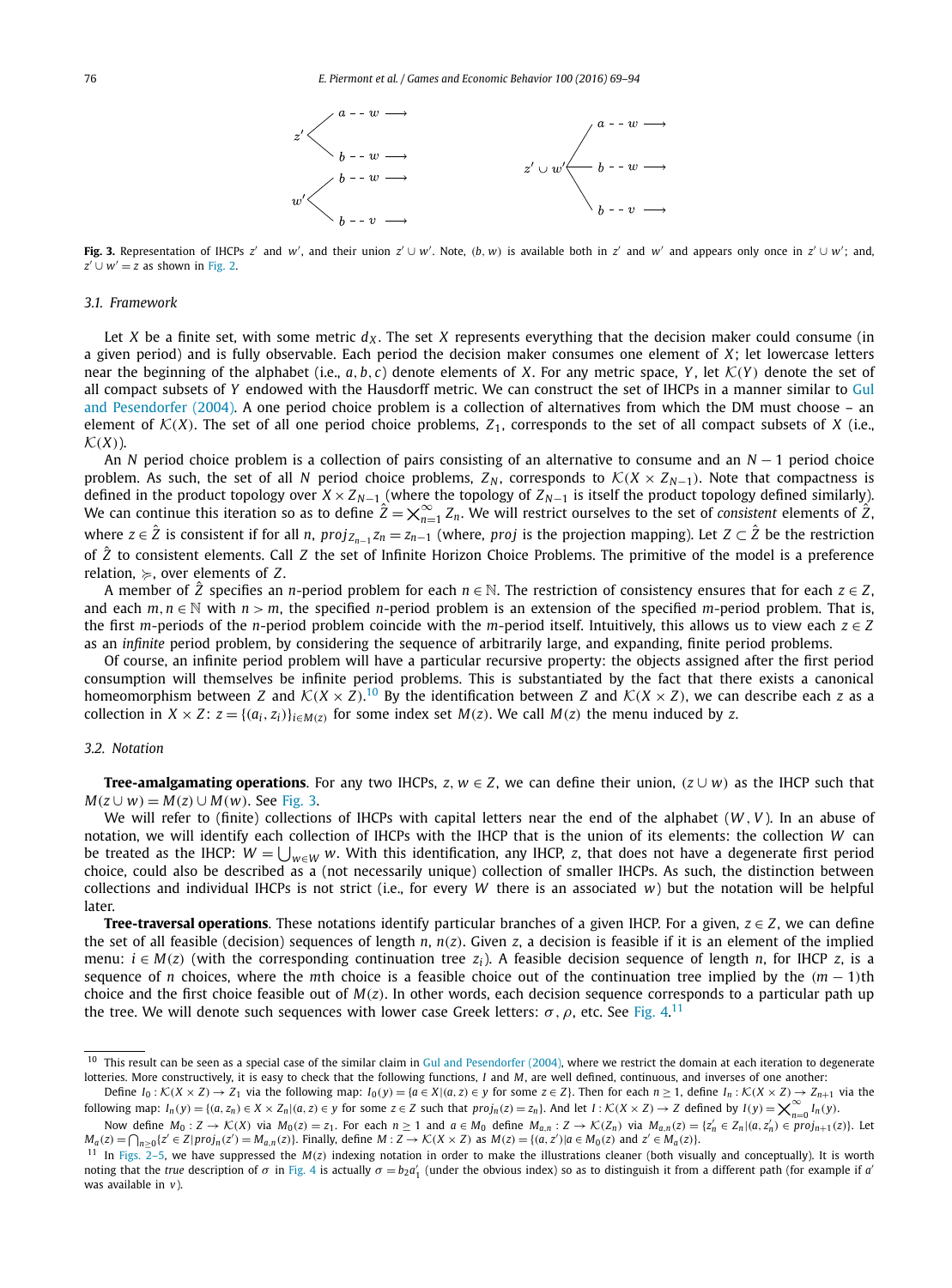

<span id="page-8-0"></span>**Fig. 4.** The red path corresponds the feasible sequence  $\sigma = ba'$ , and  $z_{\sigma} = z'$ . The IHCP  $z_{-\sigma}z''$  would be identical to the above except with  $z'$  replaced with *z*". (For interpretation of the references to color in this figure legend, the reader is referred to the web version of this article.)



**Fig. 5.** The IHCP  $z_{-n}Az_n$  for  $n = 1$ .

| Notation                  | Meaning                                     | <b>Notes</b>                                                                                                                 |
|---------------------------|---------------------------------------------|------------------------------------------------------------------------------------------------------------------------------|
| a, b, c                   | Single period consumption prizes            |                                                                                                                              |
| Z, W, V                   | <b>IHCPs</b>                                |                                                                                                                              |
| $\sigma$ , $\rho$ , $\pi$ | Streams of consumption                      | Finite unless otherwise noted, also represents<br>feasible sequences when subscripted as in $z_{\sigma}$<br>or $z_{-\sigma}$ |
| W.V                       | Collections of IHCPs                        | Identified with their unions (and so also IHCPs)                                                                             |
| Az                        | A finite choice problem followed by an IHCP |                                                                                                                              |
| $\sigma$ , $\rho$         | Degenerate IHCPs                            | Specify a predetermined (infinite) sequence of<br>consumption                                                                |

**Fig. 6.** Table of notational conventions.

**Tree-pruning and concatenation operations**. For any finite choice problem,  $A \in Z_n$ , we can define *Az* as the IHCP that assigns *z* as a continuation tree to every feasible decision sequence of length *n* (contained in *A*). In particular, *az* is the IHCP which begins with consumption of  $a \in X$  followed by the IHCP *z*. Likewise, for some finite sequence of consumption,  $\sigma \in X_{n=1}^N X$ , *σ z* is the IHCP which begins with consumption  $\sigma$  followed by *z*.

For some *z*, let  $\sigma$  be a finite, feasible decision sequence. Then we can define  $z_\sigma$  as the continuation tree after choosing  $\sigma$ . From this, we can define  $z$ <sub>−*σ*</sub> *w* as the IHCP that agrees with *z* everywhere but after the feasible sequence  $\sigma$ , where  $z_{\sigma}$ is replaced by *w*. See Fig. 4. Similarly, for an IHCP *z*, a finite feasible decision sequence *σ* , and a finite choice problem *A*, let  $z_{-\sigma} A z_{\sigma}$  be the IHCP in which, if the path  $\sigma$  was chosen then the continuation problem is  $Az_{\sigma}$ . That is,  $z_{-\sigma}$  was concatenated with *Azσ* . Finally, we denote by *z*−*<sup>n</sup> Azn* the IHCP resulting from the concatenation of *z*−*σ* with *Azσ* for *every* feasible sequence of length *n* (that is,  $\sigma \in n(z)$ ), see Fig. 5.

Finally, the use of bold lettering signifies degenerate IHCPs – predetermined sequences of consumption. So for each  $\sigma \in \bigtimes_{n=1}^{\infty} X$ , we identify  $\sigma$  as the IHCP such that there is only one feasible decision sequence of any given length, where the unique sequence coincides with the first *n* terms of *σ* . The above notational conventions are summarized in Table 6.

#### *3.3. Axioms*

#### *3.3.1. Exploration histories*

At any given node in an IHCP we can define the set of consumption prizes that must have been consumed to reach that node. Formally, define the exploration history at a node as the support<sup>12</sup> (in *X*) of the (unique) decision sequence that leads to that node. In other words, the exploration history does not remember the index but only remembers the consumption (i.e., ignores the menu from which the consumption was chosen, the order of consumption, and the number of times a prize has been consumed). We assume as a structural "axiom 0" that the preference for continuation trees depends *only* on the history.

[A0: ONLY HISTORIES MATTER (HST)]. *For all z, w*  $\in$  *Z and*  $\sigma$ *,*  $\rho$  *such that*  $supp(\sigma) = supp(\rho)$ 

 $\sigma z \succcurlyeq \sigma w \iff \rho z \succcurlyeq \rho w$ 

This allows us to simplify notation with the following abuse, letting *h* denote both a subset of *X* (the set of previously consumed outcomes), and any specified sequence consisting of exactly those elements. As such, we can define the history dependent preferences.

<sup>&</sup>lt;sup>12</sup> The support of a (finite) decision problem, and in particular a feasible sequence, is all the elements of *X* that can be consumed in that problem.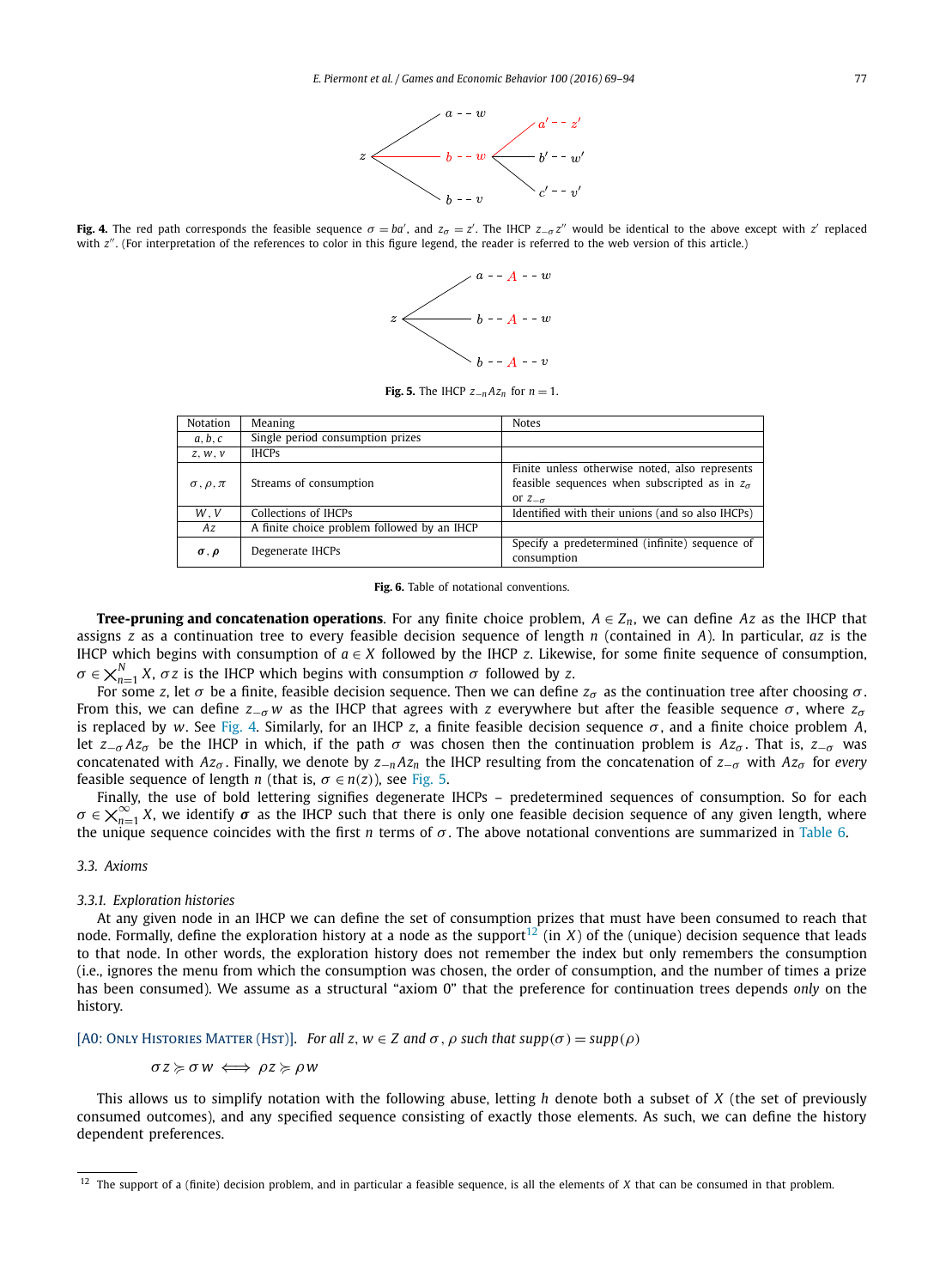**Definition.** For each *h*, let  $\succcurlyeq_h$  denote the projection of preferences after exploration history *h* defined by

 $z \succcurlyeq_h w \iff hz \succcurlyeq hw.$ 

#### *3.3.2. Ex-ante preferences*

We assume that the following axioms hold for all *h*. To achieve the basic utility structure we have that  $\succcurlyeq$  is a continuous weak order:

[A1: Continuous Weak Order (Ord)]. The binary relation  $\succcurlyeq$  is a continuous weak order.

The first substantive axiom governs the learning process. We are assuming the DM's preference does not change unless she learns something (or, more accurately, anticipates learning). If the decision maker has already consumed *a* then consuming *a* again will not teach her anything new, and her preference will not change. Hence, we postulate that consuming items that are already in the exploration history will not change her preferences.

[A2: H-STATIONARITY (STA)]. For any z, w,  $v \in Z$ ,  $\rho$  feasible for v, and  $n > 0$ , if A, B are finite decision problems:

1. if  $supp(A) \subseteq h \cup \bigcap_{\sigma \in n(z) \cup n(w)} \sigma$ , then  $z \succcurlyeq_h w \iff z_{-n}Az_n \succcurlyeq_h w_{-n}Aw_n$ ; and

*2. if*  $supp(B) ⊆ h ∪ ρ$ *, then*  $v<sub>−</sub>ρ B{z ∪ w} ∼<sub>h</sub> v<sub>−</sub>ρ{Bz ∪ Bw}$ *.* 

Sta has two components. First, (1) dictates that the decision maker does not change her preference when consuming prizes she has already consumed. The motivation for this is straightforward, as the only mechanism of learning is consumption of new prizes. The formal restriction states that if consuming the decision problem *A* is unavoidable (i.e., it will be reached on *every* path of consumption after *n* periods) and if all of the consumption prizes in *A* will already have been consumed (i.e., supp(A)  $\subseteq h\cup\bigcap_{\sigma\in n(z)\cup n(w)}\sigma$ ), then the inclusion of A will not influence the DM's preferences between z and *w*. A special case of (1) states that if  $supp(A) \subseteq h$  then  $z \succcurlyeq_h w \iff Az \succcurlyeq_h Aw$ , which is reminiscent of the canonical stationarity axiom of [Koopmans \(1960\)](#page-25-0) (applied to previously consumed prizes). We require the more general formulation to enforce that preferences remain stationary (with respect to previously consumed prizes) even as they change (with respect to novel prizes).

Second, (2) dictates that the decision maker is indifferent to making a choice before or after the consumption of previously consumed prizes. In general, the decision maker would prefer to delay making decisions, as it would allow her to condition on more information. However, if in the interim the decision maker learns no new information (because she consumes no novel prize), then she is just as well off making the decision now.

Without learning, the union of two IHCPs would never be preferred to both; the decision maker knows already which stream she would choose and would (weakly) prefer the menu that contained this stream. When the decision maker anticipates learning then flexibility is strictly beneficial, as it allows her to capitalize of the information she learns. Flexibility allows the DM to make different decisions conditional on the realization of the learning process.

[A3: PREFERENCE FOR FLEXIBILITY (FLX)]. *For all*  $v, z, w \in \mathbb{Z}$  *and for all feasible decision sequences given*  $v$ :

$$
v_{-\sigma}(z\cup w)\succcurlyeq _{h}v_{-\sigma}z
$$

This axiom looks slightly different than its canonical form. We require that flexibility is not disadvantageous, not only at time zero, but also on any branch of any IHCP. Because we have relaxed stationarity it is not enough to impose that *z*∪ *w*  $\succcurlyeq_h$  *z* since this could be true for initial choices but be violated for continuation problems on a particular branch of some IHCP.

Next, we need some notion that the DM is consistent in how she expects to learn. The DM's (time 0) anticipated preference at *h'* should be the same as how she anticipates (at time 0) anticipating (at  $h \subset h'$ ) her preference at *h'*. In words, breaking her expected learning process into separate pieces should not affect the final preference.

[A4: CONSISTENT FLEXIBILITY (CON)]. For every  $h'\supseteq h$ , and set of sequences contained in the history,  $A\subseteq\bigtimes_{i=1}^Nh$ , and functions,  $f, g: A \rightarrow Z$  then

$$
\bigcup_{\sigma \in A} \sigma \pi f(\sigma) \sim_h \bigcup_{\sigma \in A} \sigma \pi \{f(\sigma) \cup g(\sigma)\}
$$
\n
$$
\bigcup_{\sigma \in A} \sigma f(\sigma) \sim_{h'} \bigcup_{\sigma \in A} \sigma \{f(\sigma) \cup g(\sigma)\}
$$

*for all*  $\pi$  *such that*  $h \cup \pi = h'.$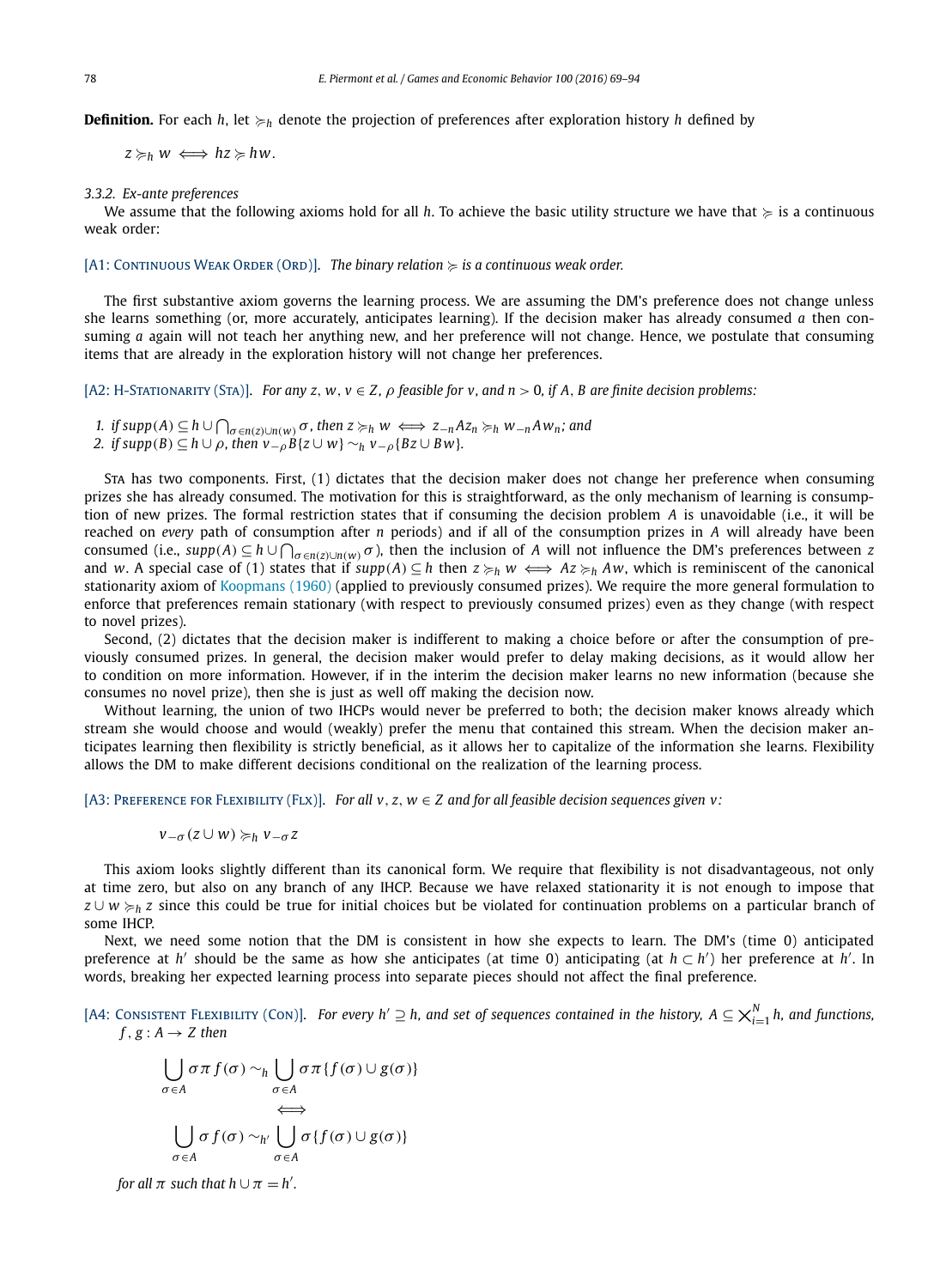The DM must choose out of *A* today, which will determine the IHCP she will receive after consuming *π* which will create the exploration history *h* . If she sees no benefit to the additional flexibility provided by the assignment *g*, then it is because under all possible realizations of uncertainty brought about by her consumption of *h* , the IHCP assigned by *f* is preferred to that by g. But if this is the case, there must be no benefit to flexibility according to the preference  $\succ_{h'}$ .

#### *3.3.3. Strategic planning*

Our next axiom generalizes the notion of an SSK strategic plans to the setting where choice objects are IHCPs. The motivation is identical as before: to ensure that the outcome of prior actions (i.e., the rankings of consumed goods) is a sufficient *statistic to predict future choice.* If the decision maker is told (ex-ante) the realization of her ranking over the elements of some exploration history *h*, she can exactly predict her (interim, after history *h*) preference over all other IHCPs. She has no value in waiting to make a decision because any information she might learn is contained by the information about her ranking over *h*.

We construct the choices that will correspond to the ordinal rankings over the exploration history as in section [2.2;](#page-3-0) recall the following bit of notation:

**Definition.** For every *h*, such that  $|h| \ge 2$ , let  $\Gamma(h)$  denote the set of all pairs of distinct elements of *h*, enumerated as *γ*<sub>1</sub> ... *γ*<sub>( $\frac{h}{2}$ ). Then, for any *s*  $\in$  *SOr*(*h*) define  $\sigma^s \in h^{\binom{|h|}{2}}$  as</sub>

$$
\sigma_{n}^{s} = \underset{b \in \gamma_{n}}{\operatorname{argmax}} u_{s}(b), \tag{7}
$$

where  $u_s$  is any utility representation of s. Let  $\Sigma(h) = \{\sigma^s | s \in \mathcal{S}Or(h)\}$ . For h with  $|h| = 0, 1$ , let  $\Sigma(h) = \emptyset$ .

Recall, if the DM knows her ranking over *h*, then there is a unique element of  $\Sigma(h)$  that maximizes that preference. So, for any collection of IHCPs  $W \subseteq Z$ , the DM chooses a distinct alternative from the IHCP

 $\{\sigma W | \sigma \in \Sigma(h)\}$ 

according to a distinct ranking over *h*. Therefore, if we can observe a subsequent choice from *W* following a particular consumption stream in  $\Sigma(h)$ , we can infer that such a choice is based on preference conditional on the corresponding ranking over *h*.

Our next axiom, PLN, dictates that such a mapping between  $\Sigma(h)$  and the conditional preferences exists. It will turn out (as a straightforward consequence of [Theorem 4\)](#page-13-0) that  $\Sigma(h)$  uniquely describes the DM's information structure. It partitions the subjective state space into equivalence classes of states that respect the same ranking over the elements of *h*. With this in mind it becomes clear that subsequent partitions are refinements of previous ones. To capture this idea more formally and reveal the DM's preference contingent on being in a state, we introduce the notion of assignments and strategic plans.

**Definition.** Given any collection of IHCPs,  $W \subseteq Z$ , and a history, *h*, an **assignment** is a function from  $\Sigma(h)$  to *W*. Let *As(W ,h)* be the set of all such assignments.

An assignment for *W* and *h* is function that maps to each sequence of consumption in  $\Sigma(h)$  and an IHCP out of *W*. Then, a *strategic plan* is an assignment such that flexibility is no longer beneficial (beyond choosing from  $\Sigma(h)$ , that is).

**Definition.** Given a history, *h*, and  $W \subseteq Z$ , a **strategic** plan is an assignment  $p^W \in As(W, h)$ , such that

$$
\bigcup_{\epsilon \Sigma(h)} \sigma(p^W(\sigma)) \sim_h \bigcup_{\sigma \in \Sigma(h)} \sigma W
$$

*σ*∈*(h)* for all  $\Sigma(h)$ .

A strategic plan for *W* assigns to each sequence in  $\Sigma(h)$  a subset of the choice problem (i.e., an element in the collection *W*) in such a way that there is no additional benefit from flexibility. Since each element of  $\Sigma(h)$  corresponds to a subjective state, then  $z = p^W(\sigma)$  implies that *z* is the maximizing element of *W* in the state that corresponds to  $\sigma$ .

[A5: STRATEGIC PLANNING (PLN)]. For all h and all  $W = \{z_i\}_{i=1}^N \subset Z$  there exists a strategic plan over W with respect to  $\succcurlyeq_h$ .

Since flexibility is beneficial only when the DM wants to capitalize on learning distinct pieces of information, axiom Pln dictates that the only information arriving is from the realization of her ranking of the elements of *h*. Indeed, if there was some additional un-responsive information flow, the DM would have a strict preference for flexibility, even after conditioning on her ranking over *h*.

The economic content of the axiom is precisely the following: the existence of a strategic plan implies that everything the DM anticipates learning is described by her ranking over the elements of *h*, and that the DM cannot obtain new information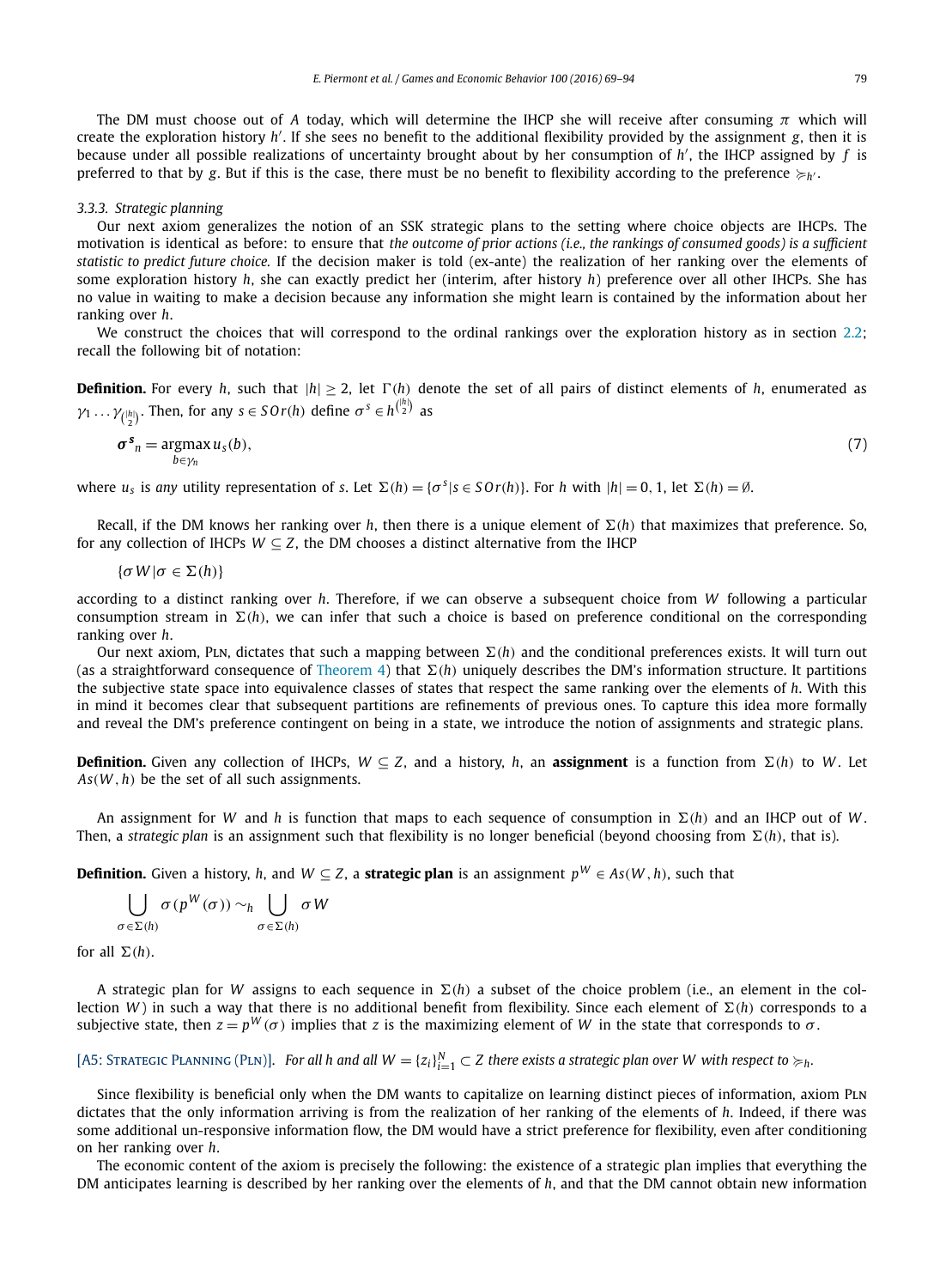

**Fig. 7.** Example of  $\Sigma(h'|\sigma)$ .

<span id="page-11-0"></span>regarding elements in the exploration history (preferences over consumed elements are stationary). That is, the axiom rules out (i) any learning (objective or subjective) which is not the direct result of consumption, and (ii) learning models that allow for residual uncertainty over outcomes that have been consumed.

It is also worth noting that although the axiom is existential, it is still falsifiable. Since strategic planning concerns only finite collections, *W*, of IHCPs, there is a finite number of assignments in  $As(W, h)$ . Nonetheless, in light of the observability problems associated with existential axioms, we offer an alternative axiomatization in [Appendix C.](#page-23-0)

We also assume the DM is a consequentialist: she cares only about the path of consumption that actually occurs. To impose this, we restrict that the continuation value for IHCPs after learning an event depends only on the consumption in that event, and not what would have been consumed had a different event occurred. Relating back to observables, this implies the maximizing elements of a strategic plan depend only on the conditioning sequence and not on the menus offered following such sequences. The next axiom, closely resembling the Weak Axiom of Revealed Preference from standard choice theory, creates such a restriction.

# [A6: CONSEQUENTIALISM (Cso)]. For all W,  $V \subseteq Z$ , if there exist strategic plans  $p^W$  and  $p^V$ , such that  $p^W(\rho)$ ,  $p^V(\rho) \in W \cap V$  for *some*  $\rho \in \Sigma(h)$ *, then*

$$
\rho(p^V(\rho))\cup \bigcup_{\sigma\in \Sigma(h)\backslash \rho}\sigma(p^W(\sigma))\sim_h \bigcup_{\sigma\in \Sigma(h)}\sigma W
$$

Csq states that if *w* is the maximal element in *W* conditional on choosing  $\sigma$ , and *w* is available in *V*, but some other alternative *v* was chosen, then *v* must be as good as *w*.

#### *3.3.4. Interim preferences*

Using the language of strategic planning we can define the interim (i.e., state-dependent) preferences. That is, the anticipated preference of the decision maker, conditional on having *learned* that her ranking over *h* is the ranking corresponding to the sequence  $\sigma \in \Sigma(h)$ ,  $\succcurlyeq_{h|\sigma}$ .

**Definition.** For each h and  $\sigma \in \Sigma(h)$ , let  $\succcurlyeq_{h|\sigma}$  be defined by  $z\succcurlyeq_{h|\sigma} w$  if and only if there exists a strategic plan  $p:\Sigma(h)\to$  ${z, w}$  such that  $p(\sigma) = z$ .

Although we do not have the language to directly observe the DM's hypothetical preferences, we can infer them by constructing  $\succcurlyeq_{h|\sigma}$ , which is fully characterized by  $\succcurlyeq$ .

As the decision maker continues to consume, her interim preference will change. As such, we can consider preferences of the form  $\succ_{h'|\sigma}$  where  $\sigma \in \Sigma(h)$  and  $h' \supset h$ . These preferences are defined in the same way as  $\succ_{h}$  was defined from  $\succcurlyeq$ .

**Definition.** For each *h*,  $\sigma \in \Sigma(h)$  and  $h' \supset h$  let  $\succcurlyeq_{h'|\sigma}$  be defined by

$$
z\succcurlyeq_{h'\mid\sigma} w\iff h'z\succcurlyeq_{h\mid\sigma} h'w
$$

Since we will want also to define strategic plans from the point of view of interim preferences (to examine the DM's anticipated future learning conditional on past learning), it will be helpful to define  $\Sigma(h'|\sigma)$  for  $h' \supset h$  and  $\sigma \in \Sigma(h)$ .  $\Sigma(h'|\sigma)$  is the subset of  $\Sigma(h')$  that is consistent with  $\sigma$ . That is, defined by orders that respect the ordering that generated  $\sigma$  and leaving out the redundant pairs. For example, if  $h = \{a, b\}$  and  $h' = \{a, b, c\}$  and  $\sigma = a$  then  $\Sigma(h'|\sigma) = \{ab, ac, cc\}$ , as shown in Fig. 7.

Our first result, which is instrumental in constructing the [LTC](#page-6-0) representation, provides the recursive structure of the preferences. The conditional preference,  $\succ_{h'|\sigma}$ , inherits all of the structure imposed on  $\succ_{h}$ ; it satisfies *all* of the previous axioms.

**Theorem 2.** Let  $\succcurlyeq$  satisfy Hst. If  $\succcurlyeq$  satisfies Orb, StA, FLx, Con, PLn, and Cs $o$ , then for each h,  $\sigma \in \Sigma(h)$ , and  $h \subseteq h'$ ,  $\succcurlyeq_{h'|\sigma}$  satisfies Ord*,* Sta*,* Flx*,* Con*,* Pln*, and* Csq*.*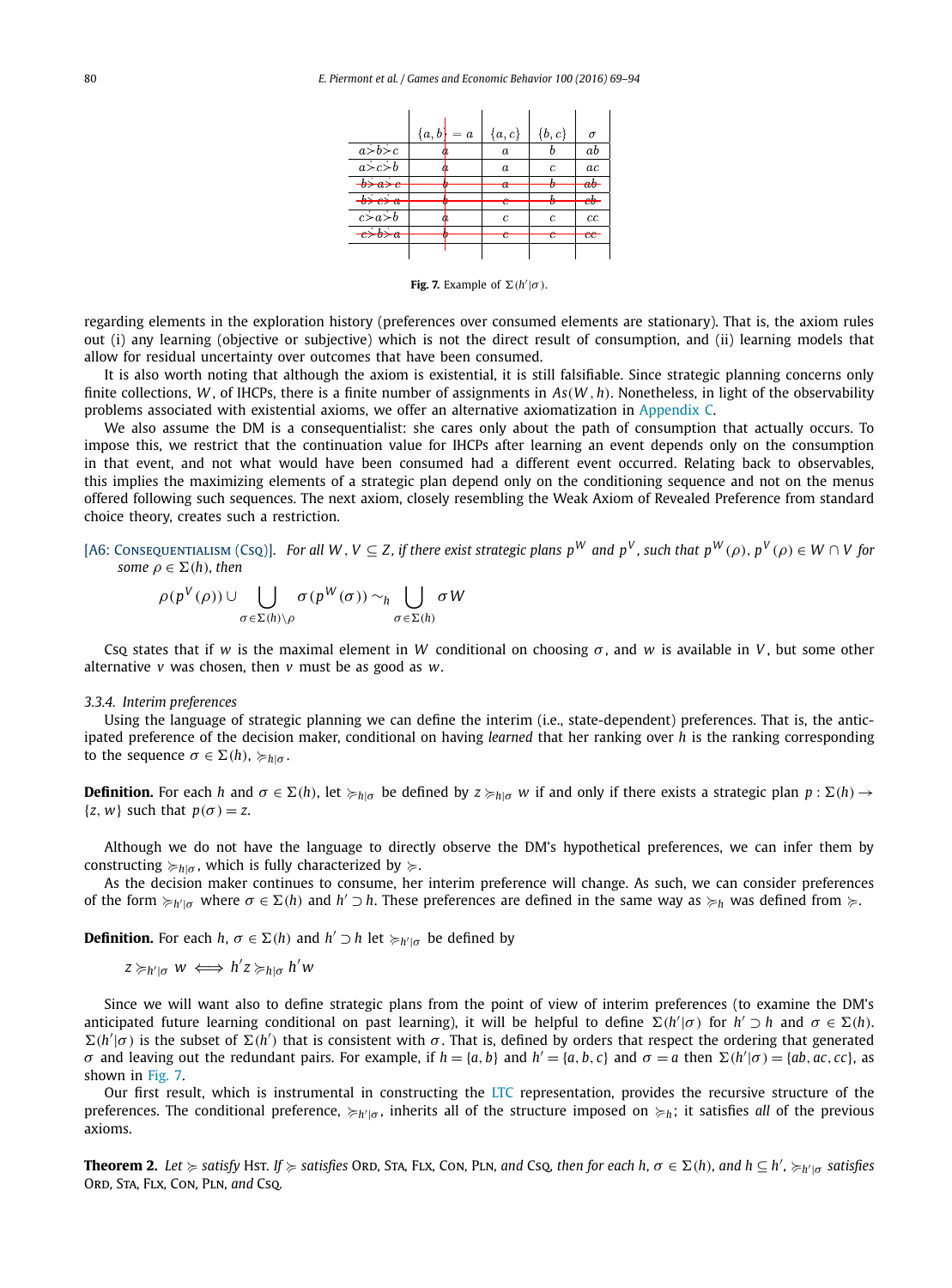<span id="page-12-0"></span>This result allows us to obtain the branching, recursive representation. Even as the preferences change, their structure – and so, the functional form of the representation – remains intact. Additionally, [Theorem 2](#page-11-0) indicates that there is nothing special about the ex-ante preference,  $\succcurlyeq$ , other than being associated with a particular state space. If preferences were elicited at a later date, when some items had been consumed, the resulting axiomatic structure and representation would be identical, but for a smaller (conditional) state space.

Our last axiom imposes consistency on the way the DM's preferences over outcomes (i.e., over *X*) can change as she learns. In particular we impose that the value of a singleton is constant from an ex-ante point of view. This implies that the value a decision maker places on an outcome *a* is the aggregated value she places on *a* at each state which she considers possible. We want this to hold, not only at period zero, but also for each interim preference, when looking forward. We also impose that there is a best and a worst outcome that are ex-ante identified. This assumption is simply a convenient way to calibrate states to one another.

**Definition.**  $\overline{a}$  and  $a$  are *universal best* and *worst* elements, if  $\overline{\rho} = \chi^{\infty} \overline{a}$  and  $\rho = \chi^{\infty} a$  are such that, for all *z*,  $w \in Z$  and all feasible decision sequences given *z*: *z*−*<sup>σ</sup> ρ* - *z*−*σ w* - *z*−*<sup>σ</sup> ρ*.

[A7: SINGLETON RECURSIVITY (RCV)]. There exist universal best and worst element,  $\overline{a}$  and a, such that  $\chi^{\infty}$ { $\overline{a}$ , a} is order-dense in Z. *Moreover,*

*ρ*  $\succcurlyeq$  *h*|*σ* **τ**  $\Longleftrightarrow$  *ρ*  $\succcurlyeq$  *h*'|*σ* **τ** *ν*  $\succcurlyeq$  π  $\Longleftrightarrow$  *ν*  $\succcurlyeq$ <sub>*h'*|σ</sub> π

for all  $\sigma \in \Sigma(h'')$  such that  $h'' \subseteq h \cap h'$ ,  $\rho, \tau \in \times^{\infty} X$ , and  $\pi, \nu, \in \times^{\infty} \{ \overline{a}, \underline{a} \}.$ 

Even though a decision maker expects to learn, a pre-determined stream of consumption offers no way to capitalize on the new information. Hence, the DM's value of a stream of singleton prizes is the aggregation of her value in each state she still considers possible. Similarly, since the DM's value over streams concerning  $\bar{a}$  and  $\bar{a}$  are ex-ante known, her preference regarding such streams does not change, even when conditioned on particular information.

**Remark 1.** In applications, when information is exogenous and we assume that the agent is learning as she explores the different options, introducing flexibility is not necessary. In such environments we assume that we have access to what the agent expects to learn and what action she will take after learning every bit of information (i.e., the information structure is exogenous, and the actions are statistically optimal). Had the agent needed to commit to an action stream (consumption, in our case), she would not be able to capitalize on information she expects to learn as time progresses, and she would maximize her ex-ante expected utility. Axiom Rcv states exactly that. When the agent needs to commit to a consumption stream, she calculates her ex-ante utility. As modelers, in order to observe what the agent expects to learn, we need to offer her flexibility so she can condition her future consumption on the different pieces of information she expects to learn. This is a feature of most axiomatic learning models.

#### **4. Learning through consumption representation**

In this section we present the main results of the paper. We start by providing the formal *Learning Through Consumption (LTC)* functional form, formulate the representation result and, finally, present our uniqueness result.

# *4.1. The functional form*

The LTC representation was introduced as equation [\(LTC\)](#page-6-0) in Section [3.](#page-6-0) We here give the formal definition.

**Definition.** The tuple,  $\mathcal{S} = \{S, \{\mathcal{P}(h)\}_{h\subseteq X}\}$ , is an **LTC information structure** if

S1.  $S ⊂$   $S$   $Or(X)$ .

- S2. For each  $h$ ,  $P(h)$  is a partition of *S*.
- S3. If  $h' \supseteq h$  then  $P(h')$  is a refinement of  $P(h)$ .
- S4.  $P(\emptyset) = \{S\}$  and  $P(X) = S$ .

Moreover,<sup>13</sup> for  $P \in \mathcal{P}(h)$  and  $h' \supset h$ , define  $\mathcal{P}(h'|P) = \{P' \in \mathcal{P}(h'): P' \cap P \neq \emptyset\}$ , and  $\mathcal{P} = \bigcup_{h \subseteq X} \mathcal{P}(h)$ .

<sup>&</sup>lt;sup>13</sup> Elements *P* are cells of the partition  $P(h)$  of *S*. Cells of the finest partition  $P(X)$  are states in *S*.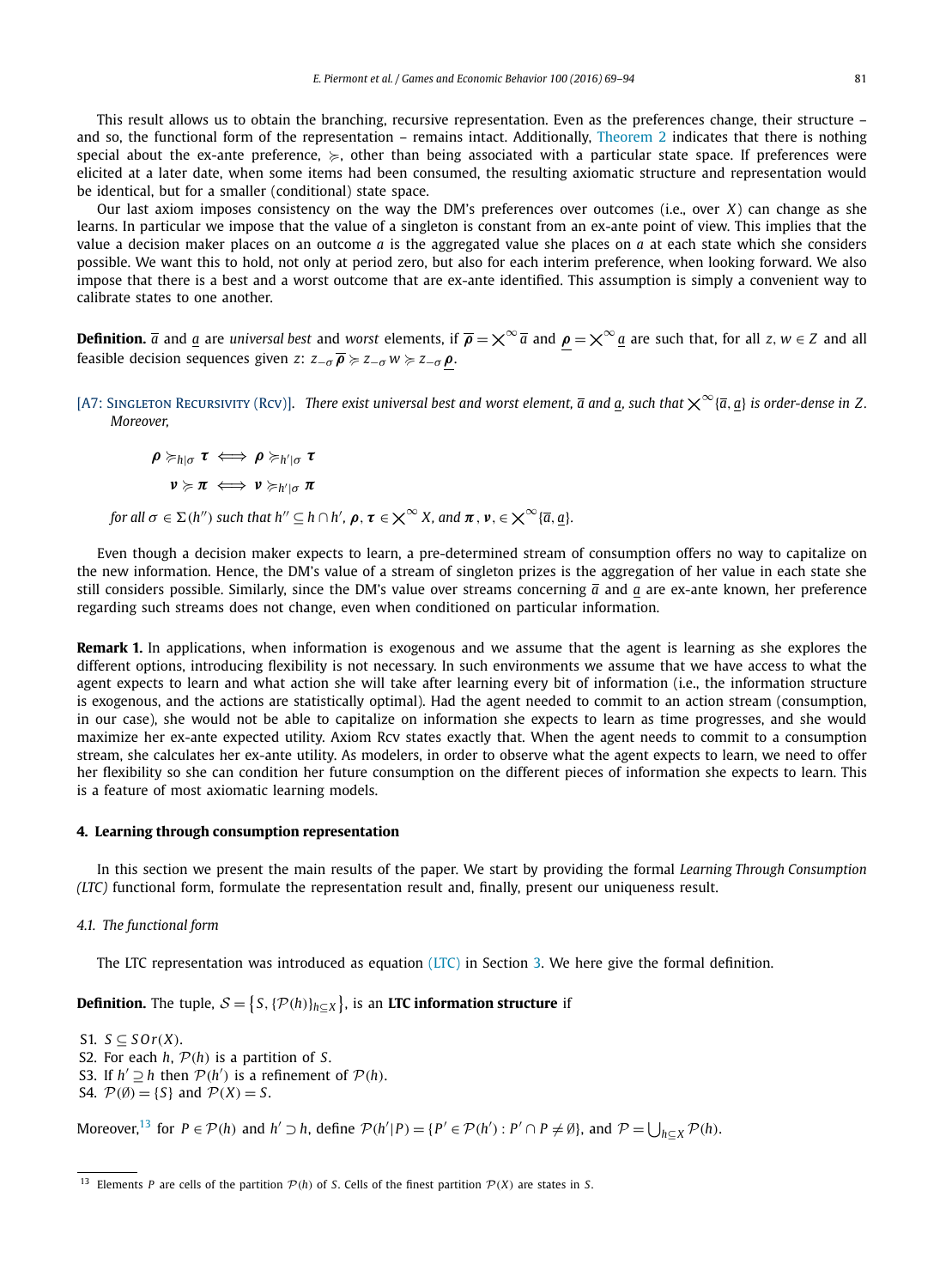<span id="page-13-0"></span>Since ultimately states will be identified with rankings over *X*, the first restriction, S1 simply ensures there are no duplicate states. Of course, it further restricts that states are *strict* orderings, but, this assumption can be relaxed so that *S* permits weak orderings as described in [Appendix B.](#page-22-0) Loosely speaking, (S2) dictates that the DM has in mind some subjective state space, *S*, and that learning is always with respect to *S*. Restriction (S3) dictates that the process of learning has perfect recall and that signals are never contradictory. Finally, (S4) restricts attention to the case where everything can be learned and nothing is known at the outset. This last restriction will be without loss of generality given our target representation, since it merely entails a relabeling of states.

Note, the definition of an information structure is more general than the intuition provided in Section [2.2,](#page-3-0) in the sense that following every exploration history *<sup>h</sup>*, P*(h)* does not need to correspond to the natural partition of *<sup>S</sup>* induced by all strict orderings over *h*. This is rectified by Theorem 4; its proof pins down the structure of the partitions and shows it follows exactly the intuition provided earlier.

Given an LTC information structure, S, an LTC representation of  $\succcurlyeq$  is the pair  $(S, U)$ , where U is a set of functions with a desired recursive formulation and consistent with the information structure  $S$ . Specifically:

**Definition.** Let  $\mathcal{U} = \{(u_P)_{P \in \mathcal{P}}, \{\phi_{h'|P}\}_{h' \subseteq X, P \in \mathcal{P}}, F\}$ , then we say  $(\mathcal{S}, \mathcal{U})$  is an **LTC representation** of  $\succcurlyeq$  if  $\mathcal{S}$  is an LTC information structure and

U1.  $u_P: X \to \mathbb{R}$  with  $u_P(\overline{a}) \geq u_P(a) \geq u_P(\underline{a})$  for all  $a \in X$ ,  $F: \mathbb{R} \times \mathbb{R} \to \mathbb{R}$ , strictly increasing and continuous in its second component, and  $\phi_{h'|P}: \mathbb{R}^{|\mathcal{P}(h'|P)|} \to \mathbb{R}$ , strictly increasing for all  $P \in \mathcal{P}(h)$  for all  $h \subseteq h'$ .

U2.  $U_{\emptyset|\mathsf{S}}:Z\to\mathbb{R}$  represents  $\succcurlyeq$  and is defined recursively by

$$
U_{h'|P}(z) = \phi_{h'|P}\Big(\max_{i \in M(z)} F(u_{Q}(a_{i}), U_{h'\cup a_{i}|Q}(z_{i}))_{Q \in \mathcal{P}(h'|P)}\Big),\,
$$

such that the image of  $\times^{\infty}$ { $\overline{a}$ , *a*} is dense in the image of *Z*.

- U3.  $u_P = \phi_{h'|P}(u_Q)_{Q \in \mathcal{P}(h'|P)}$ .
- U4. For any  $a, b \in h$  and  $P \in \mathcal{P}(h)$ ,  $u_P(a) > u_P(b) \iff (a, b) \in s$  for any  $s \in P$ .

Restriction (U1) simply defines the nature of the functions involved and (along with (U2)) states that *F* and *φ* aggregate preferences (and are strictly increasing). The most involved restriction, (U2), dictates that this family of functions represents the preferences. This provides the particular recursive structure to the preferences. To see how the recursive definition of  $U_{h'|P}$  can represent the primitive, observe, if  $h'=h$  then  $P(h'|P) = P(h|P) = P$ , and the corresponding aggregator,  $\phi_{h'|P}$ , is the identity mapping. So for all h and  $P \in \mathcal{P}(h)$ ,  $U_{h|P}(z) = \max_{i \in M(z)} F(u_P(a_i), U_{h|a_i|P}(z_i))$ . From this observation, we have  $U_{\emptyset|S}(z)$  = max<sub>i∈M(z)</sub>  $F(u_S(a_i), U_{a_i|S}(z_i))$ , where  $U_{a_i|S}(z_i)$  is defined by (U2). (U3) ensures that the DM, given some residual uncertainty, evaluates consumption prizes as an aggregate of states she considers possible given her current information. Moreover, the method of aggregation coincides with the process by which she evaluates IHCPs. Lastly, (U4) dictates that the DM knows with certainty her ranking over prizes she has already consumed. Note, since for all  $s \in P(h)$  either  $(a, b) \in s$  or *(b, a)* ∈ *s*, (U4) requires all *s* ∈ *P(h)* to agree on previously consumed outcomes.

#### *4.2. Representation theorem*

With these definitions we can now state our representation theorem.

#### **Theorem 3.** *The following are equivalent:*

- *1. The preference satisfies* Hst*,* Ord*,* Sta*,* Flx*,* Con*,* Pln*,* Csq*, and* Rcv*.*
- 2. There exists an LTC representation for  $\succcurlyeq$ .

#### *4.3. The uniqueness of the information structure*

It is well known that the state space in [Kreps \(1979\)](#page-25-0) is not unique, a hurdle overcome by Dekel et [al. \(2001\)](#page-25-0) by expanding the domain to include objective risk. In this section we show that, although we consider only ordinal rankings over outcomes, we can identify the state space,  $S$ , in a meaningful way.

**Theorem 4.** Assume that  $(S, U)$  and  $(S', U')$  are LTC representations of  $\succcurlyeq$ , then  $S = S'$ .

Our consumption space is finite, hence it is not necessary that  $U$  is unique in a cardinal sense. Nevertheless, Theorem 4 states that the underlying uncertainty, including the partition associated with each consumption history, can be uniquely recovered from  $\succcurlyeq$  Since the notion of learning in this framework is entirely ordinal, the underlying uncertainty is naturally associated with the possible orderings over *X* that the DM considers possible ex-ante. It is a direct consequence of Theorems 3 and 4 that the unique set of final states is some subset of *SOr(X)* and the partition induced by exploration history *h* is  $\Sigma(h)$ .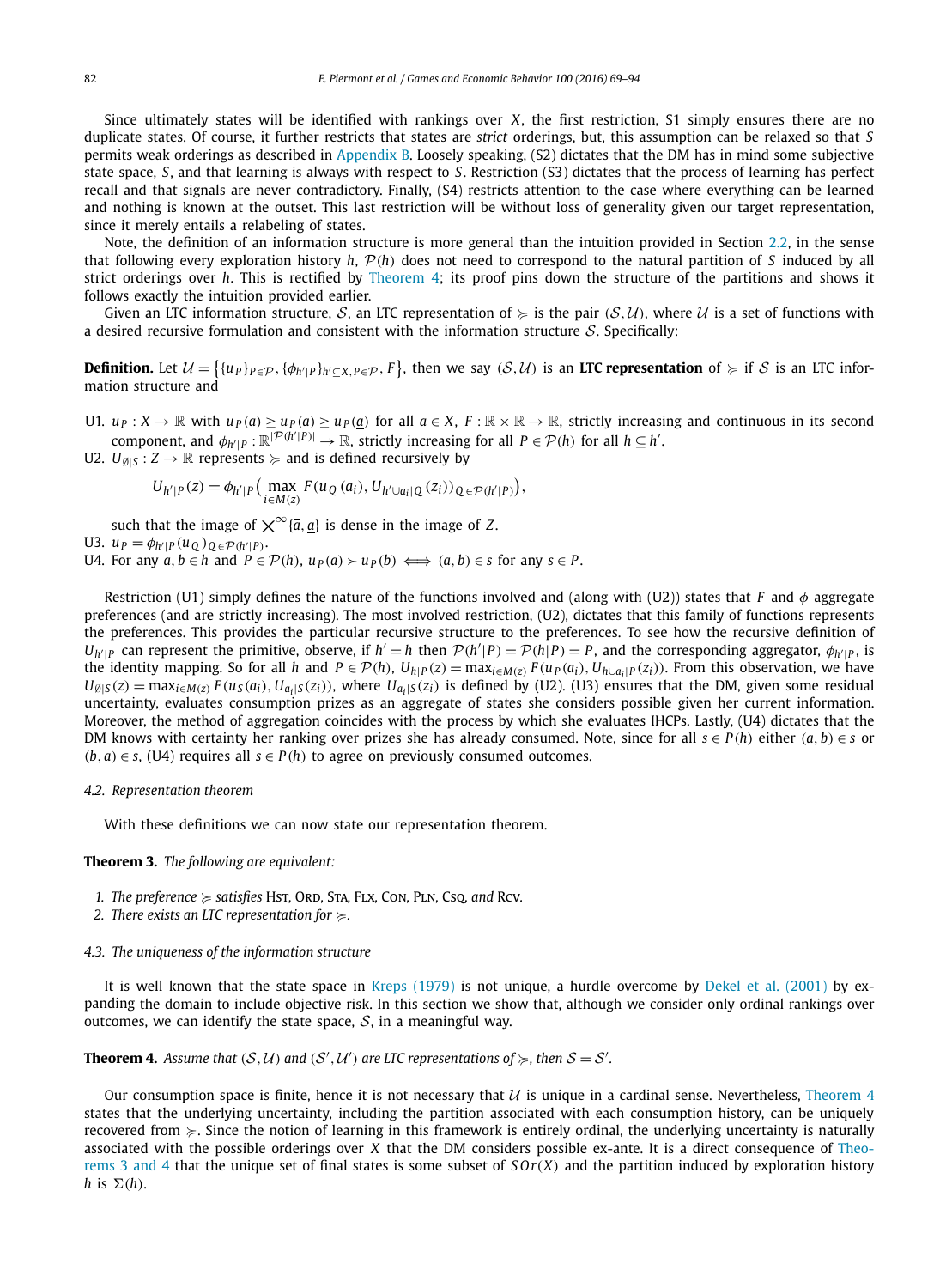<span id="page-14-0"></span>The intuition behind the identification is as follows. First, we resort to similar arguments as in Section [2.](#page-2-0) Applying [Theorem 1](#page-3-0) allows us to identify the state space *S* as the uncertainty the DM considers following the exploration of *X* in its entirety. With strategic planning, we identify, following every exploration history *h*, the partition of *S* induced by the strict orderings over *h*. At this point the additional structure of IHCPs becomes necessary for the identification of the learning through consumption representation. PLN, in the presence of flexibility at every period, allows us to define conditional *preferences on a piece of information (i.e.,*  $\succcurlyeq_{h|\sigma}$ *), and express how the DM <i>expects to further learn conditional on learning that information.* This also provides the language to ensure the different identified state spaces are consistent with one another in a recursive fashion. Specifically, we apply Rcv to make sure the *aggregate* behavior conditional on the different states *s* ∈ *P* ∈  $P$ (*h*) is identical to the behavior conditional on *P* (the more general condition being U3).

**Remark 2.** In order to fully identify the information structure we need to observe preference for flexibility after every exploration history. This is feasible even when restricted to IHCPs that exhibit no flexibility after "sufficiently many" periods of time. Therefore, one can also consider finite horizon problems if willing to forego recursivity (and thus Sta).

#### **5. Related literature**

The literature on subjective states began with [Kreps \(1979\).](#page-25-0) In Kreps' model, the set of future preference profiles the DM considers possible is identified by examining her preferences over *menus* of consumption prizes. This framework has since been extended by Dekel et [al. \(2001\)](#page-25-0) (DLR) to menus of lotteries, where the unique set of cardinal utility functions can be identified. While these models are interpreted with a dynamic component, there is only a single period of consumption.

Recently there have been papers that embed the DLR setup in dynamic settings. Krishna and [Sadowski \(2014\)](#page-25-0) provide an infinite horizon model where each period the DM's utility is drawn from a subjective distribution, depending on the current state. The model is not one of learning, and in particular, it is not responsive; the information and period-by-period resolution of uncertainty is unrelated to the choices made by the decision maker. Their representation has a recursive structure, lending itself to examine the intertemporal tradeoff between future constraints and current period consumption. Our model allows for similar contemplation, with the added intertemporal consideration regarding the tradeoff between future information structures and current period consumption, as is standard in models of strategic experimentation.

Higashi et [al. \(2014\)](#page-25-0) consider a dynamic extension of DLR with the different subjective states having different discount factors. They axiomatize a recursive representation where subjective states evolve over time according to history of past consumption. In their model, however, correlations across subjective states (or, conditional preferences of conditional preferences, etc.) are excluded, which is a clear distinction from the methodological point presented here.

In a model of subjective learning, [Dillenberger](#page-25-0) et al. (2014) examine a DM who has preferences over menu-time pairs. This allows for the identification, not only of the set potential preference profiles considered possible, but also of the way that the DM expects to learn over time. As in our model, at each period the DM in [Dillenberger](#page-25-0) et al. (2014) considers a state space that is a refinement of the previous periods' state spaces. However, in contrast to our model, the path of learning is not responsive, that is, does not depend on the choices of the DM. In addition, their model is a static one and intertemporal considerations are not studied.

The most closely related paper to responsive learning is [Cooke \(2015\),](#page-25-0) considering a model in which the agent has to rank consumption-menu pairs.<sup>14</sup> Upon first stage consumption, the agent learns the cardinal utility of the consumed element (thus learning is absolute), which helps to inform the choice out of the menu in the second stage. This also implies that learning is partitional, similar to the model presented here. There are two conceptual differences from this paper. First, in the set up [Cooke](#page-25-0) presents, there is a single period of learning. The conditioning event (that is, first period consumption) is explicitly modeled, rather than identified via choices *from* menus. Second, learning is cardinal, rather than through comparisons as studied here. We elaborate on these differences and their implications in [Appendix D;](#page-24-0) the advantage of our approach is that it facilitates the study of multiple periods of learning.

Models of rational inattention [\(Sims,](#page-25-0) 2003) share a common feature with models of responsive learning. In both theories, agents make choices of consumption and of information acquisition. Nevertheless, in the former the two choices are taken separately. In models of responsive learning, there is a single (joint) constraint; the act of consumption directly determines how the agent is going to be further informed about the underlying uncertainty. Ergin and [Sarver \(2010\)](#page-25-0) and [Dillenberger](#page-25-0) et [al. \(2015\)](#page-25-0) provide a behavioral foundation to a class of (introspective) learning models that include rational inattention with partitional information structures.

Case Based Decision Theory (CBDT), first introduced by Gilboa and [Schmeidler \(1995\),](#page-25-0) also investigates a decision maker who evaluates her choices based on her experience. Like this paper, CBDT includes multistage programming and learning from past actions (see chapters 5 and 7 of Gilboa and [Schmeidler,](#page-25-0) 2001). Despite these conceptual similarities, the formal frameworks differ significantly, as we stay within the confines of (standard) utility maximization. Our notion of learning is based *only* on past consumption, while CBDT considers hypothetical memories, where decision problems are compared

<sup>14</sup> [Hyogo \(2007\)](#page-25-0) raises a somewhat related question and provides an analysis in an environment similar to that of [Cooke \(2015\),](#page-25-0) resorting to an objective state space.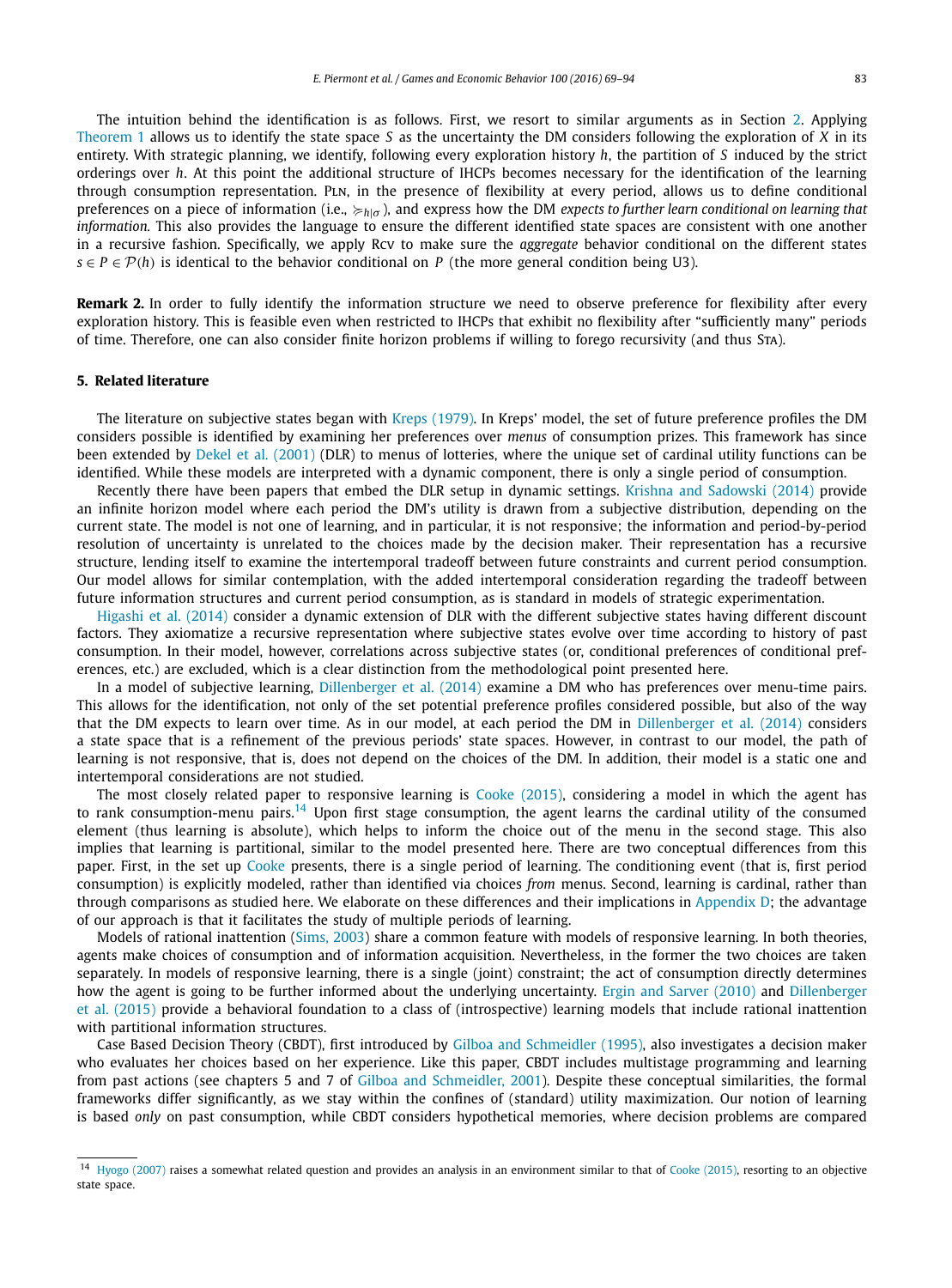<span id="page-15-0"></span>according to an abstract notion of similarity. Moreover, our recursive structure allows for a more direct analysis of the tradeoff between the learning and consumption components of each choice.

### **Appendix A. Proofs**

*A.1. Preliminary results*

**Lemma 1.** The decision maker has a weak preference for delaying choices. That is, for all  $z, w, v \in Z$ ,  $\sigma$  feasible with respect to v and *finite decision problems A,*

 $v_{-\sigma}A\{z \cup w\} \succcurlyeq_h v_{-\sigma}\{Az \cup Aw\}.$ 

**Proof.** This is an immediate consequence of the decision makers FLx. That is, we know that the left hand side is identically equal to *v*−*σ A*{*z* ∪ *w*} ∪ *A*{*z* ∪ *w*} , which by flexibility and transitivity

 $v_{-\sigma}\big\{A\{z \cup w\} \cup A\{z \cup w\}\big\} \succcurlyeq_h v_{-\sigma}\big\{A\{z\} \cup A\{z \cup w\}\big\} \succcurlyeq_h v_{-\sigma}\big\{A\{z\} \cup A\{w\}\big\},$ 

which is identically equal to the right hand side.  $\Box$ 

**Lemma 2.** For all  $\sigma \in \Sigma(h)$ , and  $W \subset Z$ , there exists a strategic plan,  $p^W : \Sigma(h) \to W$ , such that  $p^W(\sigma) = z$  if any only if

$$
\sigma z \cup \bigcup_{\rho \in \Sigma(h) \setminus \sigma} \rho W \sim_h \bigcup_{\rho \in \Sigma(h)} \rho W.
$$

**Proof.** First, assume such a strategic plan exists. So we have

$$
\bigcup_{\rho \in \Sigma(h)} \rho W \succcurlyeq_h \sigma z \cup \bigcup_{\rho \in \Sigma(h) \setminus \sigma} \rho W
$$
\n
$$
\succcurlyeq_h \sigma z \cup \bigcup_{\rho \in \Sigma(h) \setminus \sigma} \rho (p^W(\rho))
$$
\n
$$
\sim_h \bigcup_{\rho \in \Sigma(h)} \rho W,
$$

where both weak preferences are consequences of FLX and the indifference relation by PLN and our assumption.

Now assume that

$$
\sigma z \cup \bigcup_{\rho \in \Sigma(h)\setminus \sigma} \rho W \sim_h \bigcup_{\rho \in \Sigma(h)} \rho W. \tag{A.1.8}
$$

By PLN we know there exists some  $p^W : \Sigma(h) \to W$  such that

$$
\bigcup_{\rho \in \Sigma(h)} \rho p^W(\rho) \sim_h \bigcup_{\rho \in \Sigma(h)} W. \tag{A.1.9}
$$

Consider the collection  $V = \{W, w_i\}_{w_i \in W}$  (In an effort to be clear,  $V = \{\{\bigcup_{w \in W} w\}, w_1, w_2, \dots w_n\}\}\)$ . It is immediate that  $\bigcup_{w \in W} w = \bigcup_{v \in V} v$  and so, utilizing this identity, we can rewrite (A.1.8) and (A.1.9):  $w \in W$   $W = \bigcup_{v \in V} v$  and so, utilizing this identity, we can rewrite (A.1.8) and (A.1.9):

$$
\sigma z \cup \bigcup_{\rho \in \Sigma(h)\setminus \sigma} \rho W \sim_h \bigcup_{\rho \in \Sigma(h)} \rho V, \tag{A.1.10}
$$

$$
\bigcup_{\rho \in \Sigma(h)} \rho p^W(\rho) \sim_h \bigcup_{\rho \in \Sigma(h)} \rho V. \tag{A.1.11}
$$

So, by  $(A.1.10)$  and  $(A.1.11)$  we satisfy the conditions for Csq and so:

$$
\sigma z \cup \bigcup_{\rho \in \Sigma(h) \setminus \sigma} \rho p^W(\rho) \sim_h \bigcup_{\rho \in \Sigma(h)} \rho V,
$$

or, since  $\bigcup_{w \in W} w = \bigcup_{v \in V} v$ ,

$$
\sigma z \cup \bigcup_{\rho \in \Sigma(h) \setminus \sigma} \rho p^W(\rho) \sim_h \bigcup_{\rho \in \Sigma(h)} \rho W. \quad \Box
$$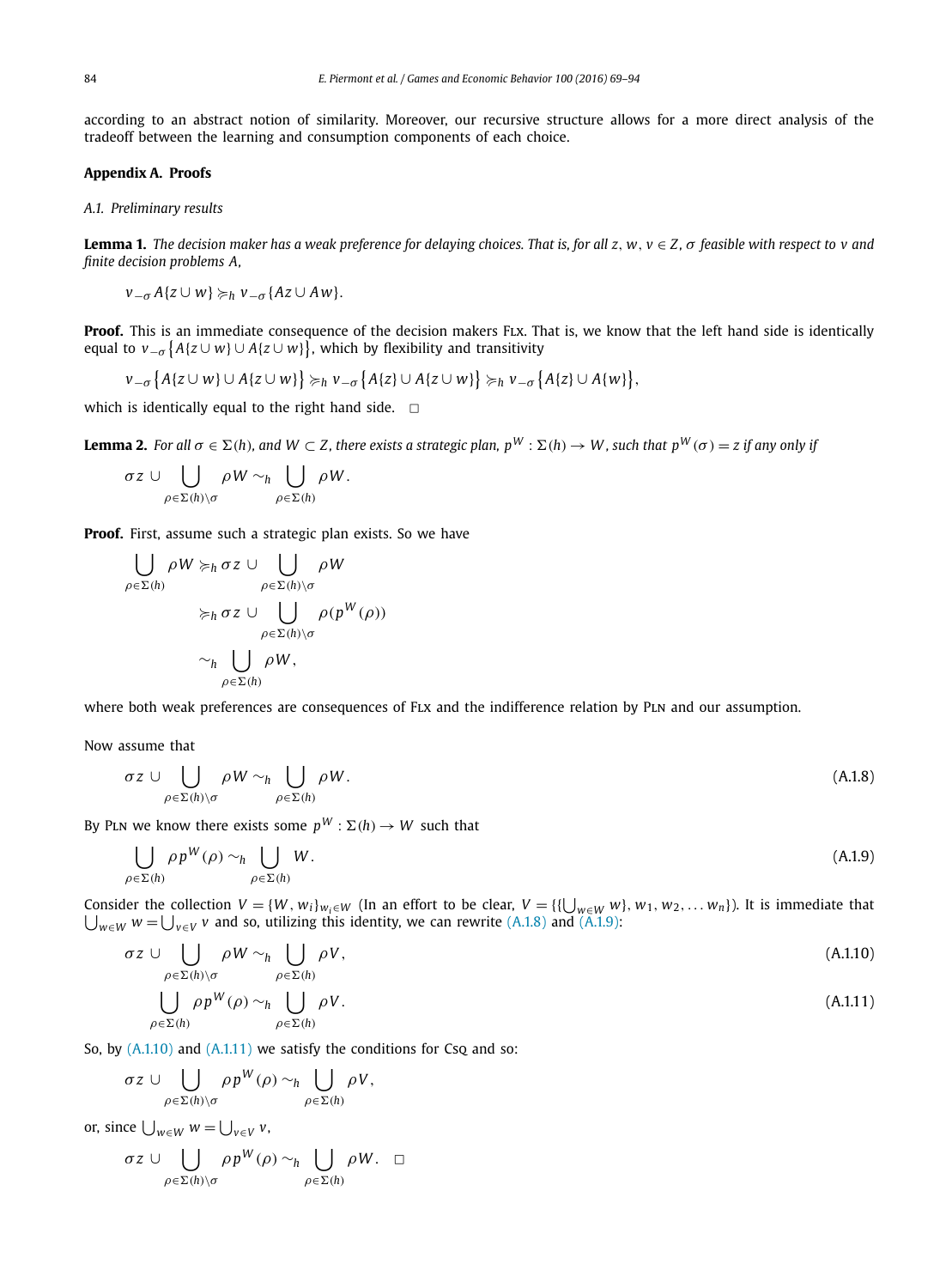<span id="page-16-0"></span>**Lemma 3.** Let  $h\subset h'$ . The collection of functions,  $\big(p_\sigma:\Sigma(h'|\sigma)\to W\big)_{\sigma\in\Sigma(h)}$  constitute a collection of strategic plans for the corre $s$  *ponding preference relations*  $( \succcurlyeq _{h'\mid \sigma} )_{\sigma \in \Sigma (h)}$  *<i>if and only if the map* 

$$
p:\Sigma(h') \longrightarrow W
$$

$$
p:\sigma \tau \mapsto p_{\sigma}(\tau)
$$

*is a strategic plan for*  $\succcurlyeq_{h'}$ *. Where*  $\sigma \in \Sigma(h)$  *and*  $\tau \in \Sigma(h'|\sigma)$ *.* 

**Proof.** Let  $(p_{\sigma} : \Sigma(h'|\sigma) \to W)_{\sigma \in \Sigma(h)}$  constitute a collection of strategic plans for the corresponding preference relations  $\left(\succcurlyeq_{h'|\sigma}\right)_{\sigma\in\Sigma(h)}$ . Then we know that, for each  $\sigma\in\Sigma(h)$ :

$$
\bigcup_{\tau \in \Sigma(h'|\sigma)} \tau p_{\sigma}(\tau) \sim_{h'|\sigma} \bigcup_{\tau \in \Sigma(h'|\sigma)} \tau W.
$$

Using the definition of ∼*h* |*σ* this is equivalent to

$$
(h' \setminus h) \bigcup_{\tau \in \Sigma(h'|\sigma)} \tau p_{\sigma}(\tau) \sim_{h|\sigma} (h' \setminus h) \bigcup_{\tau \in \Sigma(h'|\sigma)} \tau W.
$$
\n(A.1.12)

Hence, we know that there must exist two strategic plans (with respect the  $\succcurlyeq_{h}$ ) such that each side of (A.1.12) gets assigned to  $\sigma$  in one of the two plans. Then, utilizing CsQ to combine these strategic plans, we know

$$
\bigcup_{\sigma \in \Sigma(h)} \sigma(h' \setminus h) \bigcup_{\tau \in \Sigma(h'|\sigma)} \tau p_{\sigma}(\tau) \sim_h \bigcup_{\sigma \in \Sigma(h)} \sigma(h' \setminus h) \bigcup_{\tau \in \Sigma(h'|\sigma)} \tau W.
$$
\n(A.1.13)

Since by FLx, the right-hand side of  $(A.1.13)$  is indifferent to

$$
\bigcup_{\sigma \in \Sigma(h)} \sigma(h' \setminus h) \bigcup_{\tau \in \Sigma(h'|\sigma)} \{\tau W, \tau p_{\sigma}(\tau)\},\
$$

Con implies

$$
\bigcup_{\sigma \in \Sigma(h)} \sigma \bigcup_{\tau \in \Sigma(h'|\sigma)} \tau p_{\sigma}(\tau) \sim_{h'} \bigcup_{\sigma \in \Sigma(h)} \sigma \bigcup_{\tau \in \Sigma(h'|\sigma)} \{\tau W, \tau p_{\sigma}(\tau)\}.
$$

Again by FLx,

$$
\bigcup_{\sigma \in \Sigma(h)} \sigma \bigcup_{\tau \in \Sigma(h'|\sigma)} \tau p_{\sigma}(\tau) \sim_{h'} \bigcup_{\sigma \in \Sigma(h)} \sigma \bigcup_{\tau \in \Sigma(h'|\sigma)} \tau W,
$$

which is equivalent to

$$
\bigcup_{\sigma\in\Sigma(h)}\bigcup_{\tau\in\Sigma(h'|\sigma)}\sigma\tau p_{\sigma}(\tau)\sim_{h'}\bigcup_{\sigma\in\Sigma(h)}\bigcup_{\tau\in\Sigma(h'|\sigma)}\sigma\tau W.
$$

And so, the specified map,  $p$ , is indeed a strategic plan for  $\succcurlyeq_{h'}$ . Each step is a bi-directional implication so this proves the if and only if statement.  $\Box$ 

# *A.2. Proof of [Theorem 2](#page-11-0)*

Fix some *h*,  $h' \supset h$  and some  $\sigma \in \Sigma(h)$ .

*(WEAK ORDER). That*  $\succ_{h'|\sigma}$  is complete is immediate from the definition. Now assume that *z*  $\succ_{h'|\sigma}$  *w* and *w*  $\succ_{h'|\sigma}$  *v*. Let  $\hat{V}=\{h'z,h'w\}$  and  $\bar{V}=\{h'w,h'v\}.$  By the definition of  $\succcurlyeq_{h'|\sigma}$  there exist strategic plans,  $p^{\hat{V}}:\Sigma(h)\to\hat{V}$ , and  $p^{\bar{V}}:\Sigma(h)\to\bar{V},$ such that  $p^{\hat{V}}(\sigma) = h'z$  and  $p^{\bar{V}}(\sigma) = h'w$ .<br>Define  $V = \{h'z, h'w, h'v\}$  and let  $p^V : \Sigma(h) \to V$  be the plan ensured by PLN. We claim that there exits some strategic

plan,  $q^V$ , thereover, such that  $q^V(\sigma) = h'z$ . There are three cases: Case 1:  $p^V(\sigma) = h'z$ . Then the claim holds. Case 2:  $p^V(\sigma) = h'w$ , then since  $p^{\hat{V}}(\sigma) = h'z$  we satisfy the conditions of Csq:

$$
\sigma h'z \cup \bigcup_{\rho \in \Sigma(h)\setminus \sigma} \rho p^V(\rho) \sim_h \bigcup_{\rho \in \Sigma(h)} \rho \{h'z \cup h'w \cup h'v\},\tag{A.2.1}
$$

which defines the desired plan. Case 3:  $\hat{p}(\sigma) = h'v$ , we can iterate the process used in case 2 to prove the claim.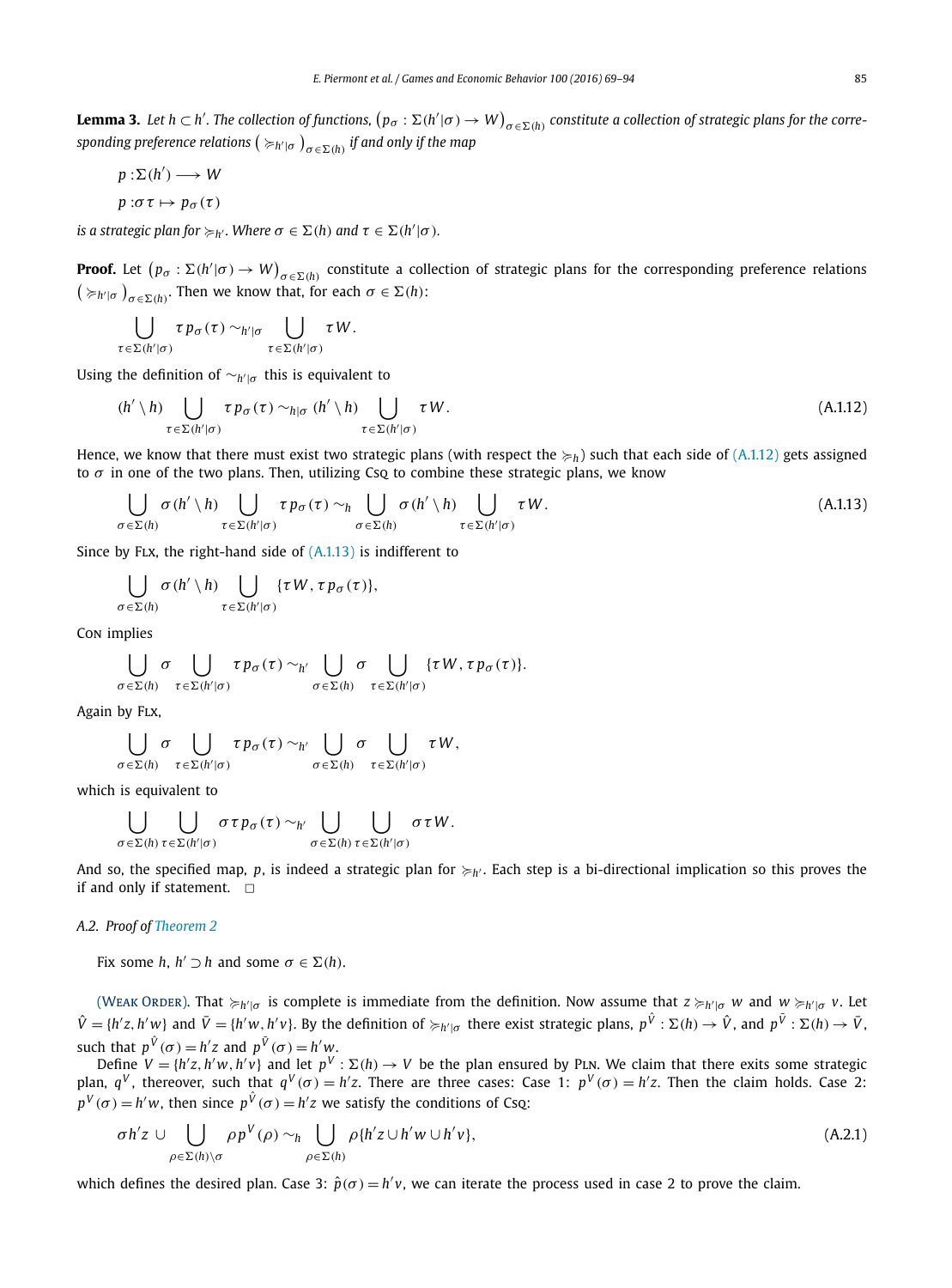Finally, PLN ensures that there exists a plan  $p^W$  over  $W=\{h'z,h'v\}$ . If  $p^W(\sigma)=h'z$  then it cannot be that  $h'v>_{h|\sigma}h'z$ and we are done. If  $p^W(\sigma) = h'v$ , then the fact that  $p^V(\sigma) = h'z$  and CsQ provide a new strategic plan  $q^W(\sigma) = h'z$ , so again it cannot be that  $h'v \succ_{h|\sigma} h'z$ .

(CONTINUITY). Let  $\{z_n\}_{n\in\mathbb{N}}$  be a convergent sequence in *Z*, with limit point *z*, such that  $z_n \succcurlyeq_{h'|\sigma} w$  for all *n* and some  $w \in Z$ . If it is the case that  $z \succcurlyeq_{h'|\sigma} z_n$  for some  $n \in \mathbb{N}$ , then by the transitivity of  $\succcurlyeq_{h'|\sigma}$  we have that  $z \succcurlyeq_{h'|\sigma} w$ . So assume that for all *n*,  $z_n \succcurlyeq_{h'|\sigma} z$ . By [Lemma 2](#page-15-0) (and Csq) this implies that:

$$
\sigma h' z_n \cup \bigcup_{\rho \in \Sigma(h) \setminus \sigma} \rho \{h' z_n \cup h' z \cup h' w\} \sim_h \bigcup_{\rho \in \Sigma(h)} \rho \{h' z_n \cup h' z \cup h' w\}.
$$

Taking the limit, the continuity of  $\succcurlyeq_h$  provides:

$$
\sigma h'z \cup \bigcup_{\rho \in \Sigma(h)\setminus \sigma} \rho\{h'z \cup h'w\} \sim_h \bigcup_{\rho \in \Sigma(h)} \rho\{h'z \cup h'w\},\
$$

 $\lim$ plying that  $z \succcurlyeq_{h'|\sigma} w$ . Hence the contour sets of  $\succcurlyeq_{h'|\sigma}$  are closed.

(H-STATIONARITY). Let  $z \succ_{h'|\sigma} w$ , and A be a finite decision problem which is contained in  $h' \cup \bigcap_{\sigma \in n(z) \cup n(w)} \sigma$  for some n. So, there exists a strategic plan,  $p^V : \Sigma(h) \rightarrow V$ , with  $V = \{h'z, h'w\}$ , such that

$$
\hat{z} = \sigma h' z \cup \bigcup_{\rho \in \Sigma(h) \setminus \sigma} \rho \{h' z, h' w\} \sim_h \bigcup_{\rho \in \Sigma(h)} \rho \{h' z, h' w\} = \hat{w}.
$$

Let  $m = |\sigma| + |h'|$ . Consider  $H = h \cup \bigcap_{\sigma \in [n+m]} (\hat{z}) \cup [n+m](\hat{w})$   $\sigma$ . For any  $a \in supp(A)$  we claim  $a \in H$ .

There are three cases: (1)  $a \in h$ , in which case we are done since  $h \subset H$ . (2)  $a \in h' \setminus h$  in which case it is in the first *m* periods of  $\hat{z}$  and  $\hat{w}$  (by construction of the above plans you have to consume h'). (3)  $a \in \bigcap_{\sigma \in n(z) \cup n(w)} \sigma$  in which case it is simply pushed back *m* periods (by construction of the above plans you *have* to consume either the first *n* periods of *z* or the first *n* periods of *w*). Hence, by STA we can interject *A* after  $n+m$  periods. Letting  $W = \{h'z_{-n}Az_n, h'w_{-n}Aw_n\}$  this gives

$$
\sigma h' z_{-n} A z_n \cup \bigcup_{\rho \in \Sigma(h) \setminus \sigma} \rho W \sim_h \bigcup_{\rho \in \Sigma(h)} \rho W,
$$

so, by [Lemma 2,](#page-15-0)

$$
z_{-n}Az_n\succcurlyeq_{h'|\sigma} w_{-n}Aw_n.
$$

The converse holds from the bi-directional implication of each step.

Now, for some v, and  $\rho$  feasible for v, let B be a finite decision problem with  $supp(B) \subseteq h \cup \rho$ . Call  $V = \{h'v_{-\pi}B\{z \cup w\},\}$  $h'v_{-\sigma}$  {Bz $\cup$  Bw}. There exists a strategic plan  $p^V$  :  $\Sigma(h) \in V$ . Assume that  $p^V(\sigma) = h'v_{-\pi}B\{z \cup w\}$ . So

$$
\sigma h' v_{-\pi} B\{z \cup w\} \cup \bigcup_{\rho \in \Sigma(h) \setminus \sigma} \rho p^V(\rho) \sim_h \bigcup_{\rho \in \Sigma(h)} \rho V,
$$

but by (2) of Sta we have

*τ*∈*A*

$$
\sigma h' v_{-\pi} \{ Bz \cup Bw \} \cup \bigcup_{\rho \in \Sigma(h) \setminus \sigma} \rho p^V(\rho) \sim_h \bigcup_{\rho \in \Sigma(h)} \rho V,
$$

and so,  $v_{-\pi}B\{z\cup w\}\succcurlyeq_{h'|\sigma} v_{-\sigma}\{Bz\cup Bw\}$ . Of course, if we assume  $p^V(\sigma)=h'v_{-\pi}\{Bz\cup Bw\}$  the same argument holds. We have  $v_{-\pi} B\{z \cup w\} \sim_{h'|\sigma} v_{-\sigma} \{Bz \cup Bw\}$  as desired.

(PREFERENCE FOR FLEXIBILITY). Assume, to the contrary, that there exists some  $v, z, w \in Z$ , and  $\pi$  feasible for  $v$  such that  $v_{-\pi}z \succ_{h'|\sigma} v_{-\pi}(z \cup w)$ . Let  $V = \{h'v_{-\pi}z, h'v_{-\pi}(z \cup w)\}\$ . [Lemma 2](#page-15-0) therefore implies

$$
\sigma h'v_{-\pi}z\cup \bigcup_{\rho\in \Sigma(h)\backslash \sigma}\rho V\succ_h\sigma h'v_{-\pi}(z\cup w)\cup \bigcup_{\rho\in \Sigma(h)\backslash \sigma}\rho V,
$$

an immediate contradiction to the DMs preference for FLX.

 $($  CONSISTENT FLEXIBILITY). Assume that, for some  $A\subseteq\bigtimes_{i=1}^Nh'$ , finite  $\pi$  such that  $h'\cup\pi=h''$  and  $f,g:A\to Z$  we have

$$
\bigcup_{\tau \in A} \tau \pi f(\tau) \sim_{h' \mid \sigma} \bigcup_{\tau \in A} \tau \pi \{f(\tau) \cup g(\tau)\}.
$$
\n(A.2.2)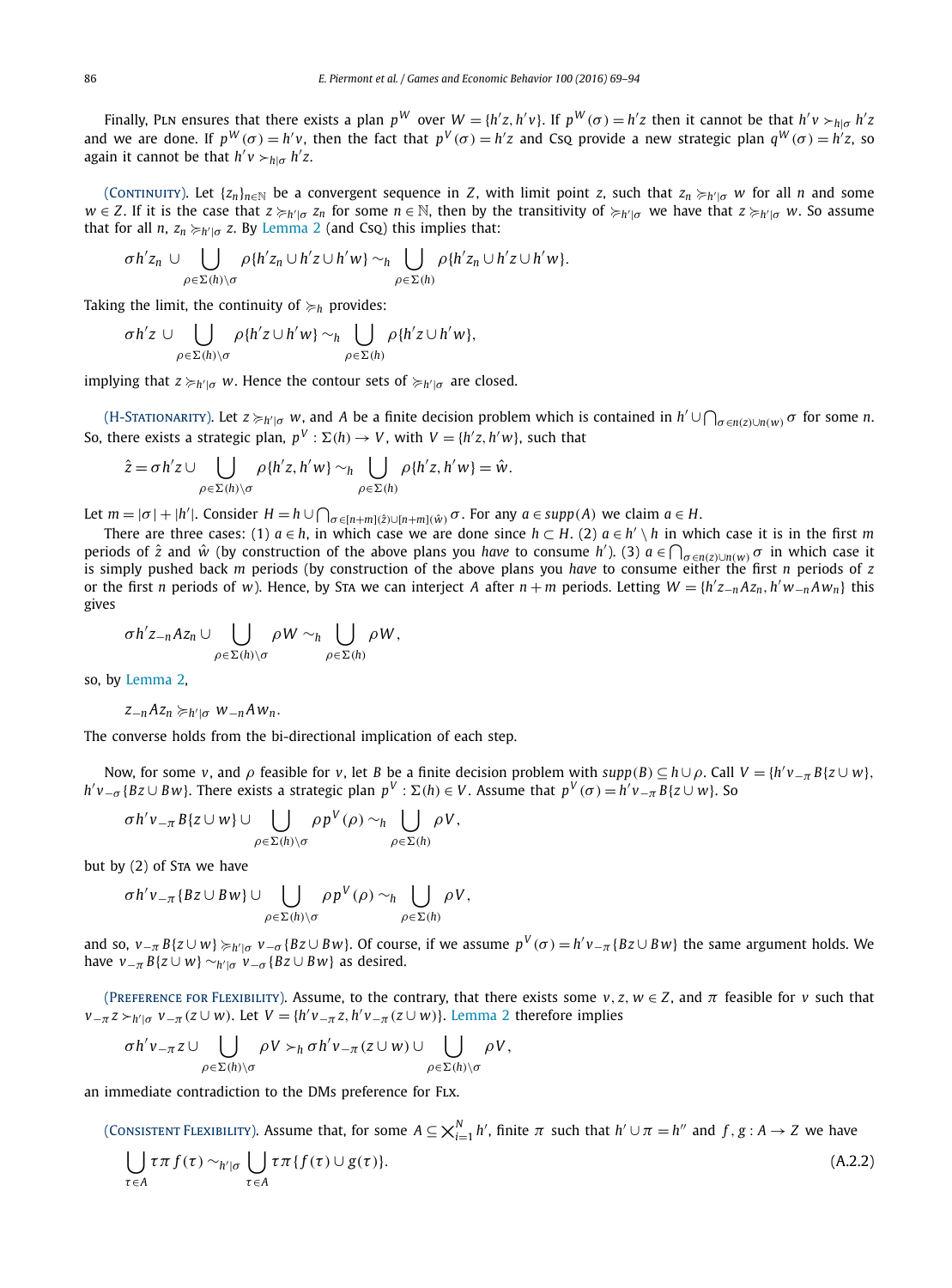Define,  $V = \left\{h' \bigcup_{\tau \in A} \tau \pi f(\tau), h' \bigcup_{\tau \in A} \tau \pi \{f(\tau) \cup g(\tau)\}\right\}$ . Then, by the definition of  $\succcurlyeq_{h'|\sigma}$ , Csq, and [Lemma 2](#page-15-0) we know that there exists some strategic plan  $p^V : \Sigma(h) \rightarrow V$  such that

$$
\sigma h' \bigcup_{\tau \in A} \tau \pi f(\tau) \cup \bigcup_{\rho \in \Sigma(h) \setminus \sigma} \rho p^V(\rho) \sim_h \bigcup_{\rho \in \Sigma(h)} \rho V,
$$
\n(A.2.3)

$$
\sigma h' \bigcup_{\tau \in A} \tau \pi \{ f(\tau) \cup g(\tau) \} \cup \bigcup_{\rho \in \Sigma(h) \setminus \sigma} \rho p^V(\rho) \sim_h \bigcup_{\rho \in \Sigma(h)} \rho V. \tag{A.2.4}
$$

Define the mapping  $\hat{f}$  :  $\Sigma(h)A \rightarrow Z$  as

$$
\rho \tau \mapsto \begin{cases}\nf(\tau) & \text{if } \rho = \sigma \\
f(\tau) & \text{if } \rho \neq \sigma \text{ and } p^V(\rho) = \bigcup_{\tau \in A} \tau \pi f(\tau) \\
\{f(\tau) \cup g(\tau)\} & \text{if } \rho \neq \sigma \text{ and } p^V(\rho) = \bigcup_{\tau \in A} \tau \pi \{f(\tau) \cup g(\tau)\},\n\end{cases}
$$

and the mapping  $\hat{g}$  :  $\Sigma(h)A \rightarrow Z$  as

$$
\rho \tau \mapsto \begin{cases}\n\{f(\tau) \cup g(\tau)\} & \text{if } \rho = \sigma \\
f(\tau) & \text{if } \rho \neq \sigma \text{ and } p^V(\rho) = \bigcup_{\tau \in A} \tau \pi f(\tau) \\
\{f(\tau) \cup g(\tau)\} & \text{if } \rho \neq \sigma \text{ and } p^V(\rho) = \bigcup_{\tau \in A} \tau \pi f(\tau) \cup g(\tau)\}.\n\end{cases}
$$

Then, we can re-write the  $(A.2.3)$  and  $(A.2.4)$  as

$$
\bigcup_{\rho \in \Sigma(h)} \rho h' \bigcup_{\tau \in A} \tau \hat{\mathbf{f}}(\rho \tau) \sim_h \bigcup_{\rho \in \Sigma(h)} \rho h' \bigcup_{\tau \in A} \tau \pi \{ \hat{\mathbf{f}}(\rho \tau) \cup \hat{\mathbf{g}}(\rho \tau) \},\tag{A.2.5}
$$

$$
\bigcup_{\rho \in \Sigma(h)} \rho h' \bigcup_{\tau \in A} \tau \hat{\mathbf{g}}(\rho \tau) \sim_h \bigcup_{\rho \in \Sigma(h)} \rho h' \bigcup_{\tau \in A} \tau \pi \{\hat{f}(\rho \tau) \cup \hat{\mathbf{g}}(\rho \tau)\},\tag{A.2.6}
$$

so by Con (expanding *h* to *h'* by eliminating  $h'^{15}$ )

$$
\bigcup_{\rho \in \Sigma(h)} \rho \bigcup_{\tau \in A} \tau \hat{f}(\rho \tau) \sim_{h'} \bigcup_{\rho \in \Sigma(h)} \rho \bigcup_{\tau \in A} \tau \pi \{\hat{f}(\rho \tau) \cup \hat{g}(\rho \tau)\},
$$
\n
$$
\bigcup_{\rho \in \Sigma(h)} \rho \bigcup_{\tau \in A} \tau \hat{g}(\rho \tau) \sim_{h'} \bigcup_{\rho \in \Sigma(h)} \rho \bigcup_{\tau \in A} \tau \pi \{\hat{f}(\rho \tau) \cup \hat{g}(\rho \tau)\},
$$

again by Con (expanding  $h'$  to  $h''$  by eliminating  $\pi$ )

$$
\bigcup_{\rho\tau\in\Sigma(h)A} \rho\tau\hat{f}(\rho\tau) \sim_{h''} \bigcup_{\rho\tau\in\Sigma(h)A} \rho\tau\{\hat{f}(\rho\tau)\cup\hat{g}(\rho\tau)\},\tag{A.2.7}
$$
\n
$$
\bigcup_{\rho\tau\in\Sigma(h)A} \rho\tau\hat{g}(\rho\tau) \sim_{h''} \bigcup_{\rho\tau\in\Sigma(h)A} \rho\tau\{\hat{f}(\rho\tau)\cup\hat{g}(\rho\tau)\}.
$$

Let  $\hat{V} = \left\{ \bigcup_{\tau \in A} \tau f(\tau), \bigcup_{\tau \in A} \tau \{ f(\tau) \cup g(\tau) \} \right\}$  and let  $\hat{p}^V : \Sigma(h) \setminus \sigma \to \hat{V}$  as

$$
\rho \mapsto \begin{cases} \bigcup_{\tau \in A} \tau \{ f(\tau) \cup g(\tau) \} & \text{if } p^V(\rho) = \bigcup_{\tau \in A} \tau \pi \{ f(\tau) \cup g(\tau) \} \\ \bigcup_{\tau \in A} \tau f(\tau) & \text{if } p^V(\rho) = \bigcup_{\tau \in A} \tau \pi f(\tau). \end{cases}
$$

Then,  $(A.2.7)$  and  $(A.2.8)$  are rewritten as

$$
\sigma \bigcup_{\tau \in A} \tau f(\tau) \cup \bigcup_{\rho \in \Sigma(h) \setminus \sigma} \rho \hat{p}^V(\rho) \sim_{h''} \bigcup_{\rho \in \Sigma(h)} \rho \hat{V},
$$
  

$$
\sigma \bigcup_{\tau \in A} \tau \{f(\tau) \cup g(\tau)\} \cup \bigcup_{\rho \in \Sigma(h) \setminus \sigma} \rho \hat{p}^V(\rho) \sim_{h''} \bigcup_{\rho \in \Sigma(h)} \rho \hat{V}.
$$

<sup>&</sup>lt;sup>15</sup> This is permissible by defining  $f:\rho\mapsto\bigcup_{\tau\in A}\tau\pi \hat{f}(\rho\tau)$ ,  $\dot{g}$  likewise, and  $h:\rho\mapsto\bigcup_{\tau\in A}\tau\pi\{\hat{f}(\rho\tau)\cup\hat{g}(\rho\tau)\}$ . Then using Csq, we can show that the antecedent for CF is satisfied (via ˙ *f* ∪ *h*˙ for (A.2.5) and *g*˙ ∪ *h*˙ for (A.2.6)).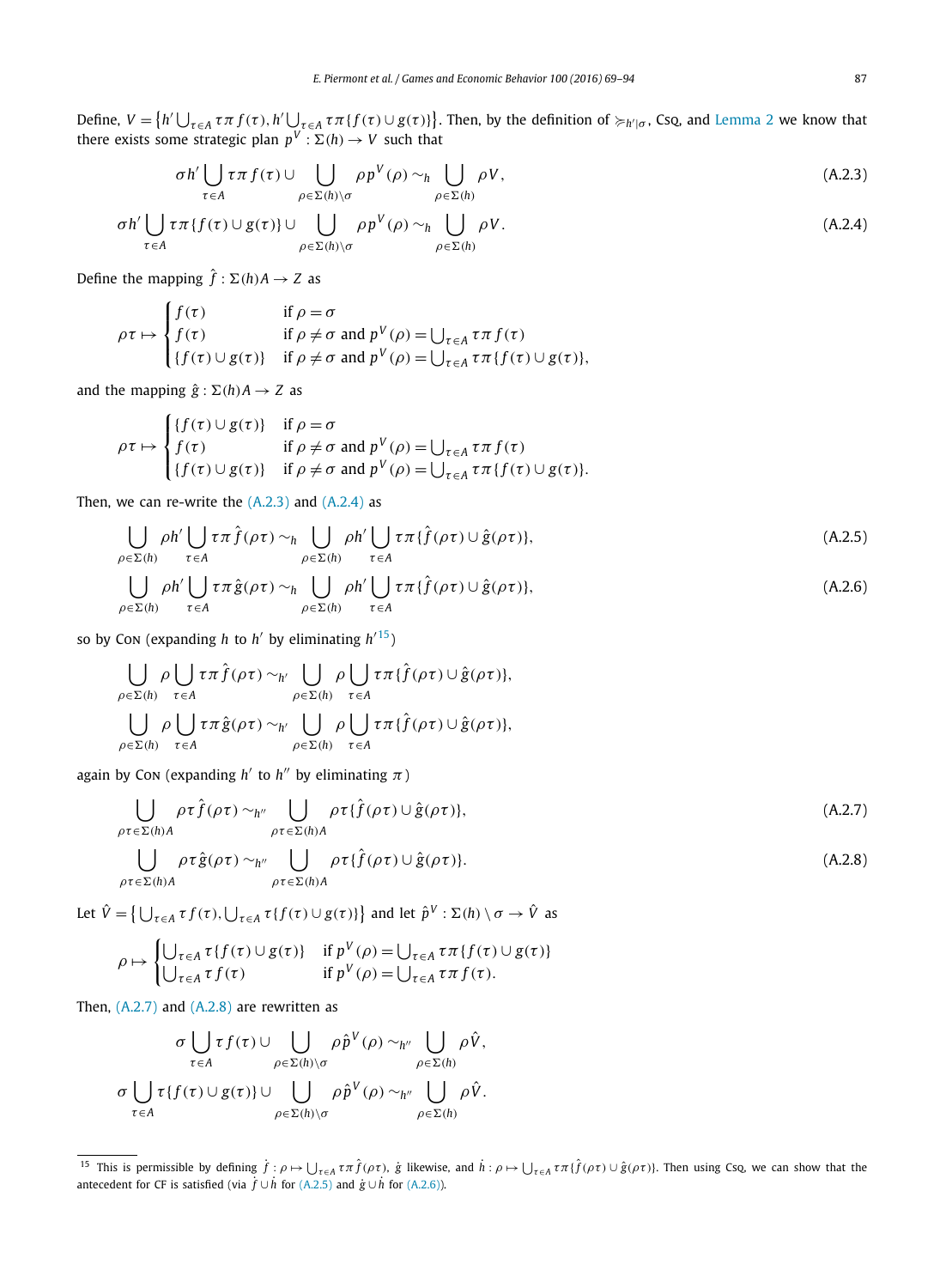<span id="page-19-0"></span>Again by Con,

$$
\sigma h'' \bigcup_{\tau \in A} \tau f(\tau) \cup \bigcup_{\rho \in \Sigma(h) \setminus \sigma} \rho h'' \hat{p}^V(\rho) \sim_h \bigcup_{\rho \in \Sigma(h)} \rho h'' \hat{V},
$$
  

$$
\sigma h'' \bigcup_{\tau \in A} \tau \{f(\tau) \cup g(\tau)\} \cup \bigcup_{\rho \in \Sigma(h) \setminus \sigma} \rho h'' \hat{p}^V(\rho) \sim_h \bigcup_{\rho \in \Sigma(h)} \rho h'' \hat{V}.
$$

By appealing to [Lemma 1](#page-15-0) we have

$$
\sigma h'' \bigcup_{\tau \in A} \tau f(\tau) \cup \bigcup_{\rho \in \Sigma(h) \setminus \sigma} \rho h'' \hat{p}^V(\rho) \succcurlyeq_h \bigcup_{\rho \in \Sigma(h)} \rho \{ h'' \bigcup_{\tau \in A} \tau f(\tau), h'' \bigcup_{\tau \in A} \tau \{ f(\tau) \cup g(\tau) \} \},\tag{A.2.9}
$$

$$
\sigma h'' \bigcup_{\tau \in A} \tau \{ f(\tau) \cup g(\tau) \} \cup \bigcup_{\rho \in \Sigma(h) \setminus \sigma} \rho h'' \hat{p}^V(\rho) \succcurlyeq_h \bigcup_{\rho \in \Sigma(h)} \rho \{ h'' \bigcup_{\tau \in A} \tau f(\tau), h'' \bigcup_{\tau \in A} \tau \{ f(\tau) \cup g(\tau) \} \}.
$$
 (A.2.10)

The opposite weak preference to  $(A.2.9)$  and  $(A.2.10)$  are guaranteed by the DMs preference for FLx. Hence  $(A.2.9)$  and (A.2.10) hold with indifference and thus define a pair of strategic plans indicating the conditional preference:

$$
h'' \bigcup_{\tau \in A} \tau f(\tau) \sim_{h|\sigma} h'' \bigcup_{\tau \in A} \tau \{f(\tau) \cup g(\tau)\},\
$$

or

$$
\bigcup_{\tau \in A} \tau f(\tau) \sim_{h''|\sigma} \bigcup_{\tau \in A} \tau \{f(\tau) \cup g(\tau)\},\
$$

as desired. The converse is also true by the same argument.

(Strategic Planning). We need only to show that there exists a strategic plan for any 2 element subset of *Z*: induction and the arguments used above can extend to any finite set. So take some  $z, w \in \mathbb{Z}$ . We want to show that there exists some  $\hat{p}^{\{z,w\}}$  :  $\Sigma(h'|\sigma) \rightarrow \{z,w\}$  such that

$$
\bigcup_{\tau \in \Sigma(h'|\sigma)} \tau \hat{p}^{\{z,w\}}(\tau) \sim_{h'|\sigma} \bigcup_{\tau \in \Sigma(h'|\sigma)} \tau \{z \cup w\}.
$$

From strategic planning (as applied to  $\succcurlyeq_{h'}$ ), we know that there exists some  $p^{\{z,w\}}:\Sigma(h')\to\{z,w\}$  such that

$$
\bigcup_{\pi \in \Sigma(h')} \pi p^{\{z,w\}}(\pi) \sim_{h'} \bigcup_{\pi \in \Sigma(h')} \pi \{z \cup w\}.
$$

[Lemma 3](#page-16-0) completes the claim.

(Consequentialism). For some finite  $W$ ,  $V\subset Z$  let  $\hat{p}^W$  :  $\Sigma(h'|\sigma)\to W$  be a strategic plan (over  $\succcurlyeq_{h'|\sigma}$ ). Assume that  $\hat{p}^W(\rho)\in W\cap V.$  So, by [Lemma 3,](#page-16-0) there exists a strategic plan,  $p^W:\Sigma(h')\to W$  such that  $p^W(\sigma\rho)=\hat{p}^W(\rho).$  Let  $\hat{p}^V$  :  $\Sigma(h'|\sigma) \to V$  be some other strategic plan such that  $\hat{p}^V(\rho) \in W \cap V$ . Again we have an extension such that  $p^V(\sigma \rho) =$  $\hat{p}^V(\rho)$ .

So by Cso the function

$$
\bar{p}^W(\pi) = \begin{cases} p^V(\pi) & \text{if } \pi = \sigma \rho \\ p^W(\pi) & \text{if } \pi \neq \sigma \rho \end{cases}
$$

is also a strategic plan for *W* , according to  $\succcurlyeq_{h'}$ . Applying [Lemma 3](#page-16-0) again provides the result.

#### *A.3. Proof of [Theorem 3](#page-13-0)*

**Step-1: Recursive Structure on Consumption Streams.** Let us begin by considering ⊱, the restriction of ≽ to degenerate IHCPs that assign pre-determined streams of consumption. Since the set of such IHCPs is closed in *Z*, continuity is inherited by  $\hat{\epsilon}$ . Let  $\hat{U}: X_{i=1}^{\infty} X \to \mathbb{R}$  be the numerical representation of  $\hat{\epsilon}$ . Further, note that Rcv is equivalent on this domain to fully stationary preferences a la [Koopmans \(1960\).](#page-25-0) Thus, there exists a function  $u : X \to \mathbb{R}$  and a strictly increasing function, continuous in its second argument  $F : \mathbb{R} \times \mathbb{R} \to \mathbb{R}$  such that

$$
\hat{U}(\sigma) = F[u(\sigma_1), \hat{U}(\{\sigma\}_{n=2}^{\infty})].
$$
\n(A.3.1)

**Step-2: From**  $\mathbf{x}^\infty X$  **to Z.** Let  $\bar{U}$  be a continuous representation of  $\succcurlyeq$ . Since  $\bar{U}$  also represents  $\times^\infty X$ , there exists some continuous, strictly increasing,  $\bar{\psi}: \bar{U}[\times^{\infty} X] \to \mathbb{R}$  such that  $\bar{\psi}(\bar{U}(\sigma)) = \hat{U}(\sigma)$ . Note that  $\bar{U}[\times^{\infty} X]$  is compact by its closure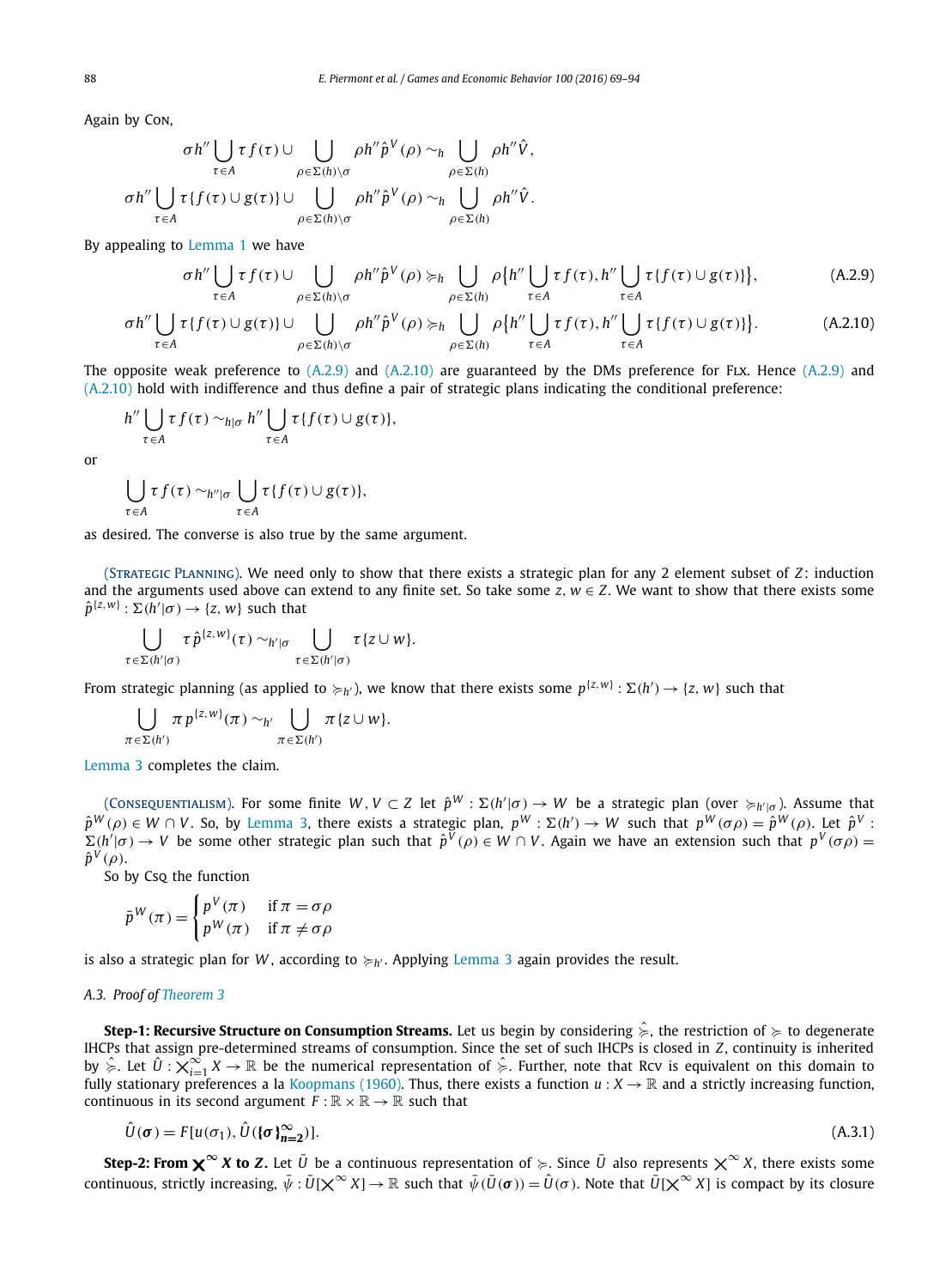<span id="page-20-0"></span>in *Z* and the continuity of  $\bar{U}$ . So, according to [Husseinov \(2010\)](#page-25-0) there exists a continuous, strictly increasing  $\psi : \mathbb{R} \to \mathbb{R}$ such that  $\bar{\psi}(x) = \psi(x)$  for  $x \in \bar{U}[\times^\infty X]$ . Define  $U = \psi \circ \bar{U}$ . *U* is a continuous representation of  $\succcurlyeq$  that coincides with [\(A.3.1\)](#page-19-0) over elements of  $\times^\infty X$ .

For each  $x \in \mathbb{R}$  we can define the function  $F_x : \mathbb{R} \to \mathbb{R}$  by  $F_x(y) = F[x, y]$ . Notice that for any  $u(a)$ ,  $F_{u(a)}$  is continuous and strictly monotone over the interval  $[U(\rho), U(\overline{\rho})]$ , where  $\rho = \chi^{\infty} \underline{a}$  and  $\overline{\rho} = \chi^{\infty} \overline{a}$ . Hence,  $F_{u(a)}[U(\rho), U(\overline{\rho})] =$  $[U(a\rho), U(a\overline{\rho})]$ , with identification via [\(A.3.1\).](#page-19-0) Using these couriering functions, we can define  $U_a: Z \to \mathbb{R}$  for each  $a \in X$  as

$$
U_a: z \mapsto F_{u(a)}^{-1}(U(az)),
$$

which is well defined since  $U(az) \in [U(a\rho), U(a\overline{\rho})]$  by definition of universal outcomes, and hence in the image of  $F_{u(a)}$ . The functional  $U_a$  represents  $\succcurlyeq_a$  by construction. Indeed,

$$
z \succcurlyeq_a w \iff az \succcurlyeq aw
$$
  
\n
$$
\iff U(az) \ge U(aw)
$$
  
\n
$$
\iff F_{u(a)}^{-1}(U(az)) \ge F_{u(a)}^{-1}(U(aw)).
$$

Note that for consumption streams,  $U_a(\sigma) = U(\sigma)$  by [\(A.3.1\).](#page-19-0) Now given any  $U_h$ , we can define  $U_{h\cup a}$  using the same map,

$$
U_{h\cup a}:z\mapsto F_{u(a)}^{-1}(U_h(az)),
$$

to inductively define all hypothetical preferences. Note, of course, that we have:

$$
U_h(az) = F[u(a), U_{h\cup a}(z)].
$$
\n(A.3.2)

Notice that if  $a \in h$  then  $U_{h\cup a} = U_h$ . To see this assume that for some z,  $U_h(z) > U_{h\cup a}(z)$ . Now by the density of streams of universal outcomes, there exists some  $\sigma$  such that  $U_h(z) > U_h(\sigma) = U_{h \cup a}(\sigma) > U_{h \cup a}(z)$ . But this is a direct contradiction of Sta.

**Step-3: The existence of a Krepsian State Space**. Let  $\hat{\Sigma}(h)\subseteq\Sigma(h)$  denote the set such that  $\succcurlyeq_{h|\sigma}$  is a non-trivial preference. [Theorem 2](#page-11-0) states that there for each  $\sigma\in\hat{\Sigma}(h)$  the corresponding preference relation  $\succcurlyeq_{h|\sigma}$  is a continuous weak order, and therefore representable by a continuous value function  $U_{h|\sigma}: Z \longrightarrow \mathbb{R}$ . We claim that these states form a Krepsian state space.

**Lemma 4.** Let  $z = (a_i, z_i)_{i \in M(z)}$  be a choice problem and  $\sigma \in \Sigma(h)$ . There exists some  $i \in M(z)$  such that  $(a_i, z_i) \sim_{h|\sigma} z$ .

**Proof.** We first claim that the lemma holds if *z* is a finite set. By identifying *z* as a collection of singleton menus  $W =$  $\{\{(a_i, z_i)\}\mid i \in M(z)\}\$ , the Strategic Planning axiom ensures that there exist  $(a_i^{\sigma}, z_i^{\sigma}) \in z$ ,  $\sigma \in \Sigma(h)$  such that

$$
\bigcup_{\sigma \in \Sigma (h)} \sigma \{(a^{\sigma}_i,z^{\sigma}_i)\} \sim_h \bigcup_{\sigma \in \Sigma (h)} \sigma z.
$$

By [Lemma 2,](#page-15-0)

$$
\sigma\{(a_i^{\sigma}, z_i^{\sigma})\} \cup \bigcup_{\rho \in \Sigma(h), \rho \neq \sigma} \rho z \sim_h \bigcup_{\sigma \in \Sigma(h)} \sigma z,
$$

which implies that there exists a strategic plan for  $U = \{z, \{(a_j^{\sigma}, z_j^{\sigma})\}\}\$  such that  $\{(a_j^{\sigma}, z_j^{\sigma})\}\$ is assigned to  $\sigma$ . By definition of  $\succ_{h|\sigma}$ ,  $(a_i^{\sigma}, z_i^{\sigma}) \succ_{h|\sigma} z$ . On the other hand, by Preference for flexibility,  $z \succ_{h|\sigma} (a_i^{\sigma}, z_i^{\sigma})$ . Hence, we have  $(a_i^{\sigma}, z_i^{\sigma}) \sim_{h|\sigma} z$ , as desired.

Take any  $z \in Z$ . Since *Z* is metrizable with the Hausdorff metric, there exists a sequence  $z^n \in Z$  such that  $z^n \to z$  and  $z^n$  is a finite subset of z. By the above claim, there exists  $(a^n, w^n) \in z^n$  such that  $z^n \sim_h (a^n, w^n)$ . Since  $X \times Z$  is compact, without loss of generality, assume that  $(a^n, w^n)$  converges to some point  $(a, w)$ . By continuity,  $z \sim_h (a, w)$  with  $(a, w) \in z$ . This completes the proof.  $\star$ 

By the consequence of Lemma 4,

$$
U_{h|\sigma}(z) = \max_{i \in M(z)} U_{h|\sigma}(a_i z_i). \tag{A.3.3}
$$

For any  $z \in Z$  define

$$
f_h(z) = \{ w \in Z | z \succcurlyeq_{h|\sigma} w, \forall \sigma \in \hat{\Sigma}(h) \}.
$$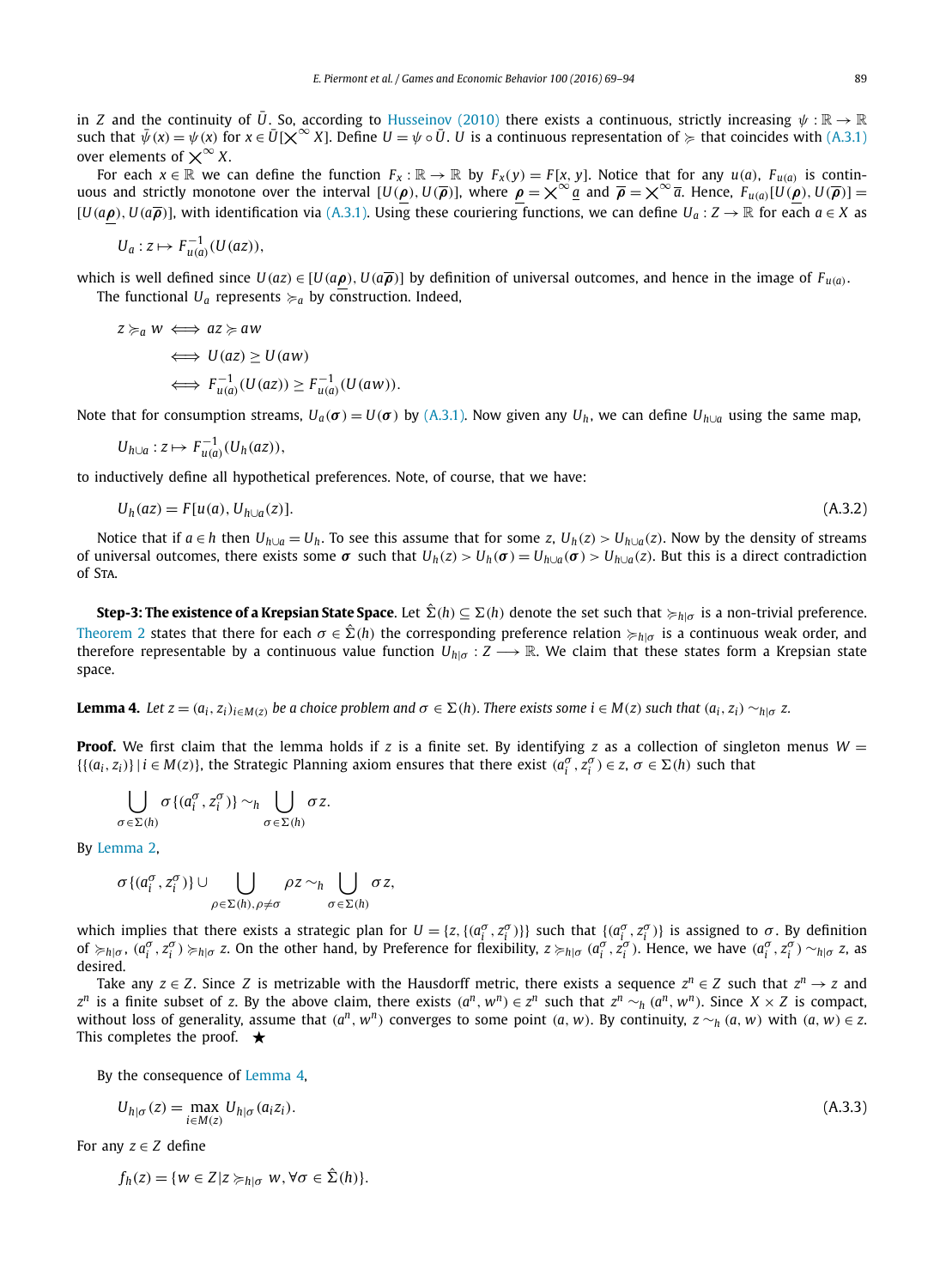The set  $f_h(z)$  returns the intersections of the lower contour sets of each state induced preference. We now claim that *w* ∈ *f<sub>h</sub>*(*z*) if and only if  $z \sim_h z \cup w$ . This is the characterization of the dominance relation in [Kreps \(1979\):](#page-25-0)

$$
w \in f_h(z) \qquad \Longleftrightarrow
$$
  

$$
\bigcup_{\sigma \in \hat{\Sigma}(h)} \sigma z \sim_h \bigcup_{\sigma \in \hat{\Sigma}(h)} \sigma \{z \cup w\} \qquad \Longleftrightarrow
$$
  

$$
z \sim_h \{z \cup w\},
$$

where the first implication follows from the definition of  $\succ_{h|\sigma}$  and CsQ, and the second implication from Sτ<mark>A</mark>.

From here we can follow Kreps' proof. Now define  $\phi_h : \mathbb{R}^{\hat{\Sigma}(h)} \to \mathbb{R}$  as any strictly increasing function that extends the map  $(U_{h|\sigma}(z))_{\sigma \in \hat{\Sigma}(h)} \mapsto U_h(z)$ . This is well defined since  $(U_{h|\sigma}(z))_{\sigma \in \hat{\Sigma}(h)} = (U_{h|\sigma}(w))_{\sigma \in \hat{\Sigma}(h)}$  implies that  $w \in f_h(z)$  and  $z\in f_h(z)$  which in turn implies that  $z\sim_h z\cup w\sim_h w$ . Likewise, if  $(U_{h|\sigma}(z))_{\sigma\in \hat{\Sigma}(h)}\geq (U_{h|\sigma}(w))_{\sigma\in \hat{\Sigma}(h)}$  with some strict equality then  $w \in f_h(z)$  but  $z \notin f_h(w)$  implying  $z \sim_h z \cup w \succ_h w$ . Plugging [\(A.3.3\)](#page-20-0) into the aggregator we have

$$
U_h(z) = \phi_h\left(\max_{i \in M(z)} U_{h|\sigma}(a_i, z_i)_{\sigma \in \hat{\Sigma}(h)}\right).
$$
 (A.3.4)

**Step-4: States within States.** Now [Theorem 2](#page-11-0) tells us that  $\succcurlyeq_{h|\sigma}$  obeys the same set of axioms as  $\succcurlyeq$ . Therefore, if the above claim holds, and U<sub>h|σ</sub> represents some  $\succcurlyeq_{h|\sigma}$  then we can repeat the previous steps (1–3) to obtain the state dependent version of equation [\(A.3.2\),](#page-20-0) which implies

$$
U_{h|\sigma}(az) = F_{\sigma}[u_{\sigma}(a), U_{h\cup a|\sigma}(z)].
$$

From Rcv we know that it is WLOG that  $F_\sigma = F$  for all *σ*. Assume that this was not the case, so that for some *σ*, *U* ∶ *z* →  $\max_{i\in M(z)} F(u_{\sigma}(a_i), \dot{U}(z_i))$  does not represent  $\succcurlyeq_{h|\sigma}$ . So there must be some z and w such that  $z\succcurlyeq_{h|\sigma} w$  but  $\dot{U}(w) > \dot{U}(z)$ . By STA we have that  $\sigma_1 z \succ_{h|\sigma} \sigma_1 w$ . Also, by the strict increasingness of F we have that  $\dot{U}(\sigma_1 w) > \dot{U}(\sigma_1 z)$ . Therefore, by the continuity of -*<sup>h</sup>*|*<sup>σ</sup>* and by Rcv we can find sequences of universal outcome, *π* and *τ* such that *π* -*<sup>h</sup>*|*σ z* -*<sup>h</sup>*|*σ w* -*<sup>h</sup>*|*<sup>σ</sup> τ* and  $U(\sigma_1 \tau) > U(\sigma_1 \pi)$ , and hence  $U(\tau) > U(\pi)$ .

But this contradicts the invariance of preferences regarding universal streams. Indeed, we choose some common normalization, over  $\bar a$  and <u>a,</u> then it is clear that  $\dot U\equiv U$  on such a domain. But  $\pi\succcurlyeq_{h|\sigma}\tau\iff\pi\succcurlyeq\tau$ , which is a contradiction. This provides,

$$
U_h(z) = \phi_h\big((U_{h|\sigma}(z))_{\sigma \in \Sigma(h)}\big) = \phi_h\big(\max_{i \in M(z)} F[u_{\sigma}(a_i), U_{h \cup a_i | \sigma}(z_i)]_{\sigma \in \Sigma(h)}\big).
$$

Moreover, we can repeat this entire exercise starting with the conditional preferences, retaining any normalizations. Note we use the definition of a conditional strategic plan (i.e., over sequences in  $\Sigma(h'|\sigma)$ ). Finally,

$$
U_{h'|\sigma}(z) = \phi_{h'|\sigma}\big((U_{h'|\tau}(z))_{\tau \in \Sigma(h'|\sigma)}\big) = \phi_{h'|\sigma}\big(\max_{i \in M(z)} F[u_\tau(a_i), U_{h' \cup a_i|\tau}(z_i)]_{\tau \in \Sigma(h'|\sigma)}\big).
$$
\n(A.3.5)

This is the representation we are after.

**Step-5: Properties of the State Space.** It is immediate that the tuple,  $S = {\hat{\Sigma}(X), {\hat{\Sigma}(h)}_{h \subset X}}$  satisfies properties (S1) (by the identification of  $\hat{\Sigma}(X)$  and  $SOr(X)$ ), (S2), (S3), and (S4), and so, is a LTC information structure. Let  $\Sigma = \bigcup_{h \subseteq X} \hat{\Sigma}(h)$ . Moreover, it can be directly verified from  $(A.3.5)$  that  $\mathcal{U} = \{(u_{\sigma}\}_{\sigma \in \Sigma}, \{\phi_{h'|\sigma}\}_{h' \subseteq X, \sigma \in \Sigma}, F\}$  satisfies (U1) and (U2). (U3) is an immediate consequence of Rcv (most easily seen with the normalization  $u_{\sigma}(a) = 0$  and  $F(x, 0) = x$ ). Lastly, the following Lemma provides (U4). By the construction of S, it is clear that all  $s \in P(h) \equiv \hat{\Sigma}(h)$  agree on the ranking over *h*. The aggregation property, (U3), therefore establishes property (U4).

So,  $\left\{\{\hat{\Sigma}(X),\{\hat{\Sigma}(h)\}_{h\subseteq X}\},\{(u_\sigma\}_{\sigma\in\Sigma},\{\phi_{h'|\sigma}\}_{h'\subseteq X,\sigma\in\Sigma},F\}\right\}$  constitutes an LTC representation of  $\succcurlyeq$  as desired.

#### *A.4. Proof of [Theorem 4](#page-13-0)*

Let  $(S = \{S, \{\mathcal{P}(h)\}_{h \subseteq X}\}, \mathcal{U})$  and  $(S' = \{S', \{\mathcal{P}'(h)\}_{h \subseteq X}\}, \mathcal{U}')$  represent  $\succcurlyeq$ . A direct application of [Theorem 1](#page-3-0) (to the restriction of  $\succcurlyeq_X$  to menus of sequences) shows  $S = S'$ .

It remains to show that  $P(h) = P'(h)$  for all  $h \subset X$ . Towards a contradiction, assume this was not the case: for some  $h \subset X$  and  $P \in \mathcal{P}(h)$ ,  $P \nsubseteq P'$  for all  $P' \in \mathcal{P}'(h)$ . As in the construction in [Theorem 1,](#page-3-0) let  $\Gamma(X)$  denote the set of all pairs of distinct elements of *X*, enumerated as  $\gamma_1 \ldots \gamma_{\binom{|X|}{2}}$ . For any  $s \in S$  define  $\sigma^s \in X^{[\frac{|X|}{2})}$  by

$$
\sigma_n^s = \underset{b \in \gamma_n}{\text{argmax}} \, u_s(b) \tag{A.4.1}
$$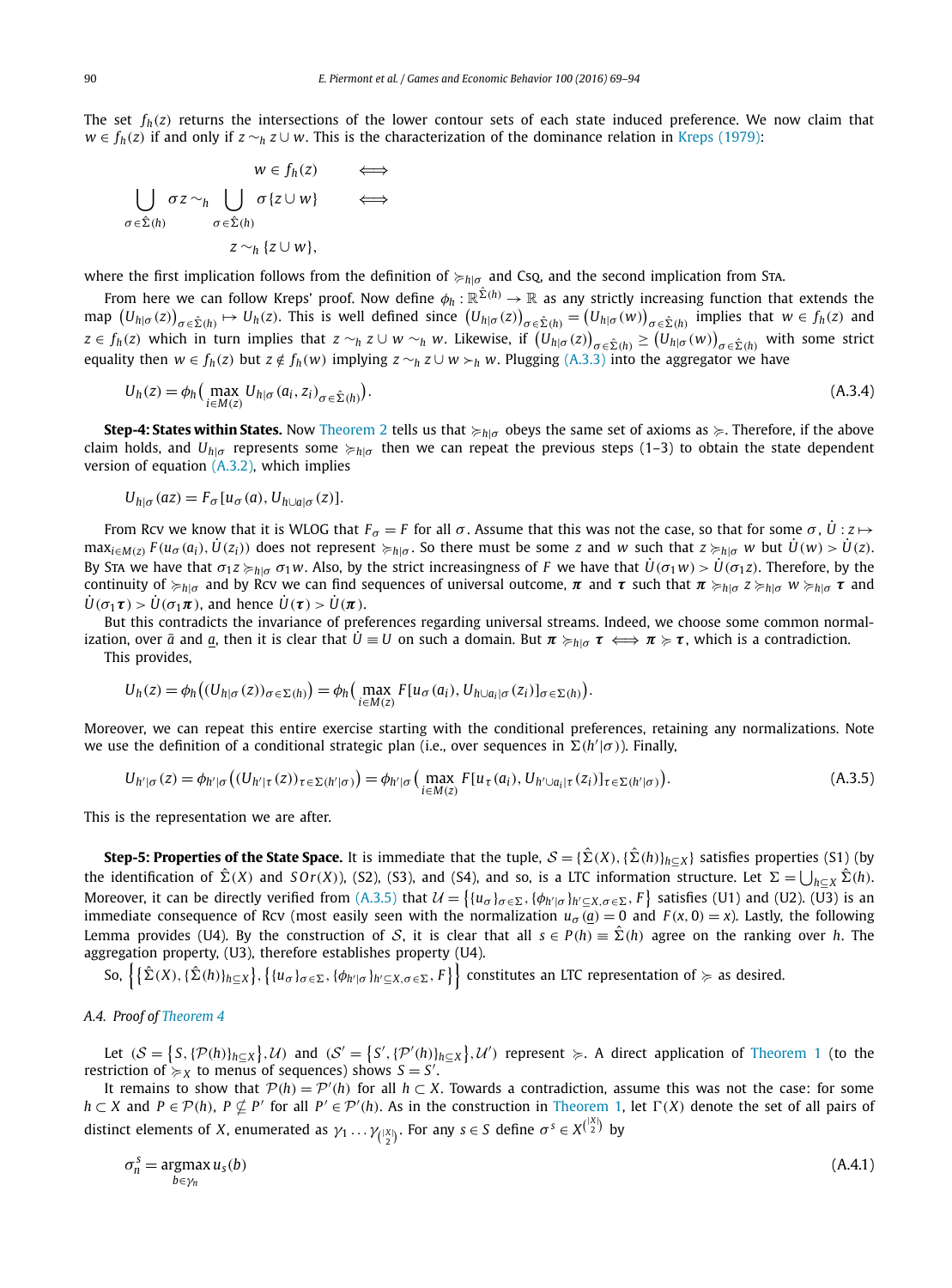<span id="page-22-0"></span>Define the mapping  $k: P \mapsto \{\sigma^s | s \in P\}$ . Now, consider the IHCPs

$$
z = \bigcup_{P \in \mathcal{P}(h)} (X \setminus h)k(P)\underline{\mathbf{a}},
$$
  

$$
w = \bigcup_{P' \in \mathcal{P}'(h)} (X \setminus h)k'(P')\underline{\mathbf{a}}.
$$

Using the representation, it is clear  $P \in \mathcal{P}(h)$   $U_{h|P}(z) > U_{h|P}(w)$ , and hence  $U_{\emptyset}(h(z \cup w)) > U_{\emptyset}(hw)$ . But for every  $P' \in \mathcal{P}'(h)$ , we have by construction that  $U'_{h|P'}(hz\cup hw)=U'_{h|P'}(hw)$ , and therefore,  $U'_\emptyset(h\{z\cup w\})=U'_\emptyset(hw)$ , a contradiction to their joint representation.

#### **Appendix B. Strategic plans over weak rankings**

The analysis by which strategic planning separates the preference ordering over the history via the construction of  $\Sigma(h)$ is not restricted to strict orderings. Although the actual sequences that identify each state may become very long they are ensured to exist and be finite. Explicitly, we are assuming that each of the preference ordering satisfies ORD and STA. This assumption is substantiated by [Theorem 2,](#page-11-0) which states that if a strategic plan exists over such a  $\Sigma(h)$  exists, the resulting conditional preferences will inherit those axioms.

We will first examine the case with  $|h| = 2$  to gain intuition then show how this can be extended. For this section let *m* denote the universally worst outcome. If  $h = {a, b}$ , then there are 3 states:  $a \nsucc b$ ,  $a \nsucc b$ , and  $b \nsucc a$ .

The complication is creating a sequence that is optimal when the DM strictly prefers *a* to *b* but *not* optimal when the preference is weak. This of course cannot be simply a choice of *a* since indifference does not rule out this choice as optimal. However, by using a longer sequence and the universal worst outcome we can find the desired sequences. Consider,

|  | $a>b \mid aa, aa, \ldots, aw$      |
|--|------------------------------------|
|  | $a \sim b \mid ab, ab, \ldots, ab$ |
|  | $b>a \mid bb, bb, \ldots, bw$      |

Where "*...*" denote the repetition of the previous consumption entries. If the decision maker is indifferent, it is clear that 2 is the unique optimal choice as it is the only sequence to avoid consumption of *m*. Moreover, for sufficiently long repetitions, 1 becomes the unique choice for a DM who prefers *a* to *b* strictly, since a one time consumption of *m* is better than the repeated consumption of *b*. To see why, note that OrD (in particular, continuity with respect to the product topology) implies tail robustness. We say a preference is *tail robust* if for all  $\rho, \tau \in \times^{\infty} X, \rho > \tau$  implies that there exists some  $n \in \mathbb{N}$  such that  $\rho_n \mathbf{m} > \tau$ . This is a straightforward application of continuity and the fact that  $\rho_n \mathbf{m} \to \rho$  as  $n \to \infty$ . Moreover, Sta implies that if  $aaaa \dots \succ bbbb$ ... then  $aaaa \dots \succ abab \dots \succ bbbb$ ... These two facts ensure that for some finite repetition, the above sequences will produce a strategic plan.

This intuition is extendable to the general case. To outline how, we show the case with  $h = \{a, b, c\}$ . There are 13 weak orderings:

| 1:  | a > b > c         | $aab, aab, \ldots, wab$ | $aab, aab, \ldots, awb$ | $aab, aab, \ldots, aaw$           |
|-----|-------------------|-------------------------|-------------------------|-----------------------------------|
| 2:  | a>c>b             | $aac,aac,\ldots, wac$   | $aac,aac,\ldots,awc$    | $aac,aac,\ldots,aa{\color{red}w}$ |
| 3:  | b > a > c         | $bab, bab, \ldots, wab$ | $bab, bab, \ldots, bwb$ | $bab, bab, \ldots, baw$           |
| 4:  | b>c>a             | $bcb, bcb, \ldots, wcb$ | $bcb, bcb, \ldots, bwb$ | $bcb, bcb, \ldots, bcw$           |
| 5:  | c > a > b         | $acc, acc, \ldots, wcc$ | $acc, acc, \ldots, awc$ | $acc, acc, \ldots, acw$           |
| 6:  | c > b > a         | $bcc, bcc, \ldots, wcc$ | $bcc, bcc, \ldots, bwc$ | $bcc, bcc, \ldots, bcw$           |
| 7:  | $a > b \sim c$    | $aab, aab, \ldots, wab$ | $aab, aab, \ldots, awb$ | $aab, aac, \ldots, aab$           |
| 8:  | $b > a \sim c$    | $bab, bab, \ldots, wab$ | $bab, bcb, \ldots, bab$ | $bab, bab, \ldots, baw$           |
| 9:  | $c > a \sim b$    | $acc, bcc, \ldots, acc$ | $acc, acc, \ldots, awc$ | $acc, acc, \ldots, acw$           |
| 10: | $a \sim b \sim c$ | $aab, bab, \ldots, aab$ | $aab, aab, \ldots, awb$ | $aab, aab, \ldots, aaw$           |
| 11: | $a \sim c > b$    | $aac,aac,\ldots, wac$   | $aac, acc, \ldots,aac$  | $aac,aac,\ldots, aaw$             |
| 12: | $b \sim c > a$    | $bcb, bcb, \ldots, wcb$ | $bcb, bcb, \ldots, bwb$ | $bcb, bcc, \ldots, bcb$           |
| 13: | $a \sim b \sim c$ | $aab, bab, \ldots, aab$ | $aac, acc, \ldots,aac$  | $aac, aab, \ldots, aac$           |

One only needs to break up each pairwise distinct aspect of different preference relations into "blocks" that imitate the  $|h| = 2$  case. I.e., the first block separates strict and weak indifference between *a* and *b* the second between *a* and *c* and finally between *a* and *c*. Since DMs preferences (over IHCPs) are stationary (since we consume only elements in the exploration history and universal outcomes) this process separates all the weak preference relations from one another.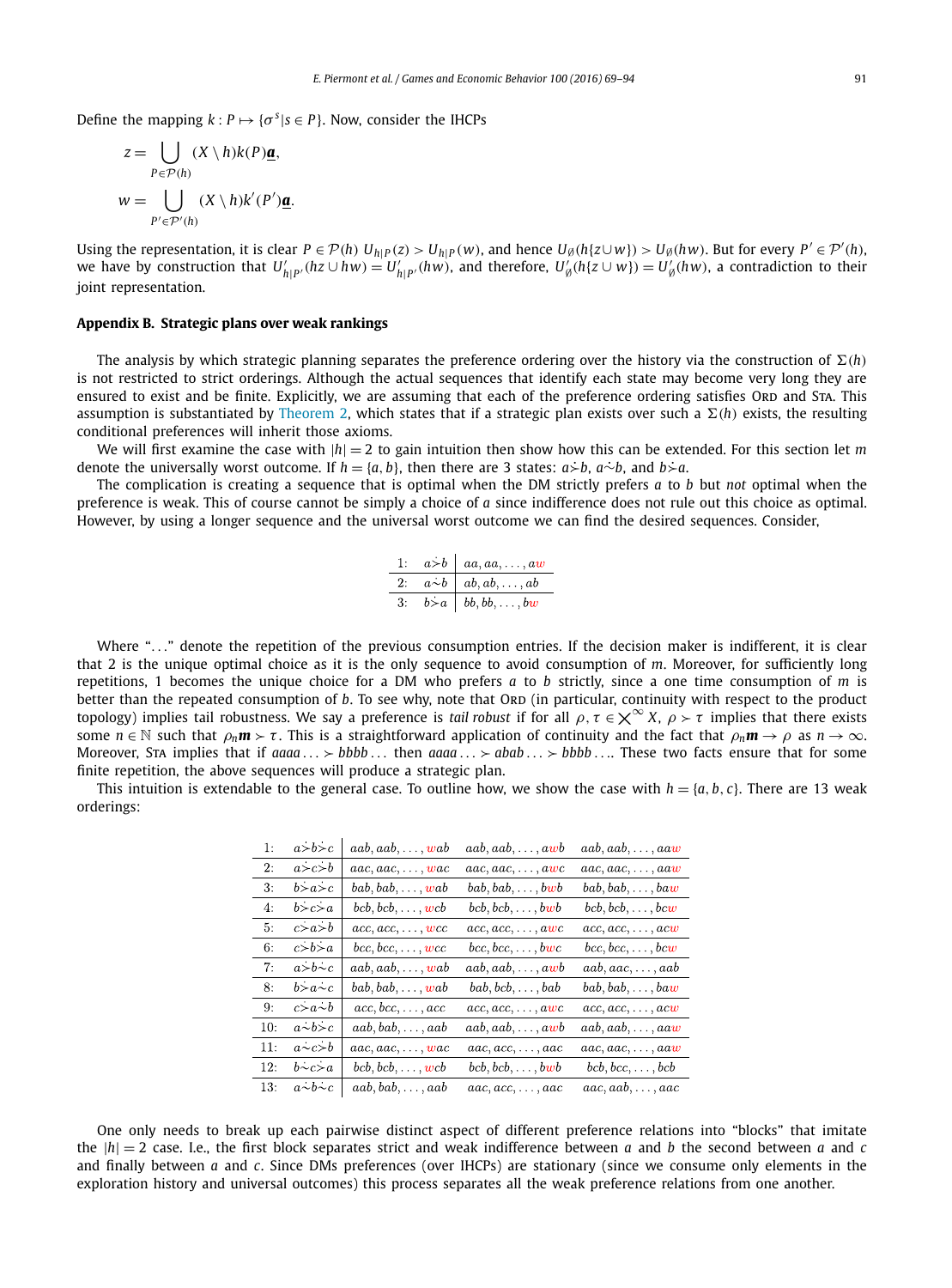#### <span id="page-23-0"></span>**Appendix C. The dominance relation behind strategic planning**

In this section we provide equivalent statements for PLN, which postulates the existence of a strategic plan given any history. Similar planning type axioms, which posit the existence of an optimal way to reduce flexibility, have played similar roles (constructing subjective dynamic information structures) in the previous work such as [Dillenberger](#page-25-0) et al. (2014) and the supplementary appendix to Krishna and [Sadowski \(2014\).](#page-25-0) This section, in addition to providing alternative axioms in our framework, sheds light on the connection between planning axioms and dominance axioms such as those used in [Kreps](#page-25-0) [\(1979\)](#page-25-0) and implied by the independence axiom in Dekel et [al. \(2001\).](#page-25-0)

### *C.1. The dominance relation*

**Definition.** Set *z*,  $w \in Z$ . Then we say that *z*  $\sigma$ -**dominates** *w*, denoted  $z \geq_\sigma w$ , if and only if,

$$
\sigma z \cup \bigcup_{\rho \in \Sigma(h) \setminus \sigma} \rho(z \cup w) \succcurlyeq_h \sigma w \cup \bigcup_{\rho \in \Sigma(h) \setminus \sigma} \rho(z \cup w).
$$

We say that *z σ* -dominates *w* when the assignment is preferred in the absence of any cross state hedging. Hedging concerns are removed by ensuring that *z* and *w* can be chosen in any other "state."

**Definition.** Set  $p \in As(W, h)$ . Then we say that *p* is in the **envelope of** *W* if  $p(\sigma)$  *σ*-dominates *w* for all  $w \in W$  and  $\sigma \in \Sigma(h)$ .

An assignment is in the envelope of *W* if each assignment is  $\sigma$ -dominance maximal element of the collection; it is the maximal assignment according to dominance. Without further restrictions, the envelope of a collection need not exist. The following two restrictions will imply that (i) the envelope of any *finite* W exists, and (ii) an assignment in the envelope is a strategic plan for *W* . Moreover, since *σ* -dominance does not depend on the assignment, these restrictions will also guarantee that Csq is satisfied.

For these claims to hold, we need to first ensure that  $\sigma$ -dominance is a weak order. Since the completeness of  $\geq_{\sigma}$  is inherited by the completeness of  $\succcurlyeq$ , we need only to impose transitivity.

[A8:  $\sigma$ -Transitivity ( $\sigma$ -Trv)]. *For all*  $\sigma \in \Sigma(h)$ ,  $\geq_{\sigma}$ , *is transitive.* 

While  $\sigma$ -Trv is written in terms of the auxiliary relation  $\geq_{\sigma}$ , it is straight forward to write as a restriction on our primitive  $\succcurlyeq$ . Axiom  $\sigma$ -Trv, has the following immediate consequence:

 $L$ emma 5. If  $\succcurlyeq$  is a weak order that satisfies  $\sigma$  -Trv, then  $\geq_\sigma$  is a weak order over Z.

The next axiom is a modularity condition, ensuring the maximal element according to the dominance relation (i.e., maximal for all  $\sigma$ ) is a strategic plan.

[A9: MODULARITY (MOD)]. For all finite W and  $p \in As(W, h)$ , p is in the envelope of W if and only if

$$
\bigcup_{\rho \in \Sigma(h)} \rho(p(\rho)) \sim_h \bigcup_{\rho \in \Sigma(h)} \rho W.
$$

Modularity characterizes preferences for flexibility entirely in terms of dominance: flexibility is of no benefit unless it can improves the dominance of its assignments. This is essentially the content behind Pln (i.e., that flexibility can be muted) and CsQ (that plans are evaluated without hedging concerns). The next result states that in [Theorem 3,](#page-13-0) our main representation result, PLN and Cso could be replaced with  $\sigma$ -Trvand Mod.

**Theorem 5.** *If the preference* - *satisfies* Hst*,* Ord*,* Sta*,* Flx*, and* Con*, then the following are equivalent:*

*1.* - *satisfies* Pln *and* Csq*;*

 $2. \succcurlyeq$  *satisfies*  $\sigma$ -Trv *and* Mod.

### *C.2. Proof of Theorem 5*

**Proof.** (2  $\Rightarrow$  STRATEGIC PLANNING) Fix *h* and finite *W*. By Lemma 5 the *σ*-dominance relation induces a weak ordering,  $\geq_{\sigma}$ , over *Z* for each  $σ \in \Sigma(h)$ . So, by the finiteness of *W* there is a maximal element (in *W*) for each *σ* : call this  $w_\sigma$ . Define the assignment:  $\bar{p}$  :  $\sigma \mapsto w_{\sigma}$ .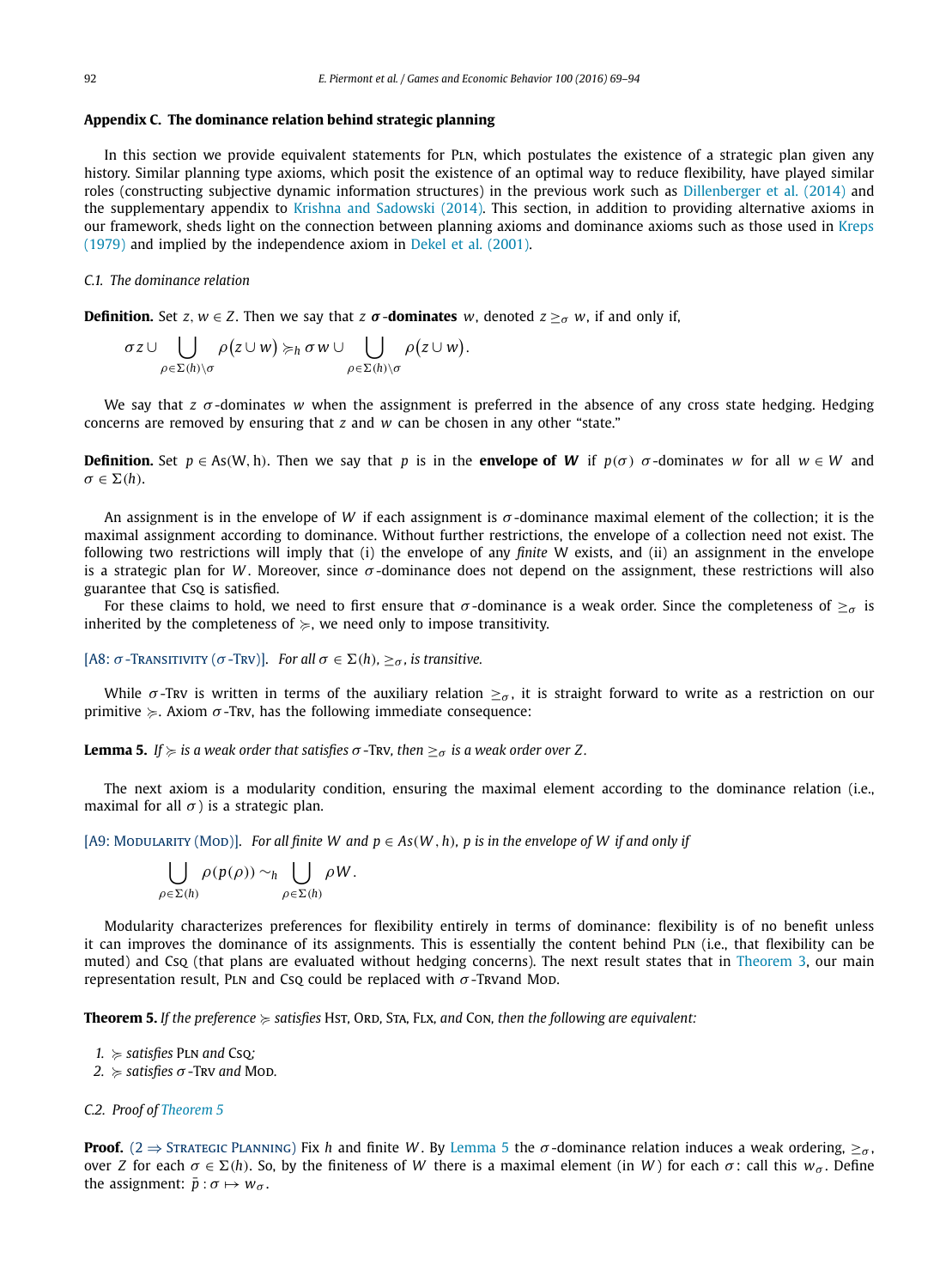<span id="page-24-0"></span>We claim that  $\bar{p}$  is a strategic plan. By construction  $\bar{p}$  is in the envelope of W. Therefore, by applying Axiom Mod we have

$$
\bigcup_{\rho \in \Sigma(h)} \rho p(\rho) \sim_h \bigcup_{\rho \in \Sigma(h)} \rho W.
$$

 $(2 \Rightarrow \text{Consequation})$  Let  $W, V \subseteq Z$ , and strategic plans  $p^W$  and  $p^V$ , such that  $p^W(\sigma), p^V(\sigma) \in V \cap W$  for some  $\sigma \in \Sigma(h)$ . Define  $w = p^W(\sigma)$  and  $v = p^V(\sigma)$ . Since

$$
\bigcup_{\rho \in \Sigma(h)} \rho p^W(\rho) \sim_h \bigcup_{\rho \in \Sigma(h)} \rho W,
$$

Axiom Mop implies that  $p^W$  is in the envelope of W. Likewise,  $p^V$  in the envelope of V. So, by definition  $v > \sigma z$  for all  $z \in V$ , hence  $v >_{\sigma} w$ . Lastly, this implies that  $\hat{p}^{W}$ , defined by

$$
\hat{p}^W(\pi) = \begin{cases} v \text{ if } \pi = \sigma \\ p^W(\pi) \text{ if } \pi \neq \sigma, \end{cases}
$$

is in the envelope of W. Applying Axiom Mop again:

$$
\sigma p^{V}(\rho) \cup \bigcup_{\rho \in \Sigma(h) \setminus \sigma} \rho(p^{W}(\sigma)) \sim_h \bigcup_{\rho \in \Sigma(h)} \rho W,
$$

so Csq holds.

 $(1 \Rightarrow \sigma$ -Transitivity). Claim:  $z \geq_{\sigma} w$  if and only if  $z \succcurlyeq_{h|\sigma} w$ . Indeed, letting  $p \in As(\{z,w\},h)$  be a strategic plan we have:

$$
z \succcurlyeq_{h|\sigma} w \iff \sigma z \cup \bigcup_{\rho \in \Sigma(h)\setminus \sigma} \rho p(\rho) \succcurlyeq_h \sigma w \cup \bigcup_{\rho \in \Sigma(h)\setminus \sigma} \rho p(\rho) \tag{C.2.1}
$$

$$
\iff \sigma z \cup \bigcup_{\rho \in \Sigma(h) \setminus \sigma} \rho(z \cup w) \succcurlyeq_h \sigma w \cup \bigcup_{\rho \in \Sigma(h) \setminus \sigma} \rho(z \cup w) \tag{C.2.2}
$$

$$
\iff z \geq_{\sigma} w, \tag{C.2.3}
$$

where the equivalence in (C.2.1) invokes Csq, and between (C.2.1) and (C.2.2) invokes [Lemma 2.](#page-15-0) Given the claim, the transitivity of  $\succcurlyeq_{h|\sigma}$  (by [Theorem 2\)](#page-11-0) directly implies the transitivity of  $\geq_{\sigma}$ .

 $(1 \Rightarrow \text{MonularITY})$ . Fix  $p \in As(W, h)$  with p in the envelope of W. By Strategic planning there exists strategic plan  $p^W$ . By the definition of the envelope of *W*,  $p(\sigma) \geq_{\sigma} w$  for all  $w \in W$ , which by the claim implies  $p(\sigma) \succcurlyeq_{h|\sigma} w$  for all  $w \in W$ , in particular,  $p(\sigma)\succcurlyeq_{h|\sigma}p^W(\sigma).$  By Csq we have that  $p$  is a SP: the indifference condition of Axiom Mob holds. The opposite direction is near identical and thus omitted.  $\Box$ 

#### **Appendix D. An additive representation**

We conclude with a brief discussion regarding the possibility of introducing additive aggregators to the LTC representation. We believe it is possible to adapt the use of strategic planning and obtain an additive representation result for a set up including lotteries (as in [Dekel](#page-25-0) et al., 2001).<sup>16</sup> A more particular model with objective risk may be more tractable for some applications. However, while some axioms may be rewritten or weakened, it seems that the main axioms will be formulated in a similar way as in the current model. In that respect, it does not add much to the message of the paper and the identification techniques. Moreover, we argue there is an interpretational issue underlying the framework needed for such an exercise.

As in Dekel et [al. \(2001\),](#page-25-0) Krishna and [Sadowski \(2014\),](#page-25-0) in order to obtain an additive representation, we must consider a richer structure of choice objects and allow for lotteries. In this case, learning ordinally through comparisons between elements in the history, is not "compatible" with learning a cardinal utility function. That is, if learning takes place only through the *consumption of outcomes*, it is not possible that two different states would correspond to two different utility functions over lotteries that rank consumption elements in the same way. Note that this does not mean one can not identify the von Neumann–Morgenstern state dependent utility, but rather that no two states could share the same ordinal ranking.

<sup>&</sup>lt;sup>16</sup> The proof would go roughly in the following line. We can consider a richer environment than that adopted in this paper, similar to that in Gul [and](#page-25-0) [Pesendorfer \(2004\).](#page-25-0) With similar techniques we can obtain a result like in [Theorem 3.](#page-13-0) For every exploration history *h*, every IHCP *z* is associated with  $U_h(z)$  and the vector  $(U_{h|\sigma}(z))_{\sigma \in \Sigma(h)}$ . So an additive representation exists if there is a vector  $(p_\sigma)_{\sigma \in \Sigma(h)}$  such that  $U_h(z) = \sum_{\sigma \in \Sigma(h)} p(\sigma)U_{h|\sigma}(z)$ . An infinite dimensional version of Farkas Lemma could be applied and, given an independence axiom, similar arguments as in [Seo \(2009\)](#page-25-0) guarantee that such a representation exists. One still has to show that the weights aggregate properly across histories, but this holds due to the aggregation property (U3) of the LTC functional form, which is implied by Rcv.